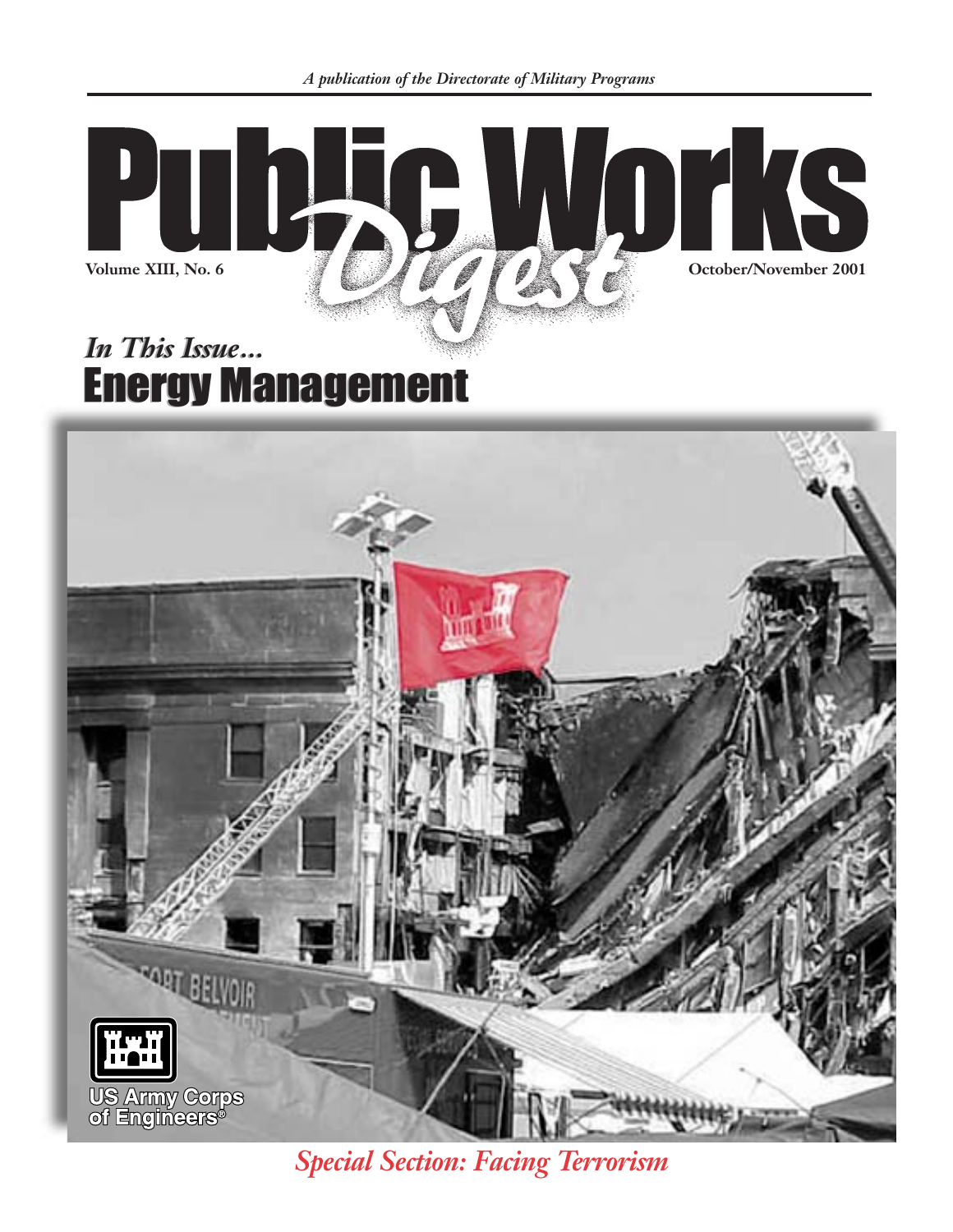

*October/November 2001 Vol. XIII, No. 6*



## **US Army Corps<br>of Engineers®**

*Public Works Digest* is an unofficial publication of the US Army Corps of Engineers, Directorate of Military Programs, Installation Support Division, under AR 360-81. Method of reproduction: photo-offset; press run: 3,000; estimated readership: 40,000. Editorial views and opinions expressed are not necessarily those of the Department of the Army.

Address mail to:

Department of the Army US Army Corps of Engineers, Directorate of Military Programs, Installation Support Division Attn: Editor, *Public Works Digest*, CEMP-IS 441 G Street, NW Washington, DC 20314-1000 Telephone: (202) 761-5778 DSN 763 FAX: (202) 761-8895 e-mail: alex.k.stakhiv@usace.army.mil

**Kristine L. Allaman, P.E.** *Chief—Installation Support Division, Directorate of Military Programs*

**Alexandra K. Stakhiv** *Editor*

*Design and Layout: Barbara Morris RPI Marketing Communications Baltimore, MD*

*Cover photo: Fort Belvoir Fire Department at the Pentagon after September 11.*

*Printed on recycled paper.*

| <b>Letter from the Editor</b> |  |  |
|-------------------------------|--|--|
|                               |  |  |

| <b>Facing Terrorism </b><br>Serving in War by LTG Bob Flowers<br>4<br>5<br>Corps recovery efforts in New York City and Pentagon<br>We stand strong by Bill Crambo<br>$6 - 7$<br>Nothing but fireballs by Don Braswell<br>7<br>The entire building shuddered by Steve Szyszka<br>8<br>We were lucky by Chip Smith<br>9<br>Coming home on September 11 by Sue Hopkins<br>9<br>Finding solace in each other by Wayne Stroup<br>10<br>Working at Ground Zero by Stephen E. Browning<br>11<br>Friends in deed<br>11<br><b>Energy</b><br>Secretary of the Army Energy Awards reflect innovative partnerships by Alexandra K. Stakhiv<br>12<br>23rd Secretary of the Army Energy and Water Management Awards<br>13<br>2001 Federal Energy and Water Management Award recipients announced<br>14<br>15<br>White Sands Missile Range earns recognition for energy program by Miriam Rodriguez<br>Fort Bragg's award winning ESPC by Alexandra K. Stakhiv<br>$16-17$<br>Fort Belvoir replaces/upgrades aging infrastructure<br>17<br>President orders agencies to purchase energy-efficient devices<br>18<br>Energy use cut back at Fort Irwin by Chuck Mueller<br>18<br>Fort Irwin DPW fights energy bills and terrorism by Rene Quinones<br>19<br>Alternative energy utilization at South Pacific Division customer installations by Ron Niemi<br>19<br>Renewable Energy Guide to be published by Roch Ducey<br>$20 - 21$<br>Take part in EPA Energy Star Internet presentations<br>21<br>Energy reporting with WEB HQRADDS by Andrew Jackson<br>21<br>HeatMap, HEATER show best options for energy supply systems<br>22<br>Latest version of Project Assistant helps energy managers by Elisabeth Jenicek<br>23<br>Fort Hood links digital controls to one interface by Dana Finney<br>$24 - 25$<br>All must register in Army Knowledge Online by LTG Peter M. Cuviello<br>25<br><b>Environment</b><br>Energy Savings Performance Contracting Program provides environmental benefits by Jean Pavlov<br>26<br>Fort Bragg sets goals for water conservation, reuse by KrisTina Wilson<br>27-28<br>Fort Huachuca proposes water conservation easements by Tanja M. Linton<br>28<br>29-30 Fort Drum holds Pollution Prevention Opportunity Assessment Workshop by Karen J. Freeman<br>USAEC: Keeping ranges open for optempo business by Deborah Elliott<br>$30 - 31$<br>Proposed WCPOC expansion will not affect environment by Tanja M. Linton<br>31<br>Lab reflects on cold-climate ground-coupled heat pump technology by Marie Darling<br>32<br>33<br>Minimizing adverse effects of snow and ice on roofs by James Buska<br>Easy fixes for HVAC mold and mildew by James Miller<br>34-35<br>Omaha District offers anti-terrorism and force protection engineering support by Sheri Hronek<br>$36 - 38$<br>39<br>Omaha offers Rapid Response too<br>O-ring sprinkler recall – a life safety issue by Robert DiAngelo<br>39<br>Construction-In-Progress (CIP) requires recording and reporting by David N. Purcell<br>$40 - 41$<br>Take my OPAC, please! by Fred Reid and Robert Brown<br>41<br>Professional Development<br>Location changes for the DPW Worldwide Training Workshop<br>42<br>42<br>Installation Management Institute to be held in January<br>ISR improvements and training available<br>42<br>Register for the DPW Basic Orientation Course<br>43 |    |                                                        |
|--------------------------------------------------------------------------------------------------------------------------------------------------------------------------------------------------------------------------------------------------------------------------------------------------------------------------------------------------------------------------------------------------------------------------------------------------------------------------------------------------------------------------------------------------------------------------------------------------------------------------------------------------------------------------------------------------------------------------------------------------------------------------------------------------------------------------------------------------------------------------------------------------------------------------------------------------------------------------------------------------------------------------------------------------------------------------------------------------------------------------------------------------------------------------------------------------------------------------------------------------------------------------------------------------------------------------------------------------------------------------------------------------------------------------------------------------------------------------------------------------------------------------------------------------------------------------------------------------------------------------------------------------------------------------------------------------------------------------------------------------------------------------------------------------------------------------------------------------------------------------------------------------------------------------------------------------------------------------------------------------------------------------------------------------------------------------------------------------------------------------------------------------------------------------------------------------------------------------------------------------------------------------------------------------------------------------------------------------------------------------------------------------------------------------------------------------------------------------------------------------------------------------------------------------------------------------------------------------------------------------------------------------------------------------------------------------------------------------------------------------------------------------------------------------------------------------------------------------------------------------------------------------------------------------------------------------------------------------------------------------------------------------------------------------------------------------------------------------------------------------------------------------------------------------------------------------------------------------------------------------------------------------------------------------------------------------------------------------------------|----|--------------------------------------------------------|
|                                                                                                                                                                                                                                                                                                                                                                                                                                                                                                                                                                                                                                                                                                                                                                                                                                                                                                                                                                                                                                                                                                                                                                                                                                                                                                                                                                                                                                                                                                                                                                                                                                                                                                                                                                                                                                                                                                                                                                                                                                                                                                                                                                                                                                                                                                                                                                                                                                                                                                                                                                                                                                                                                                                                                                                                                                                                                                                                                                                                                                                                                                                                                                                                                                                                                                                                                              |    |                                                        |
|                                                                                                                                                                                                                                                                                                                                                                                                                                                                                                                                                                                                                                                                                                                                                                                                                                                                                                                                                                                                                                                                                                                                                                                                                                                                                                                                                                                                                                                                                                                                                                                                                                                                                                                                                                                                                                                                                                                                                                                                                                                                                                                                                                                                                                                                                                                                                                                                                                                                                                                                                                                                                                                                                                                                                                                                                                                                                                                                                                                                                                                                                                                                                                                                                                                                                                                                                              |    |                                                        |
|                                                                                                                                                                                                                                                                                                                                                                                                                                                                                                                                                                                                                                                                                                                                                                                                                                                                                                                                                                                                                                                                                                                                                                                                                                                                                                                                                                                                                                                                                                                                                                                                                                                                                                                                                                                                                                                                                                                                                                                                                                                                                                                                                                                                                                                                                                                                                                                                                                                                                                                                                                                                                                                                                                                                                                                                                                                                                                                                                                                                                                                                                                                                                                                                                                                                                                                                                              |    |                                                        |
|                                                                                                                                                                                                                                                                                                                                                                                                                                                                                                                                                                                                                                                                                                                                                                                                                                                                                                                                                                                                                                                                                                                                                                                                                                                                                                                                                                                                                                                                                                                                                                                                                                                                                                                                                                                                                                                                                                                                                                                                                                                                                                                                                                                                                                                                                                                                                                                                                                                                                                                                                                                                                                                                                                                                                                                                                                                                                                                                                                                                                                                                                                                                                                                                                                                                                                                                                              |    |                                                        |
|                                                                                                                                                                                                                                                                                                                                                                                                                                                                                                                                                                                                                                                                                                                                                                                                                                                                                                                                                                                                                                                                                                                                                                                                                                                                                                                                                                                                                                                                                                                                                                                                                                                                                                                                                                                                                                                                                                                                                                                                                                                                                                                                                                                                                                                                                                                                                                                                                                                                                                                                                                                                                                                                                                                                                                                                                                                                                                                                                                                                                                                                                                                                                                                                                                                                                                                                                              |    |                                                        |
|                                                                                                                                                                                                                                                                                                                                                                                                                                                                                                                                                                                                                                                                                                                                                                                                                                                                                                                                                                                                                                                                                                                                                                                                                                                                                                                                                                                                                                                                                                                                                                                                                                                                                                                                                                                                                                                                                                                                                                                                                                                                                                                                                                                                                                                                                                                                                                                                                                                                                                                                                                                                                                                                                                                                                                                                                                                                                                                                                                                                                                                                                                                                                                                                                                                                                                                                                              |    |                                                        |
|                                                                                                                                                                                                                                                                                                                                                                                                                                                                                                                                                                                                                                                                                                                                                                                                                                                                                                                                                                                                                                                                                                                                                                                                                                                                                                                                                                                                                                                                                                                                                                                                                                                                                                                                                                                                                                                                                                                                                                                                                                                                                                                                                                                                                                                                                                                                                                                                                                                                                                                                                                                                                                                                                                                                                                                                                                                                                                                                                                                                                                                                                                                                                                                                                                                                                                                                                              |    |                                                        |
|                                                                                                                                                                                                                                                                                                                                                                                                                                                                                                                                                                                                                                                                                                                                                                                                                                                                                                                                                                                                                                                                                                                                                                                                                                                                                                                                                                                                                                                                                                                                                                                                                                                                                                                                                                                                                                                                                                                                                                                                                                                                                                                                                                                                                                                                                                                                                                                                                                                                                                                                                                                                                                                                                                                                                                                                                                                                                                                                                                                                                                                                                                                                                                                                                                                                                                                                                              |    |                                                        |
|                                                                                                                                                                                                                                                                                                                                                                                                                                                                                                                                                                                                                                                                                                                                                                                                                                                                                                                                                                                                                                                                                                                                                                                                                                                                                                                                                                                                                                                                                                                                                                                                                                                                                                                                                                                                                                                                                                                                                                                                                                                                                                                                                                                                                                                                                                                                                                                                                                                                                                                                                                                                                                                                                                                                                                                                                                                                                                                                                                                                                                                                                                                                                                                                                                                                                                                                                              |    |                                                        |
|                                                                                                                                                                                                                                                                                                                                                                                                                                                                                                                                                                                                                                                                                                                                                                                                                                                                                                                                                                                                                                                                                                                                                                                                                                                                                                                                                                                                                                                                                                                                                                                                                                                                                                                                                                                                                                                                                                                                                                                                                                                                                                                                                                                                                                                                                                                                                                                                                                                                                                                                                                                                                                                                                                                                                                                                                                                                                                                                                                                                                                                                                                                                                                                                                                                                                                                                                              |    |                                                        |
|                                                                                                                                                                                                                                                                                                                                                                                                                                                                                                                                                                                                                                                                                                                                                                                                                                                                                                                                                                                                                                                                                                                                                                                                                                                                                                                                                                                                                                                                                                                                                                                                                                                                                                                                                                                                                                                                                                                                                                                                                                                                                                                                                                                                                                                                                                                                                                                                                                                                                                                                                                                                                                                                                                                                                                                                                                                                                                                                                                                                                                                                                                                                                                                                                                                                                                                                                              |    |                                                        |
|                                                                                                                                                                                                                                                                                                                                                                                                                                                                                                                                                                                                                                                                                                                                                                                                                                                                                                                                                                                                                                                                                                                                                                                                                                                                                                                                                                                                                                                                                                                                                                                                                                                                                                                                                                                                                                                                                                                                                                                                                                                                                                                                                                                                                                                                                                                                                                                                                                                                                                                                                                                                                                                                                                                                                                                                                                                                                                                                                                                                                                                                                                                                                                                                                                                                                                                                                              |    |                                                        |
|                                                                                                                                                                                                                                                                                                                                                                                                                                                                                                                                                                                                                                                                                                                                                                                                                                                                                                                                                                                                                                                                                                                                                                                                                                                                                                                                                                                                                                                                                                                                                                                                                                                                                                                                                                                                                                                                                                                                                                                                                                                                                                                                                                                                                                                                                                                                                                                                                                                                                                                                                                                                                                                                                                                                                                                                                                                                                                                                                                                                                                                                                                                                                                                                                                                                                                                                                              |    |                                                        |
|                                                                                                                                                                                                                                                                                                                                                                                                                                                                                                                                                                                                                                                                                                                                                                                                                                                                                                                                                                                                                                                                                                                                                                                                                                                                                                                                                                                                                                                                                                                                                                                                                                                                                                                                                                                                                                                                                                                                                                                                                                                                                                                                                                                                                                                                                                                                                                                                                                                                                                                                                                                                                                                                                                                                                                                                                                                                                                                                                                                                                                                                                                                                                                                                                                                                                                                                                              |    |                                                        |
|                                                                                                                                                                                                                                                                                                                                                                                                                                                                                                                                                                                                                                                                                                                                                                                                                                                                                                                                                                                                                                                                                                                                                                                                                                                                                                                                                                                                                                                                                                                                                                                                                                                                                                                                                                                                                                                                                                                                                                                                                                                                                                                                                                                                                                                                                                                                                                                                                                                                                                                                                                                                                                                                                                                                                                                                                                                                                                                                                                                                                                                                                                                                                                                                                                                                                                                                                              |    |                                                        |
|                                                                                                                                                                                                                                                                                                                                                                                                                                                                                                                                                                                                                                                                                                                                                                                                                                                                                                                                                                                                                                                                                                                                                                                                                                                                                                                                                                                                                                                                                                                                                                                                                                                                                                                                                                                                                                                                                                                                                                                                                                                                                                                                                                                                                                                                                                                                                                                                                                                                                                                                                                                                                                                                                                                                                                                                                                                                                                                                                                                                                                                                                                                                                                                                                                                                                                                                                              |    |                                                        |
|                                                                                                                                                                                                                                                                                                                                                                                                                                                                                                                                                                                                                                                                                                                                                                                                                                                                                                                                                                                                                                                                                                                                                                                                                                                                                                                                                                                                                                                                                                                                                                                                                                                                                                                                                                                                                                                                                                                                                                                                                                                                                                                                                                                                                                                                                                                                                                                                                                                                                                                                                                                                                                                                                                                                                                                                                                                                                                                                                                                                                                                                                                                                                                                                                                                                                                                                                              |    |                                                        |
|                                                                                                                                                                                                                                                                                                                                                                                                                                                                                                                                                                                                                                                                                                                                                                                                                                                                                                                                                                                                                                                                                                                                                                                                                                                                                                                                                                                                                                                                                                                                                                                                                                                                                                                                                                                                                                                                                                                                                                                                                                                                                                                                                                                                                                                                                                                                                                                                                                                                                                                                                                                                                                                                                                                                                                                                                                                                                                                                                                                                                                                                                                                                                                                                                                                                                                                                                              |    |                                                        |
|                                                                                                                                                                                                                                                                                                                                                                                                                                                                                                                                                                                                                                                                                                                                                                                                                                                                                                                                                                                                                                                                                                                                                                                                                                                                                                                                                                                                                                                                                                                                                                                                                                                                                                                                                                                                                                                                                                                                                                                                                                                                                                                                                                                                                                                                                                                                                                                                                                                                                                                                                                                                                                                                                                                                                                                                                                                                                                                                                                                                                                                                                                                                                                                                                                                                                                                                                              |    |                                                        |
|                                                                                                                                                                                                                                                                                                                                                                                                                                                                                                                                                                                                                                                                                                                                                                                                                                                                                                                                                                                                                                                                                                                                                                                                                                                                                                                                                                                                                                                                                                                                                                                                                                                                                                                                                                                                                                                                                                                                                                                                                                                                                                                                                                                                                                                                                                                                                                                                                                                                                                                                                                                                                                                                                                                                                                                                                                                                                                                                                                                                                                                                                                                                                                                                                                                                                                                                                              |    |                                                        |
|                                                                                                                                                                                                                                                                                                                                                                                                                                                                                                                                                                                                                                                                                                                                                                                                                                                                                                                                                                                                                                                                                                                                                                                                                                                                                                                                                                                                                                                                                                                                                                                                                                                                                                                                                                                                                                                                                                                                                                                                                                                                                                                                                                                                                                                                                                                                                                                                                                                                                                                                                                                                                                                                                                                                                                                                                                                                                                                                                                                                                                                                                                                                                                                                                                                                                                                                                              |    |                                                        |
|                                                                                                                                                                                                                                                                                                                                                                                                                                                                                                                                                                                                                                                                                                                                                                                                                                                                                                                                                                                                                                                                                                                                                                                                                                                                                                                                                                                                                                                                                                                                                                                                                                                                                                                                                                                                                                                                                                                                                                                                                                                                                                                                                                                                                                                                                                                                                                                                                                                                                                                                                                                                                                                                                                                                                                                                                                                                                                                                                                                                                                                                                                                                                                                                                                                                                                                                                              |    |                                                        |
|                                                                                                                                                                                                                                                                                                                                                                                                                                                                                                                                                                                                                                                                                                                                                                                                                                                                                                                                                                                                                                                                                                                                                                                                                                                                                                                                                                                                                                                                                                                                                                                                                                                                                                                                                                                                                                                                                                                                                                                                                                                                                                                                                                                                                                                                                                                                                                                                                                                                                                                                                                                                                                                                                                                                                                                                                                                                                                                                                                                                                                                                                                                                                                                                                                                                                                                                                              |    |                                                        |
|                                                                                                                                                                                                                                                                                                                                                                                                                                                                                                                                                                                                                                                                                                                                                                                                                                                                                                                                                                                                                                                                                                                                                                                                                                                                                                                                                                                                                                                                                                                                                                                                                                                                                                                                                                                                                                                                                                                                                                                                                                                                                                                                                                                                                                                                                                                                                                                                                                                                                                                                                                                                                                                                                                                                                                                                                                                                                                                                                                                                                                                                                                                                                                                                                                                                                                                                                              |    |                                                        |
|                                                                                                                                                                                                                                                                                                                                                                                                                                                                                                                                                                                                                                                                                                                                                                                                                                                                                                                                                                                                                                                                                                                                                                                                                                                                                                                                                                                                                                                                                                                                                                                                                                                                                                                                                                                                                                                                                                                                                                                                                                                                                                                                                                                                                                                                                                                                                                                                                                                                                                                                                                                                                                                                                                                                                                                                                                                                                                                                                                                                                                                                                                                                                                                                                                                                                                                                                              |    |                                                        |
|                                                                                                                                                                                                                                                                                                                                                                                                                                                                                                                                                                                                                                                                                                                                                                                                                                                                                                                                                                                                                                                                                                                                                                                                                                                                                                                                                                                                                                                                                                                                                                                                                                                                                                                                                                                                                                                                                                                                                                                                                                                                                                                                                                                                                                                                                                                                                                                                                                                                                                                                                                                                                                                                                                                                                                                                                                                                                                                                                                                                                                                                                                                                                                                                                                                                                                                                                              |    |                                                        |
|                                                                                                                                                                                                                                                                                                                                                                                                                                                                                                                                                                                                                                                                                                                                                                                                                                                                                                                                                                                                                                                                                                                                                                                                                                                                                                                                                                                                                                                                                                                                                                                                                                                                                                                                                                                                                                                                                                                                                                                                                                                                                                                                                                                                                                                                                                                                                                                                                                                                                                                                                                                                                                                                                                                                                                                                                                                                                                                                                                                                                                                                                                                                                                                                                                                                                                                                                              |    |                                                        |
|                                                                                                                                                                                                                                                                                                                                                                                                                                                                                                                                                                                                                                                                                                                                                                                                                                                                                                                                                                                                                                                                                                                                                                                                                                                                                                                                                                                                                                                                                                                                                                                                                                                                                                                                                                                                                                                                                                                                                                                                                                                                                                                                                                                                                                                                                                                                                                                                                                                                                                                                                                                                                                                                                                                                                                                                                                                                                                                                                                                                                                                                                                                                                                                                                                                                                                                                                              |    |                                                        |
|                                                                                                                                                                                                                                                                                                                                                                                                                                                                                                                                                                                                                                                                                                                                                                                                                                                                                                                                                                                                                                                                                                                                                                                                                                                                                                                                                                                                                                                                                                                                                                                                                                                                                                                                                                                                                                                                                                                                                                                                                                                                                                                                                                                                                                                                                                                                                                                                                                                                                                                                                                                                                                                                                                                                                                                                                                                                                                                                                                                                                                                                                                                                                                                                                                                                                                                                                              |    |                                                        |
|                                                                                                                                                                                                                                                                                                                                                                                                                                                                                                                                                                                                                                                                                                                                                                                                                                                                                                                                                                                                                                                                                                                                                                                                                                                                                                                                                                                                                                                                                                                                                                                                                                                                                                                                                                                                                                                                                                                                                                                                                                                                                                                                                                                                                                                                                                                                                                                                                                                                                                                                                                                                                                                                                                                                                                                                                                                                                                                                                                                                                                                                                                                                                                                                                                                                                                                                                              |    |                                                        |
|                                                                                                                                                                                                                                                                                                                                                                                                                                                                                                                                                                                                                                                                                                                                                                                                                                                                                                                                                                                                                                                                                                                                                                                                                                                                                                                                                                                                                                                                                                                                                                                                                                                                                                                                                                                                                                                                                                                                                                                                                                                                                                                                                                                                                                                                                                                                                                                                                                                                                                                                                                                                                                                                                                                                                                                                                                                                                                                                                                                                                                                                                                                                                                                                                                                                                                                                                              |    |                                                        |
|                                                                                                                                                                                                                                                                                                                                                                                                                                                                                                                                                                                                                                                                                                                                                                                                                                                                                                                                                                                                                                                                                                                                                                                                                                                                                                                                                                                                                                                                                                                                                                                                                                                                                                                                                                                                                                                                                                                                                                                                                                                                                                                                                                                                                                                                                                                                                                                                                                                                                                                                                                                                                                                                                                                                                                                                                                                                                                                                                                                                                                                                                                                                                                                                                                                                                                                                                              |    |                                                        |
|                                                                                                                                                                                                                                                                                                                                                                                                                                                                                                                                                                                                                                                                                                                                                                                                                                                                                                                                                                                                                                                                                                                                                                                                                                                                                                                                                                                                                                                                                                                                                                                                                                                                                                                                                                                                                                                                                                                                                                                                                                                                                                                                                                                                                                                                                                                                                                                                                                                                                                                                                                                                                                                                                                                                                                                                                                                                                                                                                                                                                                                                                                                                                                                                                                                                                                                                                              |    |                                                        |
|                                                                                                                                                                                                                                                                                                                                                                                                                                                                                                                                                                                                                                                                                                                                                                                                                                                                                                                                                                                                                                                                                                                                                                                                                                                                                                                                                                                                                                                                                                                                                                                                                                                                                                                                                                                                                                                                                                                                                                                                                                                                                                                                                                                                                                                                                                                                                                                                                                                                                                                                                                                                                                                                                                                                                                                                                                                                                                                                                                                                                                                                                                                                                                                                                                                                                                                                                              |    |                                                        |
|                                                                                                                                                                                                                                                                                                                                                                                                                                                                                                                                                                                                                                                                                                                                                                                                                                                                                                                                                                                                                                                                                                                                                                                                                                                                                                                                                                                                                                                                                                                                                                                                                                                                                                                                                                                                                                                                                                                                                                                                                                                                                                                                                                                                                                                                                                                                                                                                                                                                                                                                                                                                                                                                                                                                                                                                                                                                                                                                                                                                                                                                                                                                                                                                                                                                                                                                                              |    |                                                        |
|                                                                                                                                                                                                                                                                                                                                                                                                                                                                                                                                                                                                                                                                                                                                                                                                                                                                                                                                                                                                                                                                                                                                                                                                                                                                                                                                                                                                                                                                                                                                                                                                                                                                                                                                                                                                                                                                                                                                                                                                                                                                                                                                                                                                                                                                                                                                                                                                                                                                                                                                                                                                                                                                                                                                                                                                                                                                                                                                                                                                                                                                                                                                                                                                                                                                                                                                                              |    |                                                        |
|                                                                                                                                                                                                                                                                                                                                                                                                                                                                                                                                                                                                                                                                                                                                                                                                                                                                                                                                                                                                                                                                                                                                                                                                                                                                                                                                                                                                                                                                                                                                                                                                                                                                                                                                                                                                                                                                                                                                                                                                                                                                                                                                                                                                                                                                                                                                                                                                                                                                                                                                                                                                                                                                                                                                                                                                                                                                                                                                                                                                                                                                                                                                                                                                                                                                                                                                                              |    |                                                        |
|                                                                                                                                                                                                                                                                                                                                                                                                                                                                                                                                                                                                                                                                                                                                                                                                                                                                                                                                                                                                                                                                                                                                                                                                                                                                                                                                                                                                                                                                                                                                                                                                                                                                                                                                                                                                                                                                                                                                                                                                                                                                                                                                                                                                                                                                                                                                                                                                                                                                                                                                                                                                                                                                                                                                                                                                                                                                                                                                                                                                                                                                                                                                                                                                                                                                                                                                                              |    |                                                        |
|                                                                                                                                                                                                                                                                                                                                                                                                                                                                                                                                                                                                                                                                                                                                                                                                                                                                                                                                                                                                                                                                                                                                                                                                                                                                                                                                                                                                                                                                                                                                                                                                                                                                                                                                                                                                                                                                                                                                                                                                                                                                                                                                                                                                                                                                                                                                                                                                                                                                                                                                                                                                                                                                                                                                                                                                                                                                                                                                                                                                                                                                                                                                                                                                                                                                                                                                                              |    |                                                        |
|                                                                                                                                                                                                                                                                                                                                                                                                                                                                                                                                                                                                                                                                                                                                                                                                                                                                                                                                                                                                                                                                                                                                                                                                                                                                                                                                                                                                                                                                                                                                                                                                                                                                                                                                                                                                                                                                                                                                                                                                                                                                                                                                                                                                                                                                                                                                                                                                                                                                                                                                                                                                                                                                                                                                                                                                                                                                                                                                                                                                                                                                                                                                                                                                                                                                                                                                                              |    |                                                        |
|                                                                                                                                                                                                                                                                                                                                                                                                                                                                                                                                                                                                                                                                                                                                                                                                                                                                                                                                                                                                                                                                                                                                                                                                                                                                                                                                                                                                                                                                                                                                                                                                                                                                                                                                                                                                                                                                                                                                                                                                                                                                                                                                                                                                                                                                                                                                                                                                                                                                                                                                                                                                                                                                                                                                                                                                                                                                                                                                                                                                                                                                                                                                                                                                                                                                                                                                                              |    |                                                        |
|                                                                                                                                                                                                                                                                                                                                                                                                                                                                                                                                                                                                                                                                                                                                                                                                                                                                                                                                                                                                                                                                                                                                                                                                                                                                                                                                                                                                                                                                                                                                                                                                                                                                                                                                                                                                                                                                                                                                                                                                                                                                                                                                                                                                                                                                                                                                                                                                                                                                                                                                                                                                                                                                                                                                                                                                                                                                                                                                                                                                                                                                                                                                                                                                                                                                                                                                                              |    |                                                        |
|                                                                                                                                                                                                                                                                                                                                                                                                                                                                                                                                                                                                                                                                                                                                                                                                                                                                                                                                                                                                                                                                                                                                                                                                                                                                                                                                                                                                                                                                                                                                                                                                                                                                                                                                                                                                                                                                                                                                                                                                                                                                                                                                                                                                                                                                                                                                                                                                                                                                                                                                                                                                                                                                                                                                                                                                                                                                                                                                                                                                                                                                                                                                                                                                                                                                                                                                                              |    |                                                        |
|                                                                                                                                                                                                                                                                                                                                                                                                                                                                                                                                                                                                                                                                                                                                                                                                                                                                                                                                                                                                                                                                                                                                                                                                                                                                                                                                                                                                                                                                                                                                                                                                                                                                                                                                                                                                                                                                                                                                                                                                                                                                                                                                                                                                                                                                                                                                                                                                                                                                                                                                                                                                                                                                                                                                                                                                                                                                                                                                                                                                                                                                                                                                                                                                                                                                                                                                                              |    |                                                        |
|                                                                                                                                                                                                                                                                                                                                                                                                                                                                                                                                                                                                                                                                                                                                                                                                                                                                                                                                                                                                                                                                                                                                                                                                                                                                                                                                                                                                                                                                                                                                                                                                                                                                                                                                                                                                                                                                                                                                                                                                                                                                                                                                                                                                                                                                                                                                                                                                                                                                                                                                                                                                                                                                                                                                                                                                                                                                                                                                                                                                                                                                                                                                                                                                                                                                                                                                                              |    |                                                        |
|                                                                                                                                                                                                                                                                                                                                                                                                                                                                                                                                                                                                                                                                                                                                                                                                                                                                                                                                                                                                                                                                                                                                                                                                                                                                                                                                                                                                                                                                                                                                                                                                                                                                                                                                                                                                                                                                                                                                                                                                                                                                                                                                                                                                                                                                                                                                                                                                                                                                                                                                                                                                                                                                                                                                                                                                                                                                                                                                                                                                                                                                                                                                                                                                                                                                                                                                                              |    |                                                        |
|                                                                                                                                                                                                                                                                                                                                                                                                                                                                                                                                                                                                                                                                                                                                                                                                                                                                                                                                                                                                                                                                                                                                                                                                                                                                                                                                                                                                                                                                                                                                                                                                                                                                                                                                                                                                                                                                                                                                                                                                                                                                                                                                                                                                                                                                                                                                                                                                                                                                                                                                                                                                                                                                                                                                                                                                                                                                                                                                                                                                                                                                                                                                                                                                                                                                                                                                                              |    |                                                        |
|                                                                                                                                                                                                                                                                                                                                                                                                                                                                                                                                                                                                                                                                                                                                                                                                                                                                                                                                                                                                                                                                                                                                                                                                                                                                                                                                                                                                                                                                                                                                                                                                                                                                                                                                                                                                                                                                                                                                                                                                                                                                                                                                                                                                                                                                                                                                                                                                                                                                                                                                                                                                                                                                                                                                                                                                                                                                                                                                                                                                                                                                                                                                                                                                                                                                                                                                                              |    |                                                        |
|                                                                                                                                                                                                                                                                                                                                                                                                                                                                                                                                                                                                                                                                                                                                                                                                                                                                                                                                                                                                                                                                                                                                                                                                                                                                                                                                                                                                                                                                                                                                                                                                                                                                                                                                                                                                                                                                                                                                                                                                                                                                                                                                                                                                                                                                                                                                                                                                                                                                                                                                                                                                                                                                                                                                                                                                                                                                                                                                                                                                                                                                                                                                                                                                                                                                                                                                                              |    |                                                        |
|                                                                                                                                                                                                                                                                                                                                                                                                                                                                                                                                                                                                                                                                                                                                                                                                                                                                                                                                                                                                                                                                                                                                                                                                                                                                                                                                                                                                                                                                                                                                                                                                                                                                                                                                                                                                                                                                                                                                                                                                                                                                                                                                                                                                                                                                                                                                                                                                                                                                                                                                                                                                                                                                                                                                                                                                                                                                                                                                                                                                                                                                                                                                                                                                                                                                                                                                                              |    |                                                        |
|                                                                                                                                                                                                                                                                                                                                                                                                                                                                                                                                                                                                                                                                                                                                                                                                                                                                                                                                                                                                                                                                                                                                                                                                                                                                                                                                                                                                                                                                                                                                                                                                                                                                                                                                                                                                                                                                                                                                                                                                                                                                                                                                                                                                                                                                                                                                                                                                                                                                                                                                                                                                                                                                                                                                                                                                                                                                                                                                                                                                                                                                                                                                                                                                                                                                                                                                                              |    |                                                        |
|                                                                                                                                                                                                                                                                                                                                                                                                                                                                                                                                                                                                                                                                                                                                                                                                                                                                                                                                                                                                                                                                                                                                                                                                                                                                                                                                                                                                                                                                                                                                                                                                                                                                                                                                                                                                                                                                                                                                                                                                                                                                                                                                                                                                                                                                                                                                                                                                                                                                                                                                                                                                                                                                                                                                                                                                                                                                                                                                                                                                                                                                                                                                                                                                                                                                                                                                                              |    |                                                        |
|                                                                                                                                                                                                                                                                                                                                                                                                                                                                                                                                                                                                                                                                                                                                                                                                                                                                                                                                                                                                                                                                                                                                                                                                                                                                                                                                                                                                                                                                                                                                                                                                                                                                                                                                                                                                                                                                                                                                                                                                                                                                                                                                                                                                                                                                                                                                                                                                                                                                                                                                                                                                                                                                                                                                                                                                                                                                                                                                                                                                                                                                                                                                                                                                                                                                                                                                                              |    |                                                        |
|                                                                                                                                                                                                                                                                                                                                                                                                                                                                                                                                                                                                                                                                                                                                                                                                                                                                                                                                                                                                                                                                                                                                                                                                                                                                                                                                                                                                                                                                                                                                                                                                                                                                                                                                                                                                                                                                                                                                                                                                                                                                                                                                                                                                                                                                                                                                                                                                                                                                                                                                                                                                                                                                                                                                                                                                                                                                                                                                                                                                                                                                                                                                                                                                                                                                                                                                                              | 43 | VACNOT system discontinued - OPM alternative available |

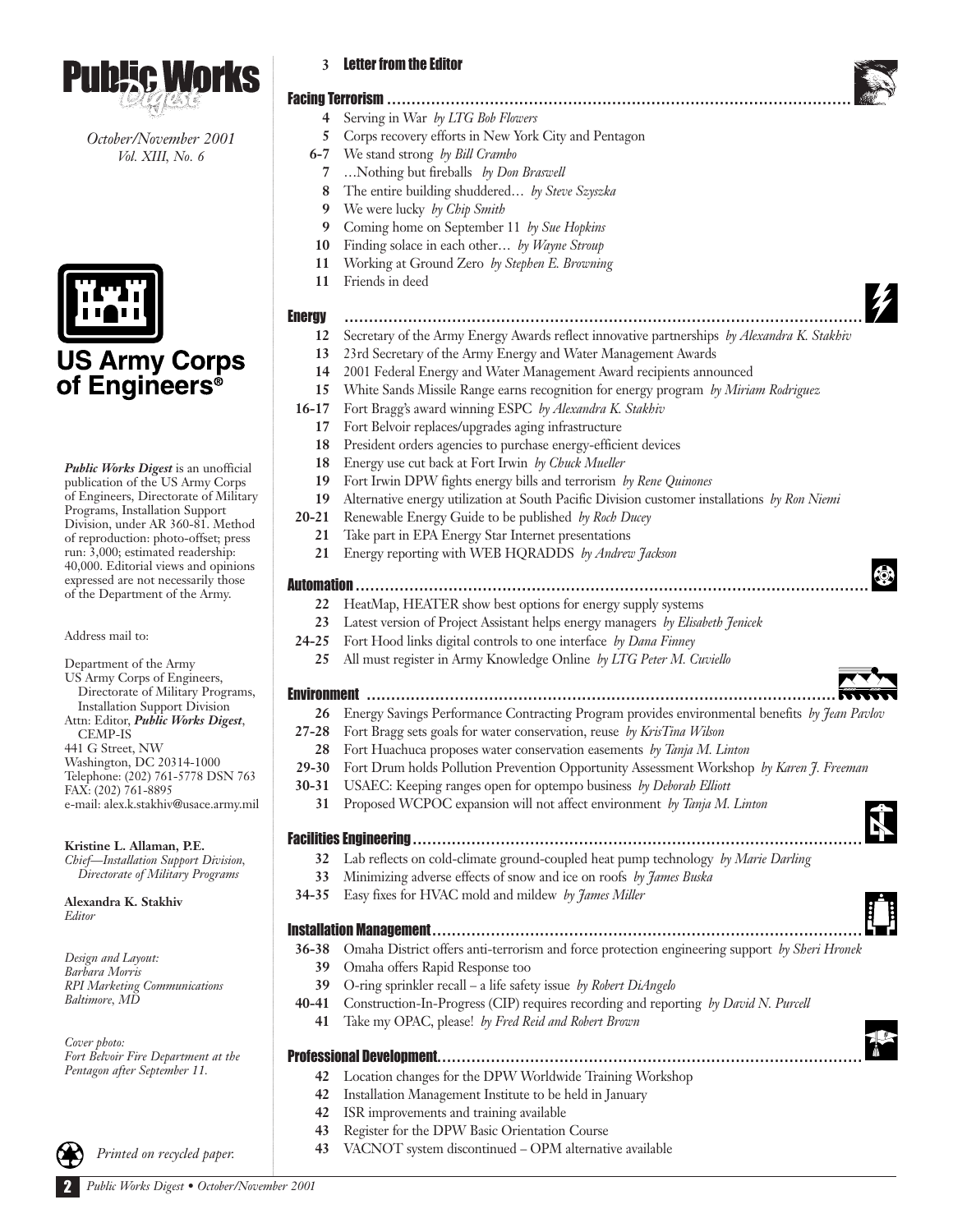#### **LETTER FROM THE EDITOR**



W here were you when the first plane crashed into the World Trade Center? Can you ever forget what you were doing when you first learned of the attacks taking place on U.S. territory? I was at my computer working on an article for this issue when a friend called to tell me the incredible news. Even after I watched the second crash on the front office TV, seemingly in painful slow motion, it took some time to digest as reality.

While the Digest normally doesn't cover topics of this nature, this one affected us all too deeply to ignore. The events of September 11, 2001 will be emblazoned in our hearts and minds forever. Our first section, "Facing Terrorism," is dedicated to the many friends and co-workers who lost their lives on that infamous September morning.

Even though we have all been following this national tragedy as it unfolds before our eyes, many of you may not be aware of the tremendous work being done at the crash sites by Corps personnel. In addition to my update on Corps assistance both at the Pentagon and the World Trade Center, there are articles by co-worker Bill Crambo, Navy Commanders Steve Szyszka and Bill Braswell and others who had the misfortune of being at the Pentagon and the World Trade Center. We see what happened through their eyes. Commander Braswell also notes the value of force protection designed into the Pentagon renovation of Wedge 1.

Chief of Engineers LTG Bob Flowers has visited both crash sites on numerous occasions in recent weeks and his article provides us with both guidance and support during these trying times. There is also a short e-mail from an ensign at sea that I think you will enjoy reading as well as a message from NAD's Steve Browning, who was deployed to the recovery operation in New York.

Appropriately enough, Omaha District has submitted articles about their Protective Design Center of Expertise, which offers anti-terrorism and force protection support, and information about the Rapid Response Team.

Pushed a little further back in this issue are the many articles relating to energy and water conservation, the traditional theme for October/November. Don't miss the complete line-up of this year's Secretary of the Army and Department of Energy awards. Our installation stories salute the energy managers on Army installations worldwide. Their task is not an easy one, yet each year, they somehow manage to do better than the last.

The December 2001 Digest will feature an Annual Report for the Directorate of Military Programs, particularly the Installation Support Division. This will be our turn to brag. For those of you who are not familiar with our work, that issue will explain how we operate and show you what we have accomplished on your behalf over the past year. This last Digest of the year will also showcase accomplishments in the area of installation support performed by the Huntsville Center of Expertise and some of our labs as well as the Office of the Assistant Chief of Staff for Installation Management.

As we prepare to go to print, we learn that the DPW Worldwide Training Workshop originally scheduled for 11-13 December in Virginia has been relocated for security reasons to the Wyndham Baltimore Hotel in Baltimore, Maryland. The article on p.42 provides more details. Hope to see you there!

Until next time...

alexandra K. Stakkir

Alexandra K. Stakhiv, Editor, *Public Works Digest* PWD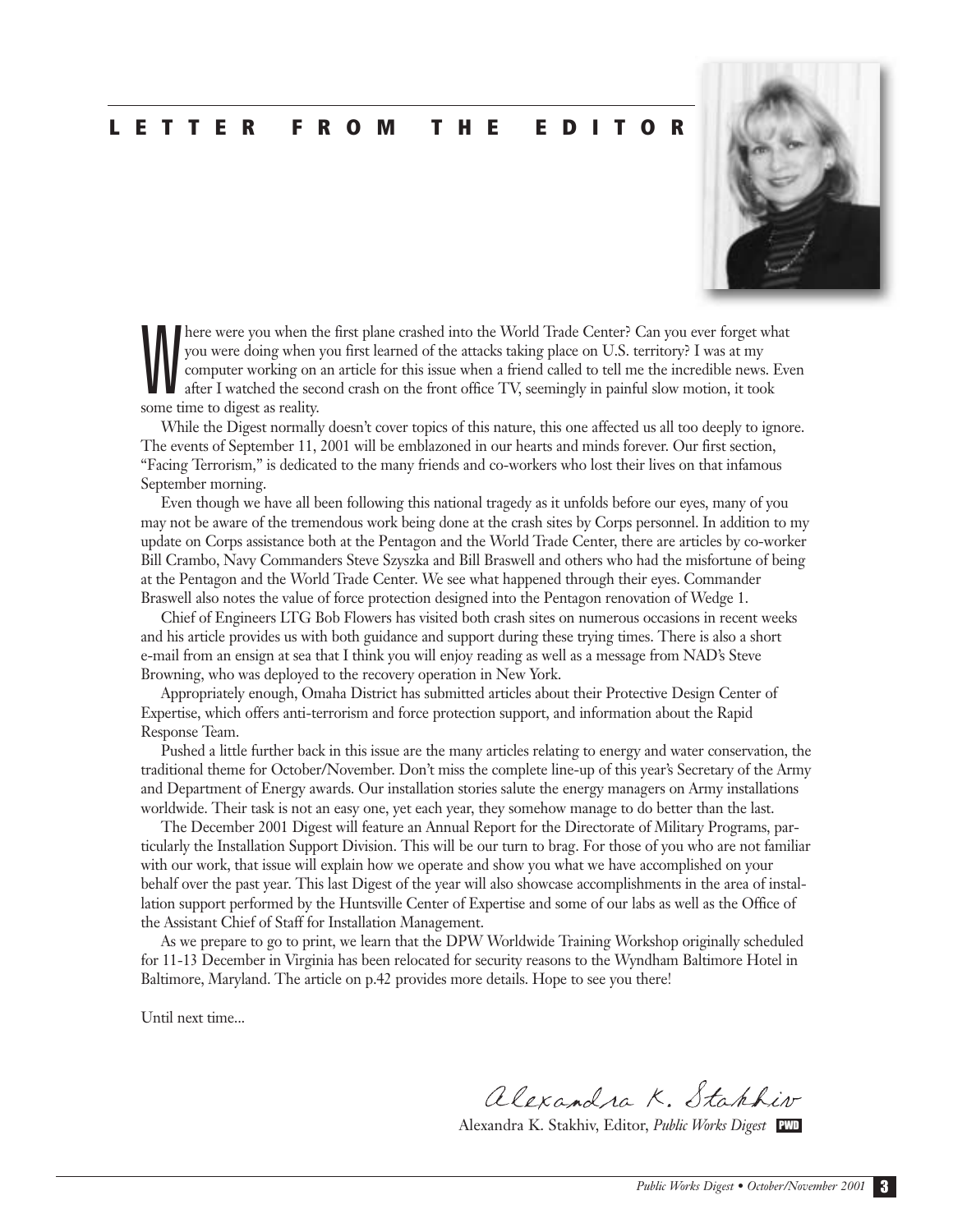



### Serving in War *by LTG Bob Flowers, Chief of Engineers*

O n 11 September, the United States of America became a country at war. Our war is against those who commit acts of terrorism and the countries that support them.

Like almost all wars, the United States will use all its elements of national power; diplomatic, economic, intelligence and informational, and military, to fight against the terrorist networks and their supporters. Like most wars, our success is dependent upon our ability to develop coalitions among nations and sustain our united efforts over a long period of time.

Yet unlike most conflicts, this is a global war to be waged on many fronts to include the continental United States. The national campaign plan against terrorism will challenge us all in ways never experienced before. U.S. Air Force aircraft will patrol the skies above our nation's cities. Security in our airports, in our sporting events, in our workplace and elsewhere will be unprecedented.

All citizens will be affected, whether serving in the military at locations abroad or merely responding to new measures of security in their hometowns. To be successful in the campaign against terrorism, all citizens must participate with perseverance, vigilance and patience. Our victory is dependant upon the collective unity and will of our great Nation.

Our post-Cold War, peacetime Army is now confronted with the challenge of winning the Nation's war on multiple fronts. Success is dependant upon synchronizing the Army's efforts with that of the other Services, our coalition partners, the other agencies of Federal, State and local government, and the private sector.

The Total Army, active, Guard and Reserve, will be called upon to support this long-term campaign. We, the United States Army Corps of Engineers, must do all we can to support, and at times lead, the Army's efforts in this campaign. In support of the combatant commands, the regional CINCs, engineers must be totally involved in the planning for all phases of

combat operations.

We also must be involved in the planning for humanitarian operations to insure that supportive requirements are met. Wherever our service members are deployed, critical infrastructure such as airports, seaports, roads and facilities, must be sustained and protected. Our MACOM must begin planning for extensive support to major OCONUS locations for a very extended period of time.

In the continental United States, the Corps of Engineers can be an invaluable and leading contributor to Homeland Security. Our experience in consequence management and interagency efforts from natural disasters has great relevance in fighting the war against terrorism at home.

As a federal agency, we will be very involved in the identification, prioritization and security of critical infrastructure across the country. We will continue to advise and assist our Army and Air Force commanders on how to improve force protection and security around their military installations.

We must expand upon our centers of expertise in Force Protection and Electronic Security. Security Engineering should be a capability of every organization in the Corps. Our research and development capability should be focused on the problem to continually improve our ability as engineers and our understanding of the technology advances. We must work to develop projects and programs that enhance the security of critical infrastructure against terrorism while minimizing manpower manning requirements.

We must quickly learn from the new Army missions that become defined in Homeland Security and adapt our efforts to support them. We must put in place the doctrine, training, skills, equipment and leadership that will enable the Army to successful in the mission.

Before 11 September, the Army was in the early stages of Transformation to prepare itself for future conflict. Now the Army must transform itself while at war. Transformation will continue, adapting our



plans as we learn from the new challenges. The Corps of Engineers must likewise adapt its plans in support of the Army's Transformation.

An Army at war cannot do business in a peacetime manner. As a MACOM, we must challenge every procedure, process, regulation and law that impedes our ability to support the war effort. There is great sentiment throughout the Army to challenge the way we do business today in the acquisition arena, resource management, budgeting, personnel and the environmental laws and regulations by which we must abide. We must identify what should be changed.

Our success as a MACOM in supporting the Army relies, as always, on our people. Throughout Corps history, our people have always met the challenge of every crisis, every emergency and every war effort. With full engagement of all, this command can be a real force multiplier for the Army and the Nation.

Internal communication, now more than ever, is vital. Our people need to know what is going on, where they can contribute and how their efforts will make a difference. They need to know now that they live and work in a theater of war. They need to know that they can no longer take for granted the security that our country provides. And they need to know what their country and Army are doing to fight this war, at home and abroad.

We will never live again as we did before 11 September. Yet, we may never again feel the American unity, patriotism and resolve as we have since 11 September. We must capitalize today on our National will. As individuals, as a MACOM and as an Army, we can be a part of winning this war. When we do, life in America will be better than before 11 September.

Essayons! PWD

*Photo by F.T. Eyre*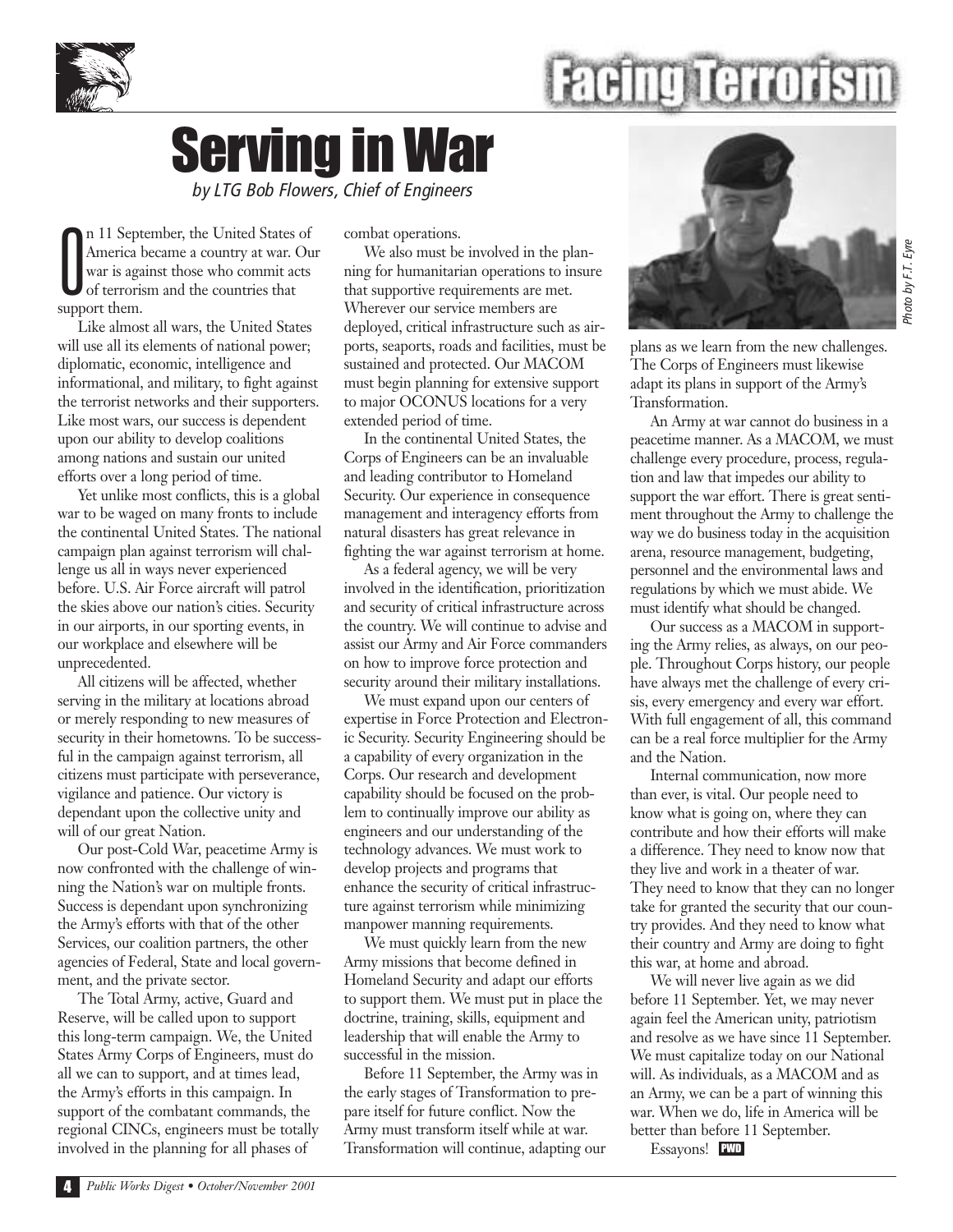

### Corps shines in recovery efforts at World Trade Center, Pentagon

D id you know that the Corps of Engineers built the Pentagon? Ironically, construction of this massive five-sided building began on September 11, 1941. By the time it was completed in early 1943, in a record 16 months, the Pentagon was the largest office building in the world.

Nearly 60 years later, the Corps' Huntsville Center would provide procurement and technical services for the renovation of the Pentagon's Wedge 1, the first of the 5 wedges to be renovated, to bring the Pentagon up to current health, fire, safety, and energy codes and regulations. The renovation of Wedge 1 took three years to complete and only seconds to destroy. The delays turned out to be a Godsend. Many more would have perished in the September 11 terrorist attack if they had moved in on the dates originally planned.

Almost immediately after the attacks, 122 US Army Corps of Engineers personnel were deployed to New York City. They included representatives from every Corps division, laboratory as well as the 249th Engineer Battalion. Nine more were deployed to support the Pentagon mission, and seven in support of the Emergency Support Team. Additionally, the Army Reserve Command provided 20 of the 32 personnel supporting headquarters.

On the day of the World Trade Center attack, it was next to impossible to get out of Manhattan by car or other ground transportation once the towers collapsed. As shown on TV, all types of boats come together across the water on an impromptu basis to help the many people trapped because of the attack to get out of Manhattan.

Among those boats were seven owned by the Corps. Transporting more than 2,000 stranded citizens from Manhattan to Brooklyn, Jersey City and Staten Island, New York District crews brought emergency response people back into Manhattan. Later, these crews provided not only transportation, but delivered food, medicine and other supplies such as fuel.

As Disaster Field Offices were established in Manhattan, New York, and Arlington, Virginia, the Corps began providing help with debris removal planning, emergency power, structural safety assessment in New York and technical assistance in both New York and at the Pentagon.

Once President Bush declared both New York City and Virginia Federal Disaster Areas, the soldiers of the 249th Engineer

Battalion (Prime Power) from Fort Belvoir and Fort Bragg started providing much needed liaison support between ConEd, the local power company, and FEMA. They performed power assessments and generator installations at multiple financial buildings (including the New York Mercantile Exchange and the NASDAQ Electrical Hub) to ensure that the financial district would be powered and ready to re-open. The prime power soldiers also worked with ConEd to set up generators at medical triage facilities and transient lodging centers in support of the relief effort.

At the Pentagon, the Military District of Washington requested assistance from the 249th Engineers to consolidate the power needs of the entire relief effort located just outside of the Pentagon. The battalion deployed two of its 500 kW low-voltage generators to the site and personnel to install and maintain these generators in an ongoing mission.

Corps structural analysts assisted the city in the urban search and rescue mission. Along with deployed Corps surveyors, they helped the city's engineers in evaluating some of the more complicated building situations.

Public Affairs personnel were also deployed to New York City to support FEMA and NAD/NAN public information efforts by the media on Corps involvement, and in providing the talking points and information for Corps members to use to ensure consistency of Corps messages.

Many mobilized members of the United States Army Reserve supported the Corps in performing reconstitution operations, force protection and security, and support to CINCs at the headquarters, four divisions, ERDC and TAC. Several of the reservists were regularly Corps employees now activated to support the Corps in a uniformed role. Additionally, more reservists are or will be serving on temporary tours of active duty to support civil works infrastructure assessment missions.

A significant mission for the Corps was to develop a total debris estimate for FEMA and the city. Part of the debris challenge was in determining appropriate disposition for the material in terms of identifying what can be recycled, placed in landfills or at offshore disposal areas. By New York City estimates, debris removal as of the end of October topped more than 360,212 tons. An additional 89,664 tons of recyclable steel has been

recovered, which puts the total collected at nearly 450,000 tons of material recovered. The official total debris estimate is 1.2 million tons.

The Corps was also involved in dredging to facilitate barge access for debris removal. More than 55,000 cubic yards of dredged material was removed and transported to the Newark Bay Confined Disposal Facility, significantly speeding up the removal process with a corresponding reduction in the number of heavy trucks tearing city roads up to do debris removal.

Forty-four USACE personnel supporting the Deployable Tactical Operations System and Logistics Primary Response Team in New York City came from as far away as Seattle. They were involved with transporting, positioning, issuing, operating and maintaining the two Rapid Response Vehicles (RRVs) and two Deployable Tactical Operations Centers (DTOCs) that responded to this crisis in the early hours of the mission.

The RRVs and DTOCs formed the backbone of the communications system supporting the New York Fire Department and FEMA around Ground Zero during recovery operations. The fire department lost many of their communications vehicles in the collapse of the World Trade Center towers, and relied heavily on the DTOS and its supporting personnel for the management of critical communications. Working in two shifts, 24 hours per day, seven days a week, these outstanding men and women operated radios and telephones, and performed a myriad of other tasks to facilitate the search and rescue mission being performed by the fire department.

Corps personnel recently met with other federal agencies and local government and organizations in New York City to discuss plans for the rebuilding of the damaged area around the World Trade Center site. Followon meetings of the Federal Clearing House "Rebuild New York" are being planned.

USACE missions in New York City for FEMA are unchanged. They include regional activation (9 personnel), debris oversight (10 personnel), debris landfill management (18 personnel), and waterborne transportation (5 personnel on call). Ten of the 14 FEMA missions have been closed to date.

*(A special thanks to LTC Eugene Pawlik, public affairs officer at HQ USACE, for providing the on-the-scene updates on which this article was based.)*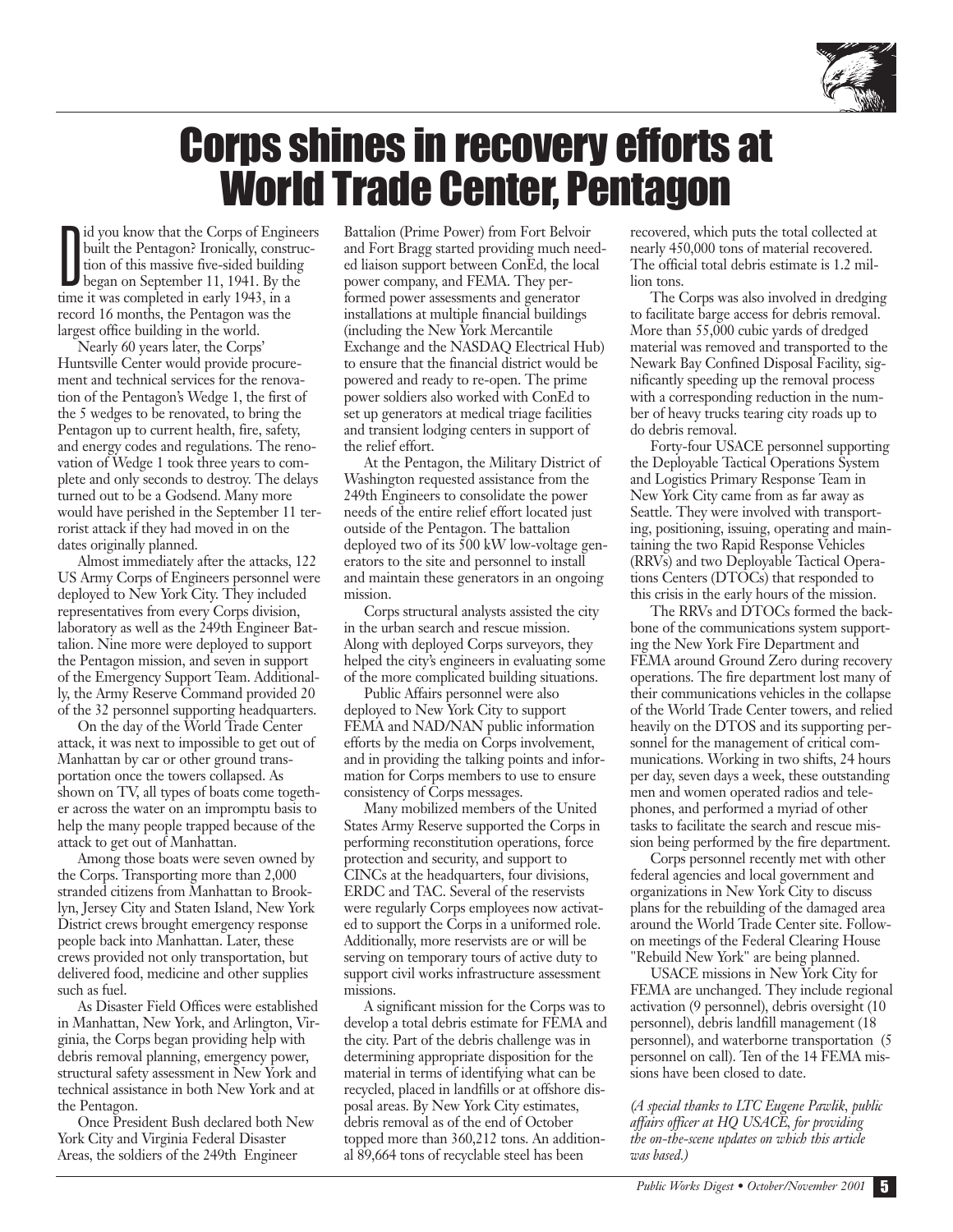

## We stand strong!

*by Bill Crambo, Installation Support Division, HQUSACE*

*I can't get the images out of my mind. I don't want to get them out either. I don't want to forget, be consoled or in any way diminish the foreverpresent memories of the 11th of September, 2001.*

T here are times and events which we should remember and for which we should make our stand. This is one of those times. I will live with the images. The vast destruction and death rooted in unimaginable hatred, followed by the

smallest expressions or actions of infinite kindness and love that saved lives on this particular sunny, summer Tuesday morning, are the contradictions that nobody will ever put into words.

Like most American's and friends throughout the world, I was glued to my television in the days that followed, trying to get words to understand, and never forget.

Unlike most people, I personally witnessed the fireball at the Pentagon, listened and spoke with many people who got out minutes later, listened and consoled people who saw the plane attack the building, watched the fire progress and a section of the building collapse.

Like all people, my prayers and thoughts are with everyone who has been personally affected by this diabolical attack and tragedy.

Beyond that, as an American and temporary resident of this planet I have engaged in self-reflection to understand for myself if we can make it so nobody will live with horrific events and images as experienced and witnessed this particular and forever-remembered September day.

Disbelief, shock and confusion prevailed during the first hour after the attack. There were no reporters or TV crews other than a passing NBC crew in the area where I parked and stood. Everyone there either had been passing by, witnessed some part of the attack or had been evacuated from



the Pentagon.

We knew a plane hit the Pentagon; we could see none of it. Only boiling orange and black flames shot out of the Pentagon. We talked about the images that burned into our memories. We had to, there seemed to be no evidence of any plane. It seemed we had to convince ourselves we were really there and had witnessed this indescribable event that was too rooted in evil to physically see.

We looked and asked, "Where is the plane?" "Did anyone see the plane after it hit?" What kind of plane was it?" We wondered aloud what might come next because nobody believed it was over.

One woman named Isabel described driving down Columbia Pike with her husband who is in the Navy and works in the Pentagon. Isabel related that the plane flew so low overhead she could only see the silver bottom of the plane and immediately told her husband, "It is headed for the Pentagon. It's going to hit it!"

Eleven seconds later it did. Another man said the plane powered up as it passed over the Navy Annex. Nobody heard of

any advance warnings, but I saw many police cars rushing at full speed toward the Pentagon and DC prior to the crash. Clearly somebody knew, somebody must know, they must be responding!

Still, I tried to call 911 on two different cell phones, but all circuits were busy. Fire equipment and ambulances started to arrive. Each vehicle visibly paused as crews looked in stunned disbelief before proceeding to their directed positions. Some of the disbelief, some of the shock and some of the confusion will live with us forever because it should.

A reporter for the German press at some point during the hours after the attack, asked, "How do the events of today make you feel as an American." It seemed a dumb question. I had many feelings. Foremost, I was still stunned. The image of a section of the Pentagon collapsing tore at my preconceived beliefs that we have some level of protection in our country – yet, here, in front of me, the Pentagon was burning and collapsing.

Hearing about the collapse of the twin towers of the NY World Trade Cen-➤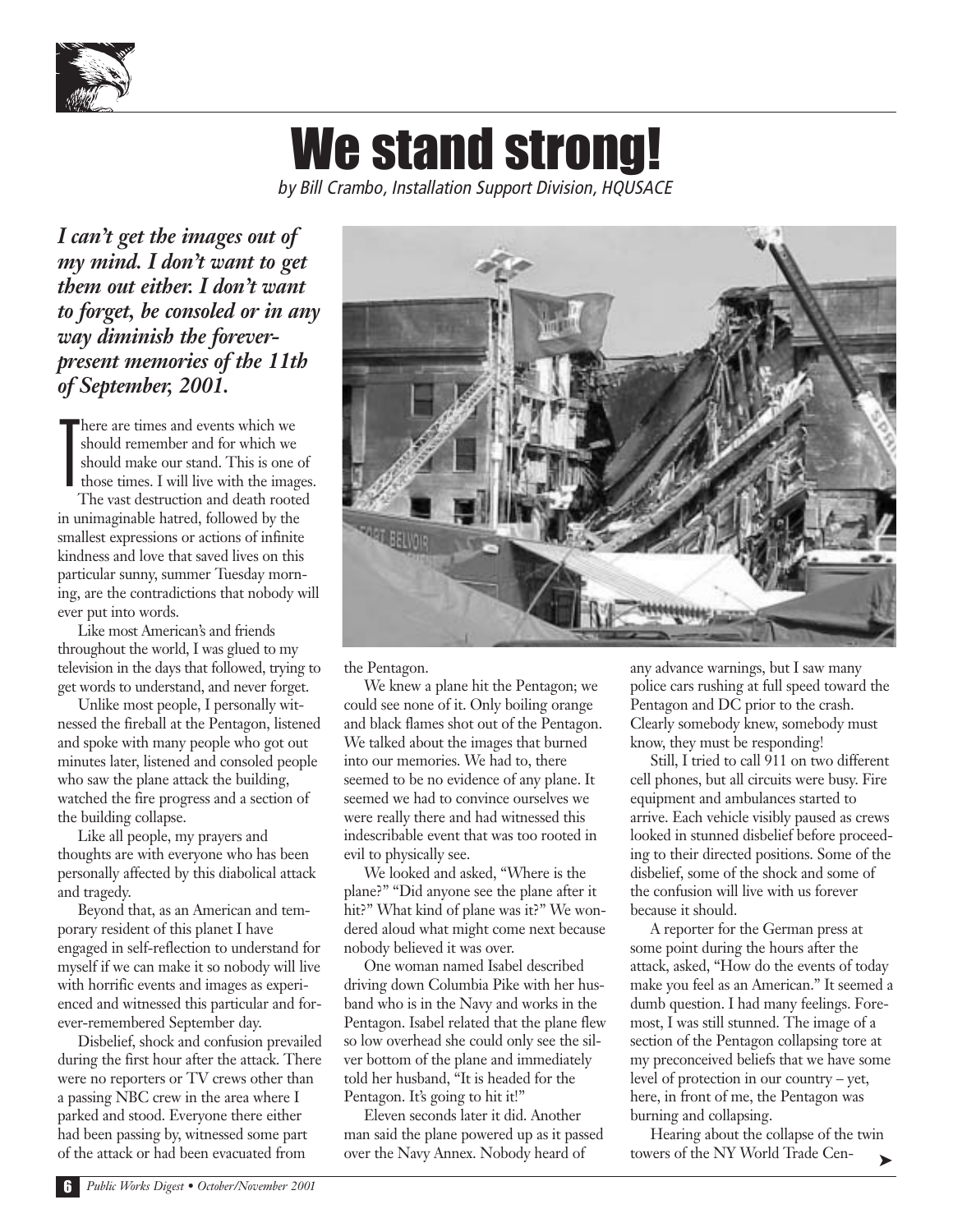

## **…**Nothing but fireballs

*by Don Braswell, Commander, USN*

#### *The 11th was a rough day, but all of OPNAV N7 got out alive. That's not a small miracle.*

ust about every Navy three star in<br>
Pentagon has an E-ring office and<br>
all got out alive with their staffs. T<br>
majority of the Air Warfare (N78) ust about every Navy three star in the Pentagon has an E-ring office and they all got out alive with their staffs. The spaces are (were) located in 5D453. For those of you who didn't see our new spaces, we had moved there about 3-4 months ago. These were part of the newly renovated Pentagon spaces. Fifth floor, D ring, between the 4th and 5th corridors.

Like every other American, we were watching the footage from the World Towers. Things had settled down a bit after the President's message, and a few bubbas had mentioned that the Pentagon, White House and the Capital building were probably targets. We knew that things had just changed for the worse and that the day would be a long one in the Pentagon.

Suddenly the building jumped 2-3 inches. Everyone instinctively looked out. We had probably 20-30 windows, each about

#### *(continued from page 6)*

ter, I couldn't muster up a plausible image. Someone must be wrong. Time must reverse itself. At the same time, I was angry. I could not understand how anyone could perpetrate such violence, such cold blooded suicidal cruelty.

I could not understand why it took 20 minutes before an F-16 flew overhead, over the Pentagon and Washington. Why wasn't that F-16 here sooner? Defiance took over me as Arlington County police drove by announcing another plane was on its way. Everyone was ordered to move away and to take cover under the nearby bridges.

I moved some. I stepped back the short distance as ordered, but I refused to take cover. Images of people running for cover in Sarejevo or Beirut came to

four feet across, in our spaces. We saw nothing but fireball towards the E ring. None of the glass broke, the lights stayed on, and the computers ran for a few more seconds. In the corner, some of the acoustic roofing fell down, but that was all the damage.

It takes a few seconds to process that kind of information.You realize that a plane probably just slammed into th Pentagon. You want to call home and tell everyone you're okay. You want to grab your computer, wallet and keys that are 10 feet away. But you decide to leave everything and just get out.

Everyone came to the same conclusion at the same time, and we started heading to the door. About 100 of us have an office there and we walked/ran out. You could see the smoke starting to filter in from the Ering. Then you saw people starting to exit the E-ring. Only about 20 folks came from that direction. When the last one came through, the smoke was too thick for them to see. They came out holding hands to keep everyone together and crouched low to the ground. They followed our shouting voices and eventually broke into the clear. We exited to the center of the Pentagon

mind. I always wondered why anyone hung around in those areas to begin with. Now, here I was. I could easily have gotten in my truck and driven away. I did not. My line was drawn and I knew I had to remain where I was. I had to help in any way I could; this is my home. This is where I drive everyday. I know people here and I won't leave them.

As I looked up, pride came forth, pride in my country. I watched an F-16 overhead and realized this specific pilot wasn't going to allow another hit in this location while I stood there as an American with fellow Americans under attack. In the end, some questions can't be answered with a terse blurb; some questions should be considered too stupid to ask.

Within hours of returning home from the Pentagon, relatives and friends started calling from around the country, from

and went out into the parking lot. It'll be a long time before I forget that smell.

We all looked towards the Capital building and the White House, relieved to not see black plumes of smoke there. Only later did we learn that the aircraft had circled above those buildings before crashing into the Pentagon.

When we left our office, it was still intact. However, the airplane had traveled directly under us on the first and second floors. When you look at the collapsed Ering, you can see our windows behind the debris. For the first two days you could see someone's potted plant through the window. Yesterday, you couldn't. Our floor had completely collapsed and took every thing with it. You don't realize how much you have invested in an office until it's gone.

Like you've heard on TV, the new construction probably saved hundreds of lives. The reinforced concrete walls slowed the airplane. The outer, blast-proof windows contained the blast and allowed us to exit with only two slight injuries instead of multiple wounds from flying glass. We're lucky to be alive and we know it. PWD

Poland, Germany, Russia and England, and from right next door. Everyone asked one question, "Are you OK?" My short answer was "Yes. Some friends are not. We are strong though. We will move on, but we will never forget."

We know as Americans that we have a culture which is hated by some people, respected by others, and loved by more. We have a unique culture as a people with mixed heritage, with diverse backgrounds and means, and with common beliefs, values and vision. It isn't just our dream; it is our common ground. Those who hate us, I think, don't understand that, choose not to understand that, and won't ever understand. Everyone else, in times of decision, stands with us proud and strong, yet humble at the thought of it all, where we've been and where we might go from here. PWD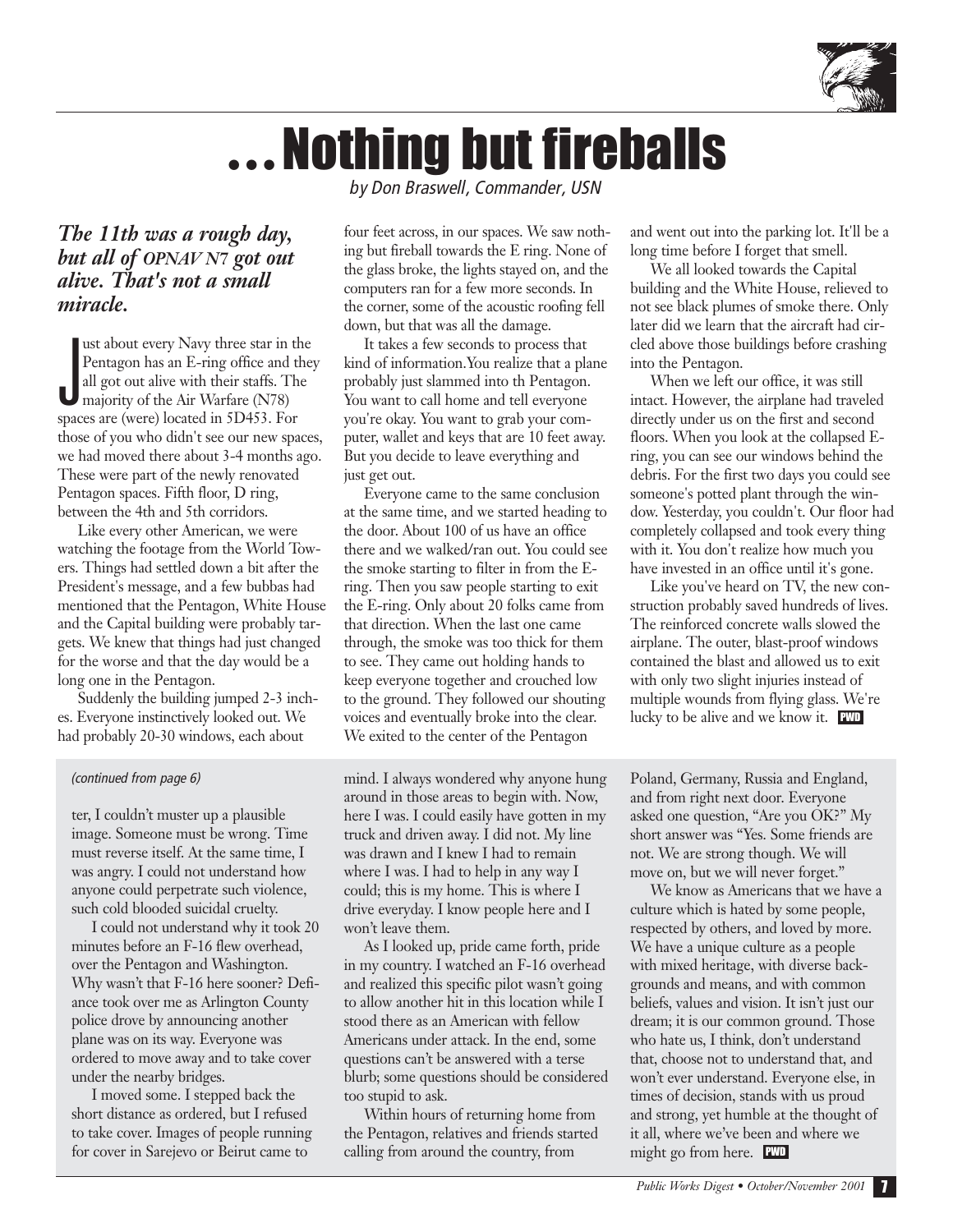

The following articles were written by eye-witnesses to the attacks on the World Trade Center and the Pentagon on September 11, 2001.

## The entire building shuddered **…**



*I'll try to describe my morning and day yesterday, in the hope that it helps answer some of your curiosity.*

F or those who are unfamiliar with the Pentagon, it is, oddly-enough, fivesided, and has ten primary corridors radiating like spokes from the center outward. They are numbered 1-10 (duh!) clockwise. The location where you see the collapsed roof and greatest damage on the TV pics is where corridor 4 reached the outer ring. The plane entered the building at the first and second floor (total of five floors) height in that spot. The area of corridors 3 (around the corner to the right of your photos) and 4 had just been renovated and the vast majority of the Navy Staff had very recently relocated to the new "wedge."

The offices occupied by my colleagues in the Plans, Policies and Operations department (about 250 guys) all had offices in this region, including the Navy Command Center in corridor 4, 1st floor, the rest of us (me included) in corridor 3, 4th floor. The area we had just recently moved OUT of was the corridor 5 area, to the left of the impact site, but which clearly has a lot of fire damage on the TV pics.

We were holding our routine morning Branch Head meeting at 0815 in the Navy *by Steve Szyszka, Comander, USN*

Command Center when at about 0845 a watch officer stuck his head in and told us about the first WTC plane crash. We stepped out to see if he was pulling our leg and got to the TV about five minutes before seeing the second plane hit the second tower. At that point, everyone immediately realized that this was not merely an Air Traffic Control problem, but a deliberate series of attacks, and returned to our offices, to get out of the way of the folks on watch and to deal with our individual areas.

I got into my office space on the fourth corridor and had just started monitoring the WTC stuff on CNN when we heard a loud explosion and the entire building shuddered. Again, we were all very quick to recognize that this was no mere coincidence, and as we started evaculating, the corridors started getting smoky. Now I was one corridor away from the impact, and other than the noise and shuddering, saw no other effects (lights going out, falling ceilings, etc.).

The building was evacuated rather peacefully and we were all pushed out to about two blocks away. At which time our access to news became extremely limited. We heard all kinds of rumors (truck bomb, helo bomb(the Pentagon helo pad is right at that entrance), airplane) and only got snippets of info from folks' car radios. All we could see from our assembly location was a lot of smoke rising from around the corner from our exit.

We spent the next several hours simply trying to get head counts of all of our folks, and trying to get word to our families that those who were OK, were OK.

Ultimately, we (Navy Staff) set up an alternate command center, which was a long walk, but for the first time (about 1330) afforded us a view of the damaged side of the building. I was stupefied. I don't know whether any news reports have been this specific, but the plane hit directly in the Navy Command Center. The affected offices were mostly Navy and Marine Corps.

Our primary focus through the night and into this morning has been to get accounting for all of our people, and I am saddened to report that from MY department alone, we have 25 of my colleagues unaccounted for and four injured (three still in the hospital). We have been contacting their next of kin through the night about the unaccounted for status, hoping that perhaps some people got out and made their way home (in fact, we reduced the list from 36 to 25 this way).

As of my departure from the Navy Annex this morning, we had identified no casualties specifically by name, since they were still fighting the fire and people weren't allowed in to attempt ID-ing bodies yet. I suspect that is what will be done today. I fear the worst, since almost all of the unaccounted for persons' desks were in the Navy Command Center.

It was a long night on the phones with many of these spouses and children of those missing who have no knowledge of their loved ones condition or whereabouts, and we could offer precious little relief. I ask that those of you who are so inclined to direct your prayers specifically to their families.

In retrospect, I guess that I was pretty darn close, both chronologically (having left the Command Center about 5-10 minutes before the crash) and geographically (the demolished spaces are effectively beyond one wall from my office), to the impact. One cannot explain why some are chosen to go and others not, but I have spent a great deal of time thanking God for sparing me and, more importantly, for sparing my family the grief.

I am hopeful and confident that we, as a country, will do what needs to be done, and will go on being, not perfect, but, to date, the finest example of democracy and freedom in world history.

I wish to repeat, all of your prayers, emails and phone calls have been greatly appreciated and give us great strength. No words can express our gratitude. Now please let's focus our prayers on those who were less fortunate than I and for the souls of those who committed these heinous acts, for their eternal suffering in Hell will be far greater than any pain they have caused people here on earth. PWD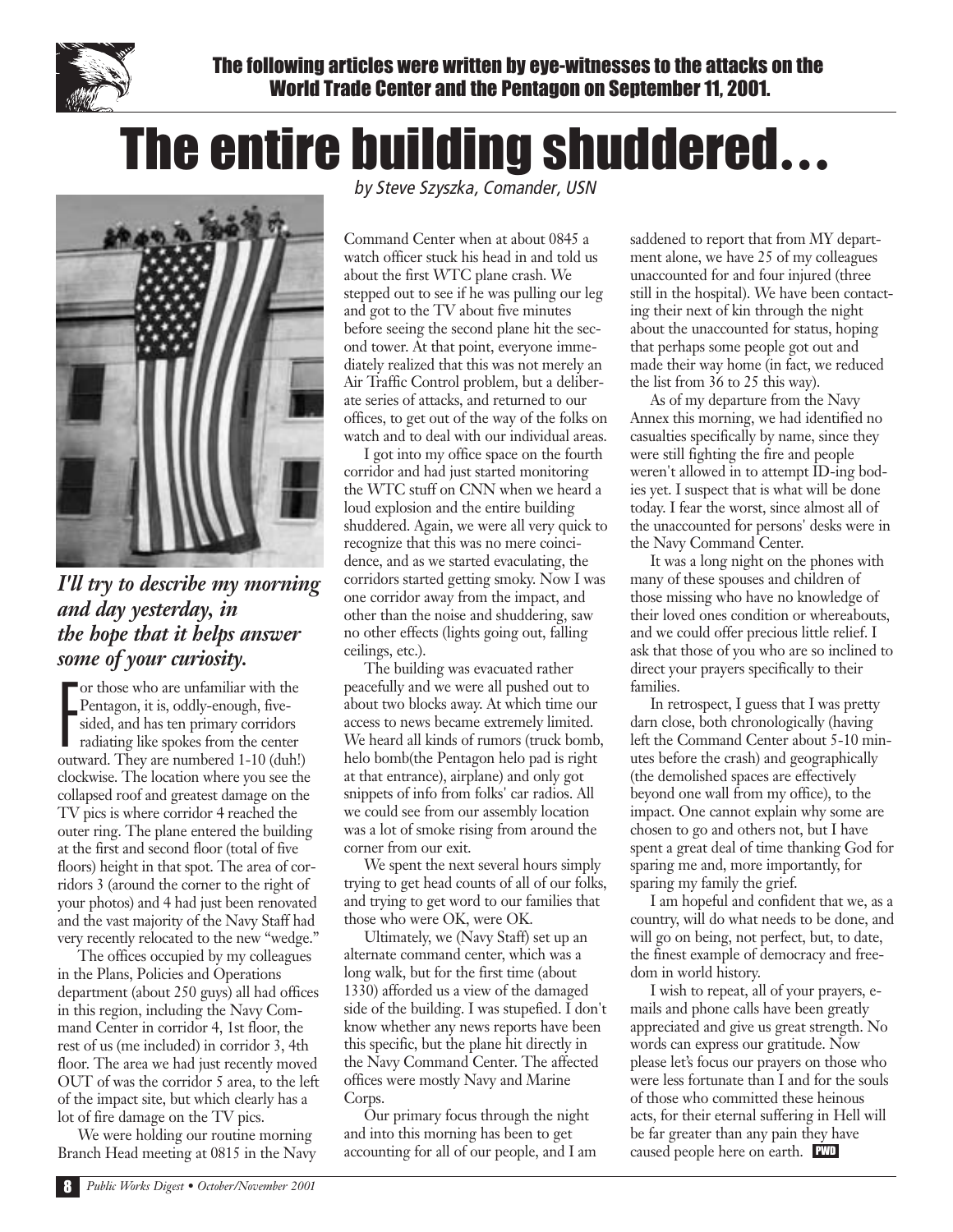

## We were lucky…

*by Chip Smith, ASA(CW) staff member*

#### *We were fortunate that we were in staff meeting and all in one place.*

W hen we heard the impact and felt the vibration, we all sat very still for a long moment. It was kind of like we expected more and that we might be in big trouble.

Dust or something started falling from the ceiling. So we looked out into the hall and saw smoke billowing our way. I felt something burn my eyes. And people were running our way yelling "bomb."

So we grabbed our administrative staff and in several groups of four started working our way away from the smoke. By luck, we were only a short distance to an emergency exit that someone had opened. We ran outside, two of us carrying Renea, who had collapsed in the hallway.

We milled around just outside for a few minutes in a daze. Then we started moving north along a road to Arlington National Cemetery.

Rumors were flying around of bombs, and ultimately, that there had been a crash by a commercial airplane. Then were heard that another plane might be on its

way so we moved north about a quarter of a mile and found a place behind a hill to wait it out.

Sometime around noon, we sorted ourselves into groups and each group headed home by foot, metro, or cab.

Looking at the diagram in today's Washington Post, it seems the plane crashed 100 yards or less from us -- we were lucky. Luckier still, the plane made a direct hit on our NEW renovated office space, space that we were to move into on October 11th (we should have been there last spring but the contractor was running behind). PWD

## Coming home on September 11

#### *For Amy Cardone, the prime recollection of September 11 will always be fear.*

 $\ddot{\phantom{0}}$ 

e were hearing reports that the<br>White House had been hit, that the<br>Capitol had been hit, and we didn't<br>Know anything, because we were just e were hearing reports that the White House had been hit, that the Capitol had been hit, and we didn't walking north," said Cardone, chief of Human Resources for New York District. "It was scary."

For Mercedes Fernandez, the strongest memory is the first view, on a television in a store while she and her co-workers walked north on Third Avenue, of the Lower Manhattan skyline without the twin towers of the World Trade Center.

"That's when I said, 'this is big'," recalls the human resources specialist.

The HR staff was in the office at 26 Federal Plaza when the first plane hit the World Trade Center.They heard the explosion. Felt the vibrations. Heard the sirens.

But it wasn't until a co-worker in another office told them what had happened that they knew what had occurred, and went to an office with a television set to watch what was happening.

*by Sue Hopkins, New York District PAO*

When the order came to evacuate 26 Federal Plaza, Cardone wasted no time.

The first decision: Everyone sticks together. Summer hire Niran Johnson and regular staffers Shamirra Shelton, Liliana Correa, Anita Tulsiram, and Diane Deptula joined Fernandez, Cardone and Renee George of Contracting Division for the start of what proved to be a long trip home as the city was shut down.

The second decision: Contact family members as soon as possible. Even that wasn't easy. Cell phone repeaters atop the Twin Towers no longer forwarded cell calls, and the regular phone system was jammed. People stood in long lines to use pay phones. The HR group shared cell phones and calling cards to eventually get through.

Correa and Tulsiram took the subway to get to their New York City homes, but it wasn't so easy for the rest of the group.

The PATH trains weren't running, and Johnson wasn't able to contact anyone at his home in Brooklyn. The group tried to get a hotel room, but all were already taken. They rested briefly in the lobby of the Hyatt, but were evacuated during a



*Photo by F.T. Eyre*

scare focusing on midtown landmarks.

Eventually they walked to 89th Street and stayed with Fernandez' cousin. There they watched the spectacle on television.

Johnson made it home to Brooklyn via subway. The remaining four took the PATH train to New Jersey. From a New Jersey Transit light rail station in Bayonne, Cardone and two men who had worked in the World Trade Center were shuttled over the Bayonne Bridge to Staten Island.

Strangers and family welcomed the weary travelers on the Staten Island side. Volunteers in church vans were available to shuttle people to their homes. People offered working cell phones to contact family members.

It was close to midnight, but the HR staff was finally home. PWD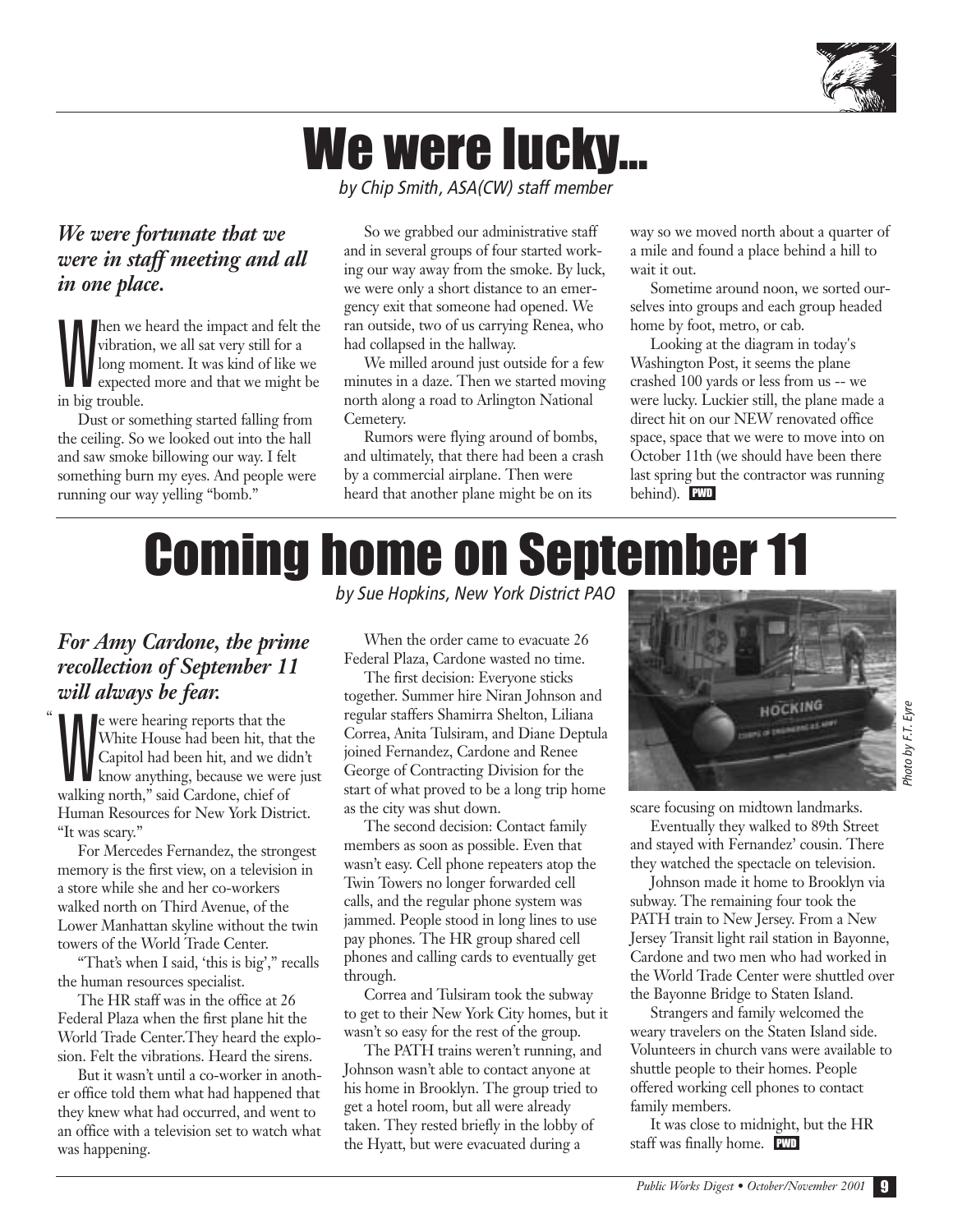

 $\mathfrak{c}$ 

## Finding solace in each other **…**

I was pulling into the PATH station (local subway) under the World Trade Center about 9 a.m. that morning," said Joe Seebode of the New York District. Seebode was the nearest Corps employee to the World Trade Center on September 11, the day of the terrorist attack.

"I had meetings at the Port Authority on the 62nd floor at 9:30 a.m.," said Seebode.

"As we pulled into the station, the public address system came on and asked us to exit the station immediately due to smoke conditions. We were under the World Trade Center Plaza and there was smoke in the building. I put my tie over my face and headed for the exit. There was no panic," said Seebode.

"As we got near the top of the escalator, which brings you to ground level from five

*by Wayne Stroup, ERDC PAO*

ing the terrible events unfold. I started yelling at people to get out of there – debris was still falling. I never had time to think if I was going to die. I just kept moving and trying to keep everyone else moving."

Seebode made it to the Federal Building, the New York District office location only a few blocks away, and found they were evacuating. He kept moving north in a wave of people. He was on the corner of Broadway and Worth Street when the first World Trade Center tower fell.

"I saw the first one fall. The smoke and dust cloud was behind us. It came within a block or two of us. I couldn't fathom the fact that if this all occurred ten minutes later, I would have been on the 62nd floor of the World Trade Center," said Seebode.

"People had pocket radios and, by that



*David Leach of the Army Corps of Engineers explains to Ted Monette, FEMA federal coordinating officer, the process for handling debris being removed from Ground Zero to the Staten Island landfill. Photo by Andrea Booher/FEMA News Photo.*

floors below, we heard what sounded like a bomb going off. It was the second plane hitting World Trade Center. You certainly felt the explosion. I looked to my left, my normal exit, saw daylight, and began to run. I came out on the Vesey Street (north) side. Debris was falling all around me. I kept moving north, only later grasping how close in proximity large pieces of debris crashed around me.

"The scariest part for me was when I got away from the building about 50 yards; I ran into a wall of dazed people who were watchtime, we knew it was a terrorist attack. People were shocked, and it was complete bedlam. I was lucky to meet four other colleagues from the district and we found solace in each other as we traveled together. We were 12 blocks or so farther when the sec-

ond tower fell." Seebode walked north to

Penn Station, but no trains were running. He headed to the waterfront for a ferry, but the lines were too long. He sat in a coffee shop, and like most of America, watched the day's events unfold on television.

"I tried to make it back to the district office, where he was, to begin to assist in rescue and recovery operations, but wasn't able to get there. I finally made it home around 5 p.m.," said Seebode.

That long day would lead to many more for Seebode. He went the next day to

Caven Point, the New York District Marine Center, located just across the Hudson River in New Jersey. This became the temporary Emergency Operations Center for the New York District, since their center in the district office was closed.

"We were running our boats, ferrying people, equipment, and supplies. We moved thousands of people both during and after the tragedy, including many injured during the first few hours after the attack. We did whatever we could to help," said Seebode.

On the night of September 12, Seebode started working on the logistics and emergency permits needed to allow dredging in the Hudson River to accommodate barges taking debris from the World Trade Center site to the landfill. "In less than two days, we were ready to go. A lot of credit goes to our federal, state, and city partners in cutting red tape and working this through telephone calls and hand shakes.

"With the estimates of debris we were getting, I knew that to effectively and efficiently move the material out of the site would require even more barge unloading sites. Going via truck was not going to work because of the bridges, tunnels and traffic," said Seebode.

"As the New Jersey-New York Harbor Program Manager, I had been working on efforts to deepen the harbor and doing environmental restoration. I know the contractors and the issues. I knew the scrap and landfill sites were accessible by water."

On September 14, Seebode became the official Corps liaison to the City of New York. He was instrumental in several major areas that involved Corps expertise, including dredging, barging and permitting. His connections with city, state and federal officials and contractors helped ease many of the tensions surrounding the magnitude of the situation at hand.

Since that fateful day, Seebode, along with his fellow Corps team members from the New York District, other districts in the North Atlantic Division, and Corps' division, district, and laboratory offices across the nation, have been on the forefront of the Corps' response. PWD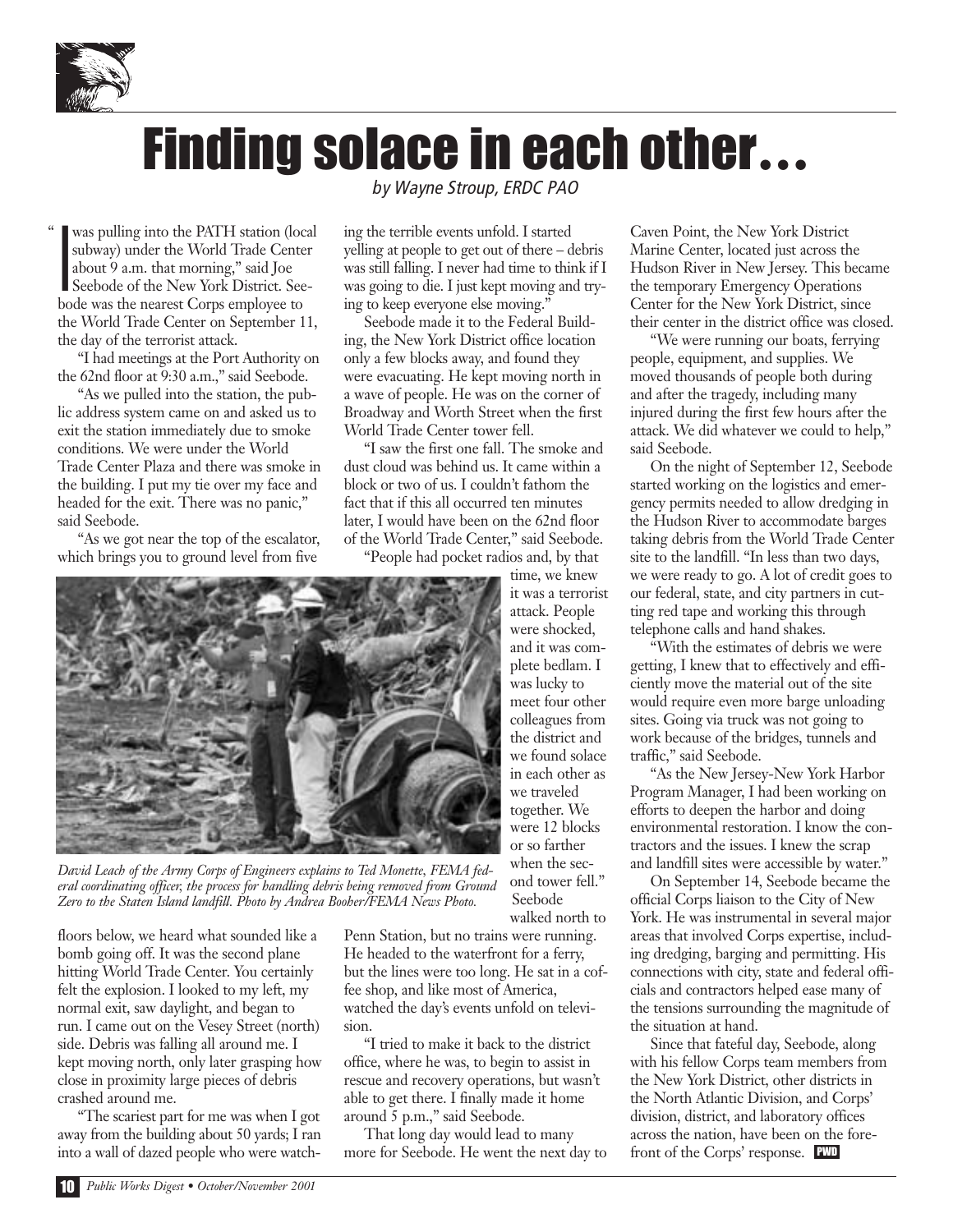

## Working at Ground Zero

*by Stephen E. Browning, North Atlantic Division*

*I'm on-scene with my colleagues from across the Corps in support of FEMA in response to the World Trade Center tragedy. I've been on-scene since last Wednesday, September 12, 2001.* 

I was talking to a group of NYC firefighters at Ground Zero yesterday. They asked me how long the limited and slow "by-hand" debris removal would continue. I told them, in most cases, survivors can't live beyond 7-10 days with water; however, last year, in Turkey, survivors were found at Day 12. Three responded that they then needed to continue hand operations for 12 days. The fourth said, "Hell, these are New Yorkers! We've got to go 14 days!"



This is the best of public service. In my next life, I want to come back as a New York City firefighter!

The Chief of Engineers was interviewed by "60 Minutes II." As the world

will see on "60 Minutes II," the Corps continues to perform a critical role assisting the City of New York's rescue efforts. The Chief noted in his response to the reporter's questions (60 Minutes II) the tireless efforts of the Corps structural engineers and search and rescue professionals. We are working shoulder to shoulder at the red zone with the NYPD and FDNY as part of the overall federal team. The Chief said that seldom has he seen such cohesion as he witnessed in the eyes of the rescue workers. He compared it to the kind of spirit he has seen only in the best of military units. You can see the fire of purpose in their eyes, he said. This is the same spirit you see in our team members responding to this crisis with Herculean effort.

I've never been more proud to be a public servant. Never more proud of public servants at all levels of government and the citizens we support. PWD

## Friends in deed

*The following is an e-mail from a young ensign aboard the USS Winston Churchill to his father.*

#### Dear Dad,

October 16. We are still at sea. The remainder of our port visits have all been cancelled. We have spent every day since the attacks going back and forth within imaginary boxes drawn in the ocean, standing high-security watches, and trying to make the best of it.

We have seen the articles and the photographs, and they are sickening. Being isolated, I don't think we appreciate the full scope of what is happening back home, but we are definitely feeling the effects.

About two hours ago, we were hailed by a German Navy destroyer, Lutjens, requesting permission to pass close by our port side. Strange, since we're in the middle of an empty ocean, but the captain acquiesced and we prepared to render them honors from our bridgewing.

As they were making their approach,

our conning officer used binoculars and announced that Lutjens was flying not the German, but the American flag. As she came alongside us, we saw the American flag flying half-mast and her entire crew topside standing at silent, rigid attention in their dress uniforms. They had made a sign that was displayed on her side that read "We Stand By You."

There was not a dry eye on the bridge as they stayed alongside us for a few minutes and saluted. It was the most powerful thing I have seen in my life.

The German Navy did an incredible thing for this crew, and it has truly been the highest point in the days since the attacks. It's amazing to think that only (a) half-century ago things were quite different. After Lutjens pulled away, the Officer of the Deck, who had been planning to get out later this year, turned to me and said, "I'm staying Navy."

I'll write you when I know more about when I'll be home, but this is it for now.



*Public Works Digest • October/November 2001* 11

*Photo by F.T. Eyre*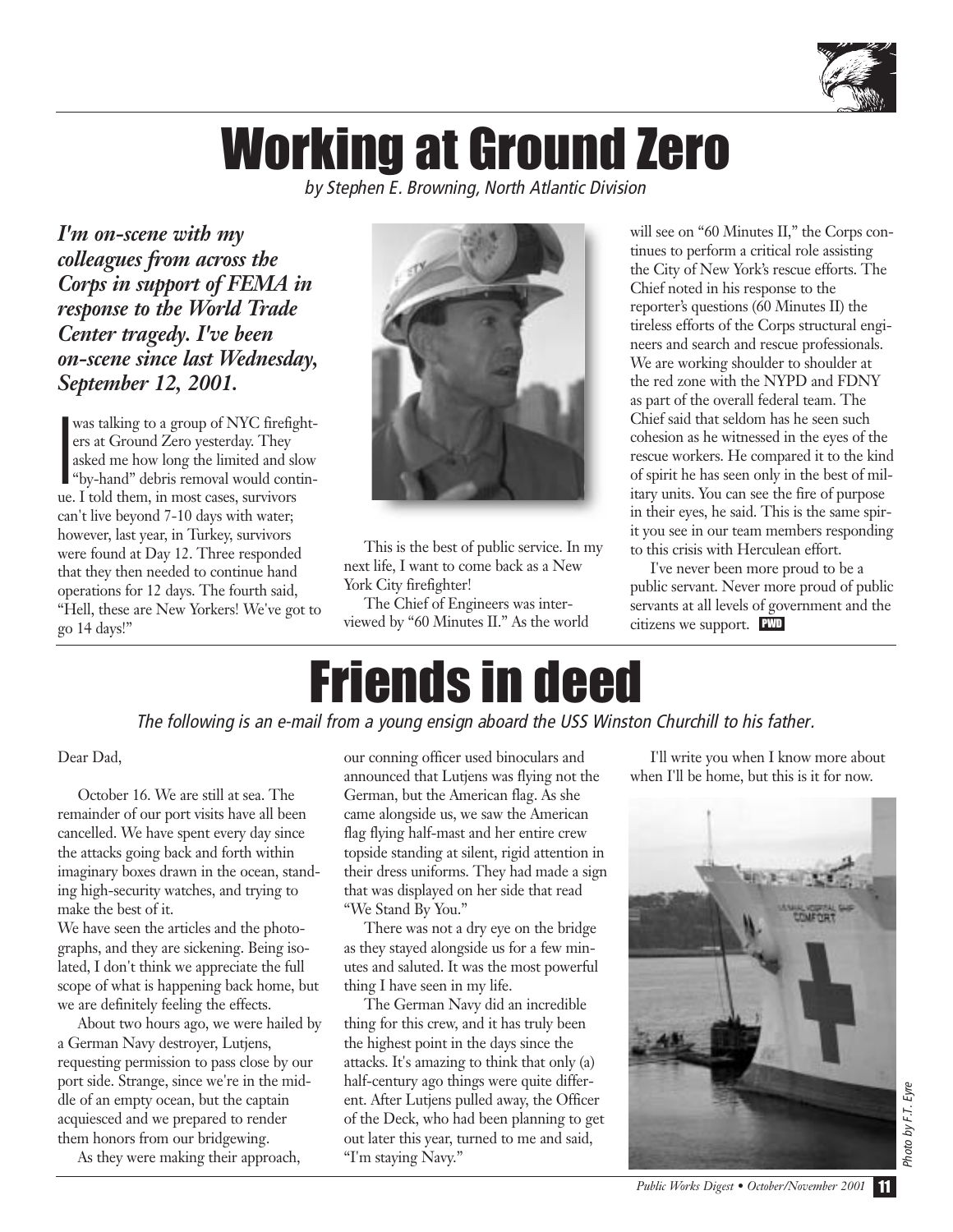



### Secretary of the Army Energy Awards reflect innovative partnerships

T his year's Secretary of the Army Energy Awards were presented at the Pentagon last August by the newly appointed Principal Deputy Assistant Secretary of the Army for Installations and Environment, the Honorable Geoffrey G. Prosch. A former garrison commander at Fort Polk, Prosch is no stranger to installations and the water and energy business. Citing President Bush's call to federal agencies to set a good example by conserving and reducing their energy consumption, Prosch told the winners that they are helping the Army to be that good example. "Moreover," he said, "you have become examples for the rest of the Army."

The Army has made great strides over the last 15 years. Despite the fact that national consumption has grown, Army installations have consistently lowered their annual energy usage. To date, the Army has reduced its energy use by a remarkable 25 percent since 1985 for a total cost avoidance of over \$2.3 billion dollars.

"This tremendous effort is a reflection of your stewardship, your innovation and your vision," praised Prosch. "When I was at Fort Polk, the idea for installing geothermal heat pumps came from people like you in the trenches. They got a private company to pay for them by forming a long-term partnership beneficial to both parties."

"Great work often comes from great leaders," he continued, "who look for ways to demonstrate new technology as energy solutions for commercial, industrial and federal customers."

Prosch recognized three such individuals as long-term champions of the Army's energy program: *Don Fournier*, who retired this year from the Corps of Engineers Research Laboratory after providing

*by Alexandra K. Stakhiv*

the Army with energy expertise for over 26 years; *Grant Keath*, an energy leader in DCLOG who shaped the Army Energy Program to one of the best in the federal government; and *Barnard Kemter* , who did outstanding work this year as the energy manager for the U.S. Army 88th Reserve Support Command.

"Great work also comes from great teams," said Prosch. The awards being presented to the Army National Guard; the 293rd Base Support Battalion in Germany; White Sands Missile Range; Fort McCoy; Fort Benning and the 88th Regional Support Command demonstrate what can be achieved when we work together, he added. These organizations were instrumental in educating their managers, increasing energy awareness and implementing energy saving projects.

"Great work also comes from partnerships with the private sector because we're not going to get that money appropriated," Prosch continued. Speaking from his own experience, he praised Energy Saving Performance Contracts (ESPC) as one of the greatest tools in our arsenal to reduce energy use-- partnerships that find the best practices of the private sector and put them to work for the Army.

For example, when Prosch needed \$17 million to replace all the air conditioners at Fort Polk, he couldn't get that money until he got the Huntsville Center to help him put an ESPC together. This worked so well that in the end, the Fort Polk's ESPC for geo-thermal heat pumps won the Vice-President's Hammer Award for 1997.

"With ESPC, our partners finance projects with private-sector capital that is paid back from the resulting energy savings," Prosch said. He recognized three Army installations (Fort Belvoir, Virginia; Fort



Bragg, North Carolina; and Picatinny Arsenal, New Jersey) for their success in utilizing Energy Savings Performance Contracts to replace chillers, boilers, central heating plants, lighting and other old, outdated equipment on their posts.

The Army must work at making the excellence being recognized today the norm for tomorrow, emphasized Prosch. "I am convinced that the Army should, can, and will be the service that sets the example in DoD through its leadership and good stewardship," he said.

Encouraging those present to attend the upcoming DPW Worldwide Training Workshop, he said to be sure to bring your playbook with you.

In conclusion, he asked all present to continue their great work, build upon their successes and also share them with others. "Think about the Army after next, and about the next generation of Americans. We are so very proud of you all," he added.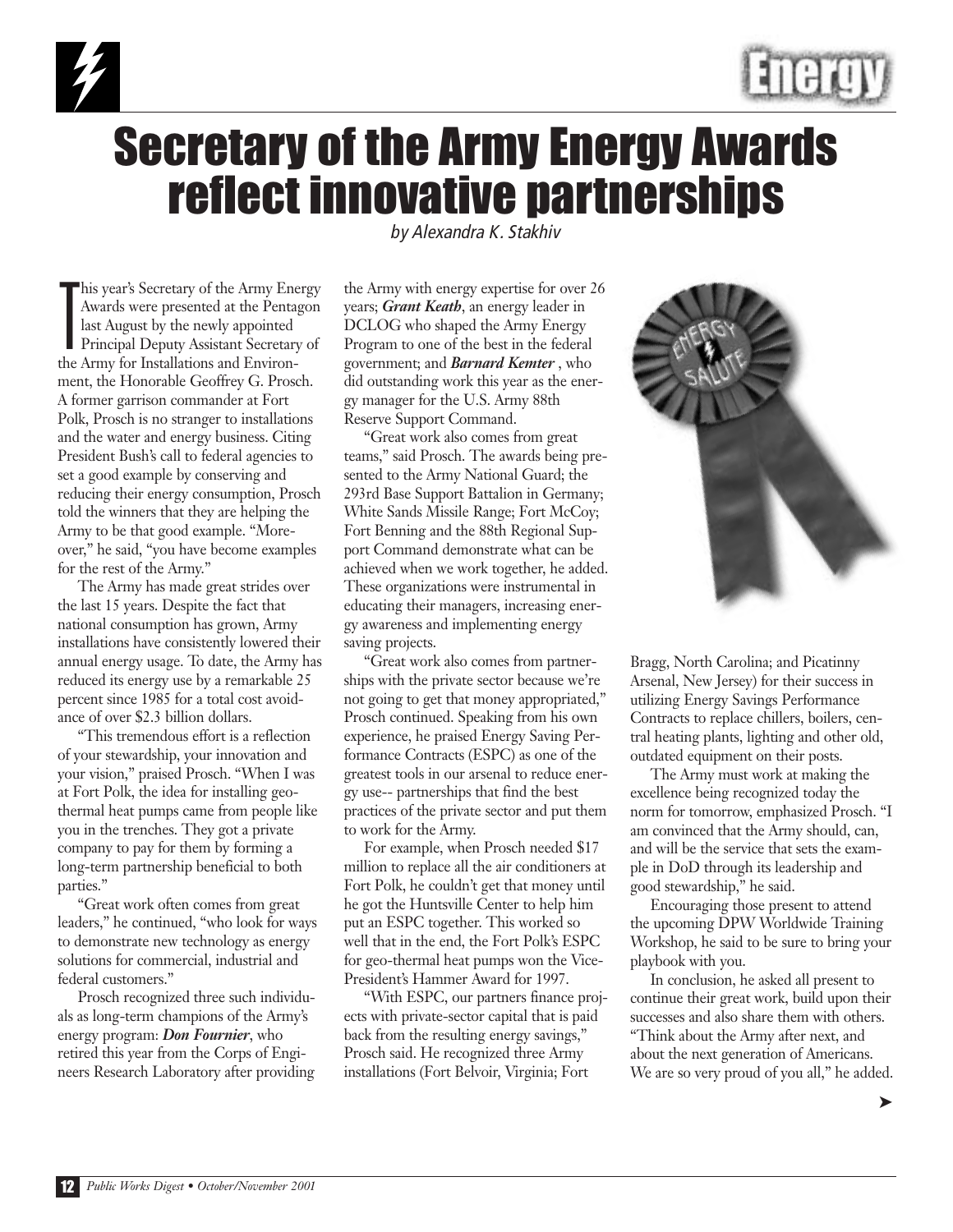### 23rd Secretary of the Army Energy and Water Management Awards

#### **• Active Army – Overall Energy Program Management:**

- *1st Place* U.S. Army Infantry Center and Fort Benning, GA *2nd Place* U.S. Army White Sands Missile Range, NM *3rd Place* 293rd Base Support Battalion, Mannheim, GE
- **Active Army Energy Savings Performance Management**

*1st Place* TACOM-ARDEC Picatinny Arsenal, NJ *2nd Place* XVIII Airborne Corps and Fort Bragg, NC *3rd Place* U.S. Army Garrison, Fort Belvoir, VA

#### **• Army National Guard – Army National Guard Energy Working Group Team Award**

LTC Carmen Anderson Mr. Jeff Seaton CW3 Rickey Johns Mr. Donald Frankland LTC Scott Ayres Mr. Sam Truax LTC Don Juhasz Mr. John Havens

#### **• U.S. Army Reserve**

*1st Place* 88th Regional Support Command 2nd Place Headquarters, Fort McCoy, WI *Individual* Mr. Barnard S. Kemter

#### **• Lifetime Achievement Awards**

Mr. Donald F. Fournier Mr. Grant R. Keath





 $\frac{1}{\gamma}$ 

*In addition to receiving a lifetime achievement award at the annual Secretary of the Army Energy Awards ceremony, Dr. Don Fournier also was named a "Pathfinder" in the Federal Energy Management Program's (FEMP) You Have the Power campaign. This award recognizes energy champions who have developed and advocated innovative practices that save energy and money and improve government efficiency.*



*Grant Keith, DCLOG, accepted a lifetime achievement award in recognition of outstanding contributions to the Army's energy program from (left) MG Robert Van Antwerp, ACSIM, and the Honorable Geoffrey Prosch, Principal Deputy Assistant Secretary of the Army for Installations and Environment.*

*Winner of the Individual Award for the US Army Reserve, Barnard Kemter is a firm believer in turning off lights in empty rooms and using timing switches. He devised fixtures for a 100,000-squarefoot warehouse that shut off every 12 minutes if there is no activity, saving \$54,000 per year.*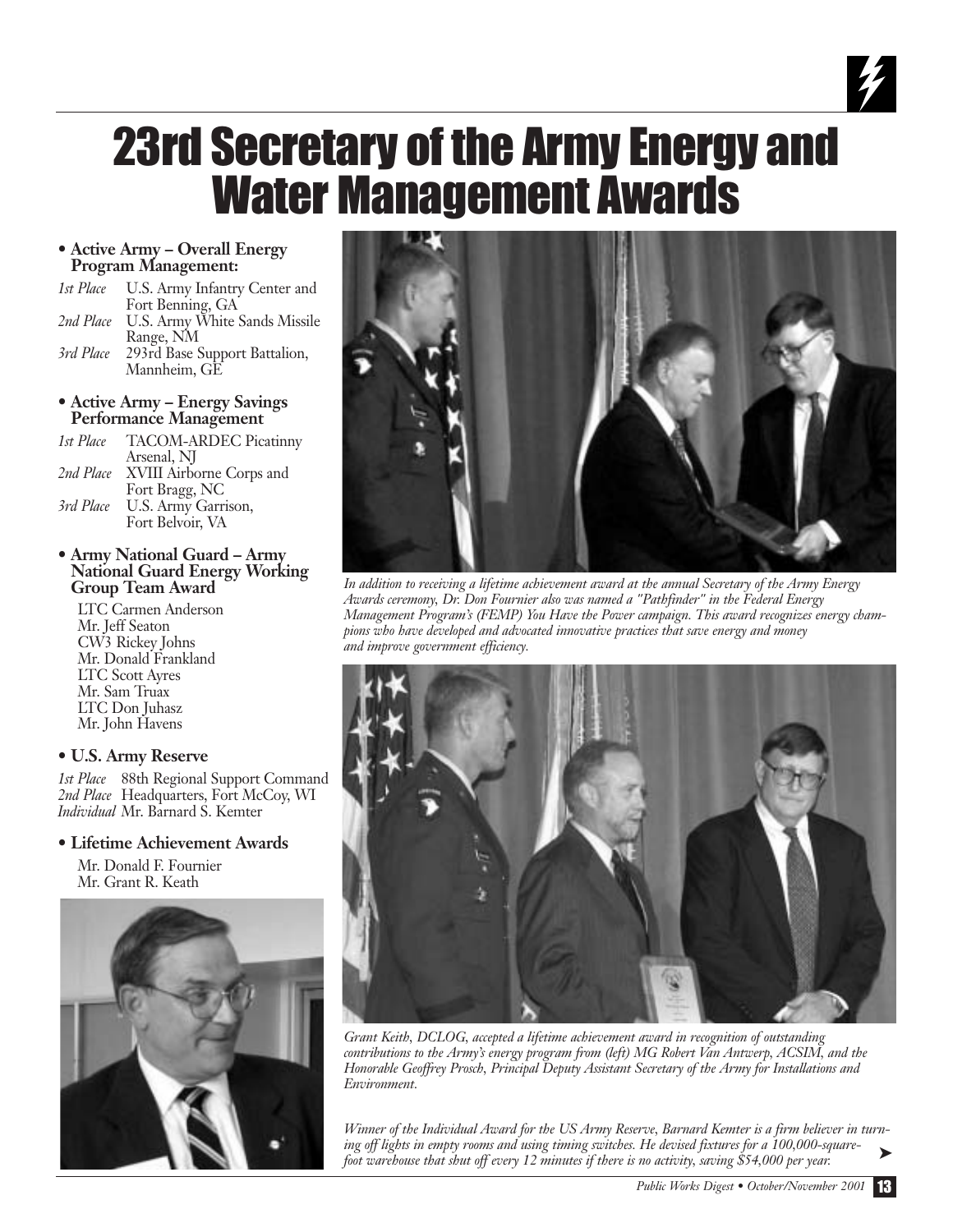## 2001 Federal Energy and Water Management Award recipients announced

E ach year, the Federal Interagency Policy Committee and the Department of Energy present this award to recognize outstanding contributions toward increased energy efficiency, renewable energy, and water conservation within the federal sector.

This is the premier energy award presented to federal employees. It is designed to draw attention to our increased federal energy and water conservation efforts, as mandated by the Energy Policy Act of 1992 and Executive Orders.

The following six U.S. Army nominations were selected to receive a 2001 Federal Energy and Management Award at a ceremony held October 17, 2001, at the Hotel Washington in Washington, DC:

#### **• Energy Efficiency/Energy Management**

Radford Army Ammunition Plant Mr. Donald R. Clark, Powerhouse Division Engineer

*(continued from page 13)*

U.S. Army Europe 6th Area Support Group Dr. Mehdi Ghaderi, 6th ASG, DPW

Holston Army Ammunition Plant LTC Gary Wallace, Commander

#### **• Water Conservation**

Fort Carson Water Conservation Program Mr. Richard Pilatzke, Installation Water Program Manager

#### **• Alternative Financing**

Public Works Business Center, Fort Bragg Mr. Georges Dib, Energy Manager

#### **• Program Implementation and Management**

U.S. Army National Guard LTC Carmen Anderson LTC Don Juhasz LTC Scott Ayers Mr. Sam Truax CW3 Rickey Johns PWD



*Georges Dib, Fort Bragg's energy manager, won the Alternative Financing Award in the 2001 Department of Energy awards lineup. Dib switched to real-time pricing (RTP) versus historic use pricing by negotiating with electrical utility supplier. With money saved, he built a new cogeneration plant and invested in other infrastructure improvement projects.* 



*LTC Carmen Anderson, 88th Regional Support Command, and her team won the Secretary of the Army Army National Guard Working Group Team Award and the Department of Energy Award for Program Implementation and Management.*



*Picatinny Arsenal's winning team accepts plaque for first place in Energy Savings Performance Management.*

*Fort Benning's energy manager Mark Fincher was instrumental in the post winning first place for Overall Energy Program Management.* 

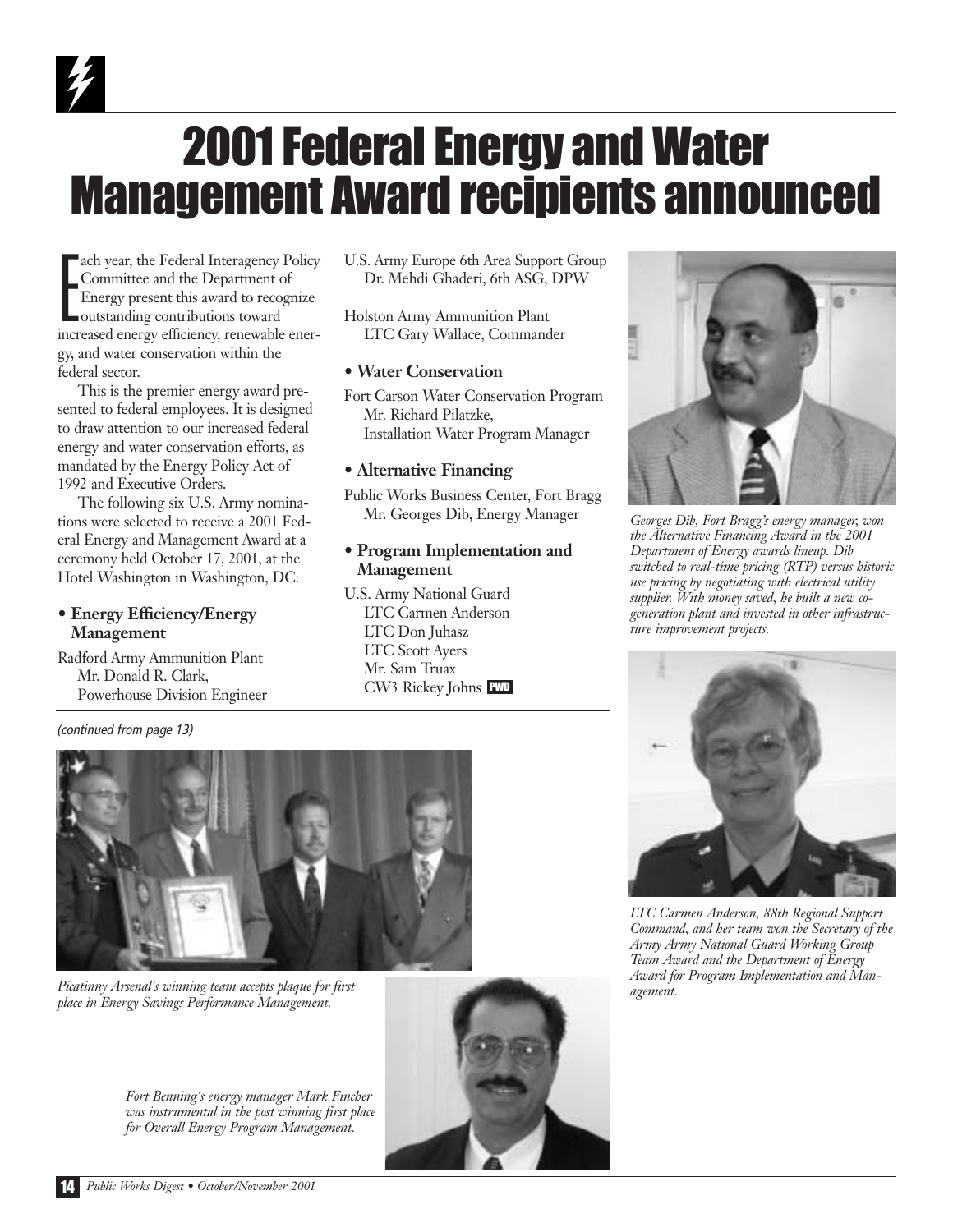### White Sands Missile Range earns recognition for energy program

W hen it comes to saving energy, White Sands Missile Range is among the Army's most conservative **facilities** 

White Sands Missile Range was awarded second place in Overall Energy Program Management at the 23rd annual Secretary of the Army Energy and Water Management Awards August 1 at the Pentagon.

The award recognized White Sands for superior achievement in energy conservation for the period of October 1, 1999 to September 30, 2000.

The energy conservation achievement recognized by the award is the culmination of an innovative and dynamic management program, which was successfully implemented while maintaining a high state of operational readiness.

"The recognition bestowed on the WSMR Installation Support Energy Team by the Chief of Staff of the Army is the culmination of several years of dedication to the Army's Energy Goals," IS Director Gloria Rider said.

"WSMR has been a leader in DTC (formerly TECOM) for a number of years in the execution of energy savings projects. We will continue to strive for reduced energy consumption through project development and awareness. My personal thanks to Julian Delgado and the energy team for their dedication and perseverance for the Army and the American taxpayer. Well done!" Rider said.

"It's an honor to be recognized throughout the Army for the efforts we have put into the Energy Management program," said Julian Delgado, Energy Management Coordinator and Utility Services Officer.

Delgado also credited the following employees for their work: Phil Heick, Mike Crutchfield, Mike Clelland and Sharon Shaddock.

Other individuals who contributed to the reductions include:

*by Miriam Rodriguez*

Damanis "Dee Dee" Diaz, Contract Specialist, U.S. Army Robert Morris Acquisition Center, Jeffrey Munekata, Engineer, U.S. Army Test and Evaluation Command, Larry Brooks, Facilities Engineer, U.S. Army Strategic Missile Defense Command, Mary Colvin, Federal Energy Management Program Group Manager, Gary Murray, Program Manager, Custom Energy formerly of Public Service Company of New Mexico and Greg Lane, Project Manager, El Paso Boundary Commission formerly of Public Service Company of New Mexico.

The award came as a result of a collab-

orative effort in energy and utility cost reduction by White Sands Missile Range's Energy Management Program and Utilities Services during the past five years that resulted in significant savings. WSMR attained a 29.3 percent reduction at the close of fiscal year 2000, meeting a federally imposed facilities energy reduction goal of 30 percent by fiscal year 2005. This goal was based on fiscal year 1985 consumption.

The effort contributed to reducing overall utility bills by \$2.2 million over the past three years.

Some of the major factors contributing to WSMR's utility cost and energy reductions are:

- 1) Renegotiation of a 10-year electric contract with WSMR's largest electric supplier that saved \$780 thousand annually.
- 2) Implementation of energy saving projects through WSMR's Utility Energy Services Contract that have saved approximately \$1.2 million annually.
- 3) Demolition of 215 Family Housing Units which has reduced electric, natural gas and water consumption.



*White Sands Missile Range received second place in Overall Energy Program Management at the 23rd Annual Secretary of the Army Energy and Water Management Awards Aug. 1. With the trophy from left are: Phil Heick, Mike Crutchfield, Julian Delgado, Gloria Rider, Mike Clelland and Sharon Shaddock.*

4) Discontinuation of Post Area irrigation.

5) Mild winter/summer temperatures.

Through WSMR's continuing management of it's UESC with Public Service Company of New Mexico, Energy Conservation Measures and Energy Conservation Projects received \$836.7 thousand in institutional funding during fiscal year 2000 for projects that included: boiler tune-ups, to repair leaks in the technical area steam distribution system and repair steam lines in several buildings.

Implementation of these projects resulted in estimated annual savings of \$43.9 thousand.

The Secretary of the Army Energy and Water Management Awards Program allows installations to obtain Army level recognition for outstanding achievements in energy reduction and dollars saved.

First place for Overall Energy Program Management went to U.S. Army Infantry Center and Fort Benning, Georgia. Third place went to 293rd Base Support Battalion, Mannheim, Germany.

*POC is Miriam Rodriguez, (505) 678-2716, e-mail: rodriguezmu@wsmr.army.mil*

*Miriam Rodriguez is a staff writer for the Missile Ranger at White Sands Missile Range, NM.* PWD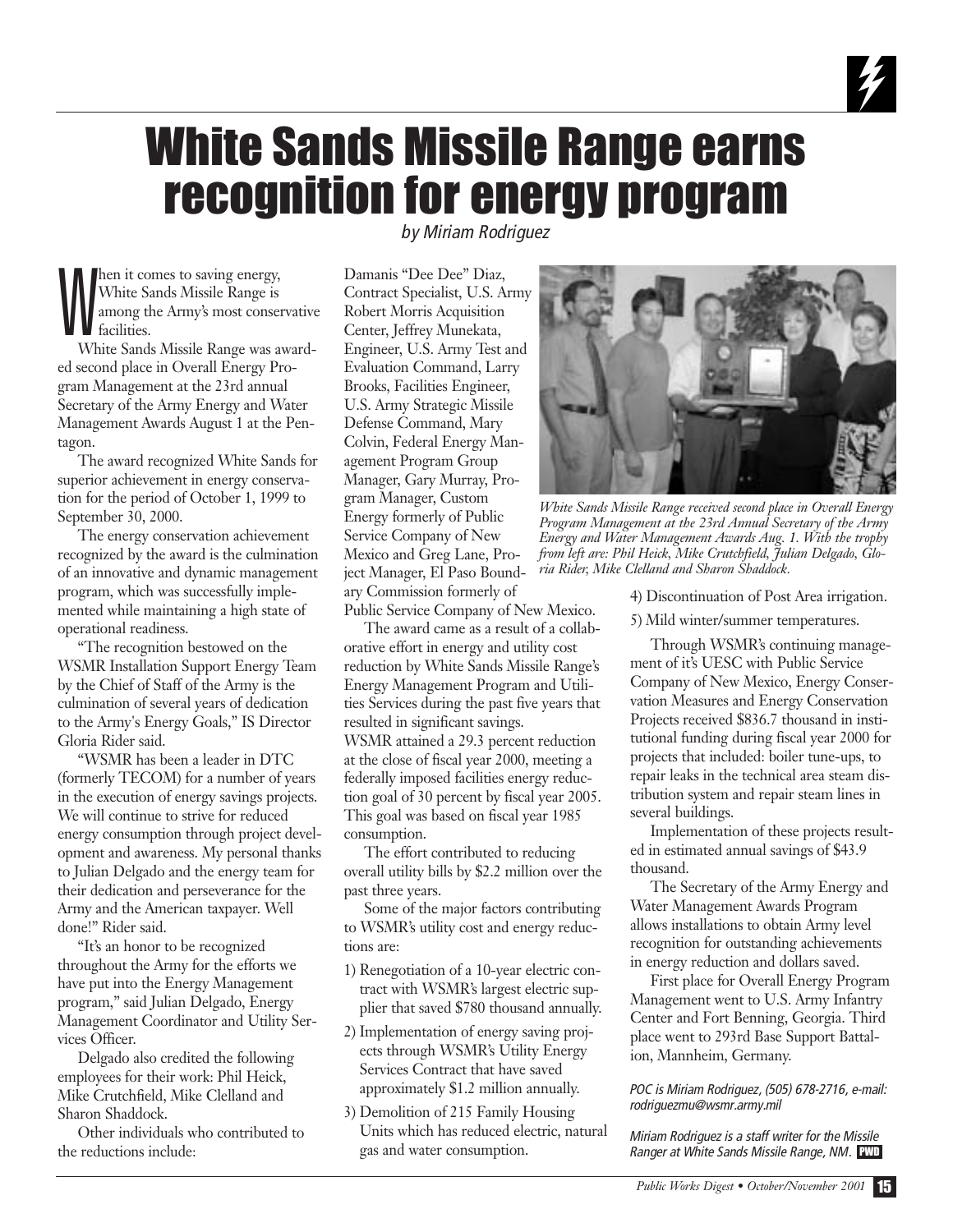## **Fort Bragg's award winning ESPC**

X VIII Airborne Corps and Fort Bragg, North Carolina, were recently awarded third place in the 23rd Secretary of the Army Energy and Water Management Awards for Energy Savings Performance Management. This year, Fort Bragg's Public Works Business Center also garnered a prestigious Federal Energy and Water Management Award for Alternative Financing.

According to Georges Dib, Fort Bragg's energy manager, their demand side Energy Savings Performance Contracts (ESPC) efforts in FY00 closely mirror what the installation implemented in FY98 and FY 99. They continue to focus on converting old, inefficient oil-fired systems with environmentally friendly distributed natural gas systems. This is involved with their ongoing program to expand the underground natural gas system throughout the post.

Fort Bragg has also put in additional gas fired radiant heating systems in warehouse areas and the balance of the vehicle maintenance facilities.

Radiant heating has had an especially positive impact on Fort Bragg. Heat is no longer lost when the hangar, VMF and warehouse doors are opened. Radiant heating also allows the technicians, mechanics

and warehouse staff to perform their duties without wearing heavy jackets and gloves.

"The incorporation of natural gas systems is not only much more energy efficient, but it is also enabling us to continue our significant reduction in emissions," said Dib proudly. Using natural gas systems also has a positive impact in the maintenance and operations of the equipment, since natural gas systems require much less maintenance than oil fired systems.

- Dib said they're continuing to:
- Incorporate DDC controls in all of the buildings being connected to a state-of-the-

*by Alexandra K. Stakhiv*

art Enterprise Information System (EIS), which will ultimately enable them to control all facilities from a central energy command center.

- Implement a lighting retrofit program that is bringing the lighting systems up to IES standards, which is having a very positive effect on vehicle maintenance facilities, warehouses, barracks, administrative and recreation facilities.
- Upgrade/replace motors and chillers with the most energy efficient models available.

However, the highlight of Fort Bragg's ESPC program in FY00 has been the incorporation of a concept called Total Energy Account Management (T.E.A.M.™) Services.

"We discovered early on in our ESPC program that the fuel that funds ESPC, energy and O&M related savings would be inadequate to implement the infrastructure improvements that Fort Bragg desperately needs," Dib explained. "Our energy rate was relatively low and our O&M budget was totally inadequate. We realized that our ESPC program would not be able to generate more than \$25,000,000 in facility improvements, when in reality, we need

more than four times that just to take care of our basic infrastructure needs."

A relatively simple concept, T.E.A.M.™ Services requires the coordination of all energy-related activities to realize the full benefit of the program. T.E.A.M.™ Services works closely with the customer to develop a strategic energy management program that:

- ➤ Reduces cost and manages risk in purchasing energy.
- ➤ Optimizes the delivery efficiency of the energy through central, and distributed heating and cooling plants.
- ➤ Selects energy sources and switch fuels in real-time to reduce costs and minimize emissions.
- ➤ Utilizes a state-of-the-art, web-based information system to monitor and manage all facets of energy operations.
- ➤ Coordinates all privatization and outsourcing activities to maintain the efficiencies of an integrated operation.
- ➤ Identifies and captures savings in energy costs before they go through the meter as well as the typical after-the-meter demand-side savings. These savings are generated in a variety of ways

| Task<br><b>Orders</b> | <b>Projects</b> | Demand<br>Reductions<br>(kW) | Electric<br><b>Reductions</b><br>in FY00<br>(kWh) | Fuel<br><b>Reductions</b><br>in FY00<br>(MBTU) | Total<br>Energy<br><b>Reductions</b><br>in FY00<br>(MBTU) | <b>Reductions</b><br>as Percents<br>of Total Fort<br>Bragg FY00<br><b>Utilities</b> | Energy<br><b>Reductions</b><br>Over<br>Contract<br>Term (MBTU) |
|-----------------------|-----------------|------------------------------|---------------------------------------------------|------------------------------------------------|-----------------------------------------------------------|-------------------------------------------------------------------------------------|----------------------------------------------------------------|
| TO <sub>1</sub>       | SAAF Lights     | 128                          | 415.151                                           |                                                | 1.416                                                     | 0.02%                                                                               | 26.630                                                         |
| TO <sub>2</sub>       | SAAF Mechanical | 1.105                        | 3.526.006                                         | 49.115                                         | 61.146                                                    | 1.03%                                                                               | 406 352                                                        |
| тоз                   | O'Club          | 63                           | 510.651                                           | 2,387                                          | 4.129                                                     | 0.07%                                                                               | 88.781                                                         |
| <b>TO4</b>            | <b>JSOC</b>     | 3.736                        | 1.433.238                                         | 3.048                                          | 7.938                                                     | 0.13%                                                                               | 132 985                                                        |
| TO <sub>5</sub>       | 82nd Lighting   | 1.587                        | 6.260.389                                         | 0                                              | 21.360                                                    | 0.36%                                                                               | 402 288                                                        |
| TO6                   | Demo Lighting   | 245                          | 828.861                                           | o                                              | 6,240                                                     | 0.11%                                                                               | 43 681                                                         |
| TO7                   | Knox Street     | 83                           | 292.752                                           | 10.116                                         | 11,115                                                    | 0.19%                                                                               | 247.306                                                        |
| TO <sub>8</sub>       | A-Area VMF      | 8                            | 46,488                                            | 17.328                                         | 17.487                                                    | 0.30%                                                                               | 367.219                                                        |
| TO9                   | <b>NCO Club</b> | 30                           | 474,912                                           | 780                                            | 2,400                                                     | 0.04%                                                                               | 52.409                                                         |
| <b>TO10</b>           | C-Area VMF      | o                            | 51,672                                            | 15.180                                         | 15,356                                                    | 0.26%                                                                               | 307.126                                                        |
| T012.1                | Natural Gas     | o                            | o                                                 | 0                                              |                                                           | 0.00%                                                                               | O                                                              |
| T012.2                | Load Mgt & RTP  | 5,500                        | o                                                 | 0                                              | n                                                         | 0.00%                                                                               | Ō                                                              |
|                       | Totals          | 12,485                       | 14,840.120                                        | 97.954                                         | 148,588                                                   | 2.51%                                                                               | 3.074.756                                                      |

#### **Energy Reductions Related to ESPC Projects** Completed at Fort Bragg Through FY00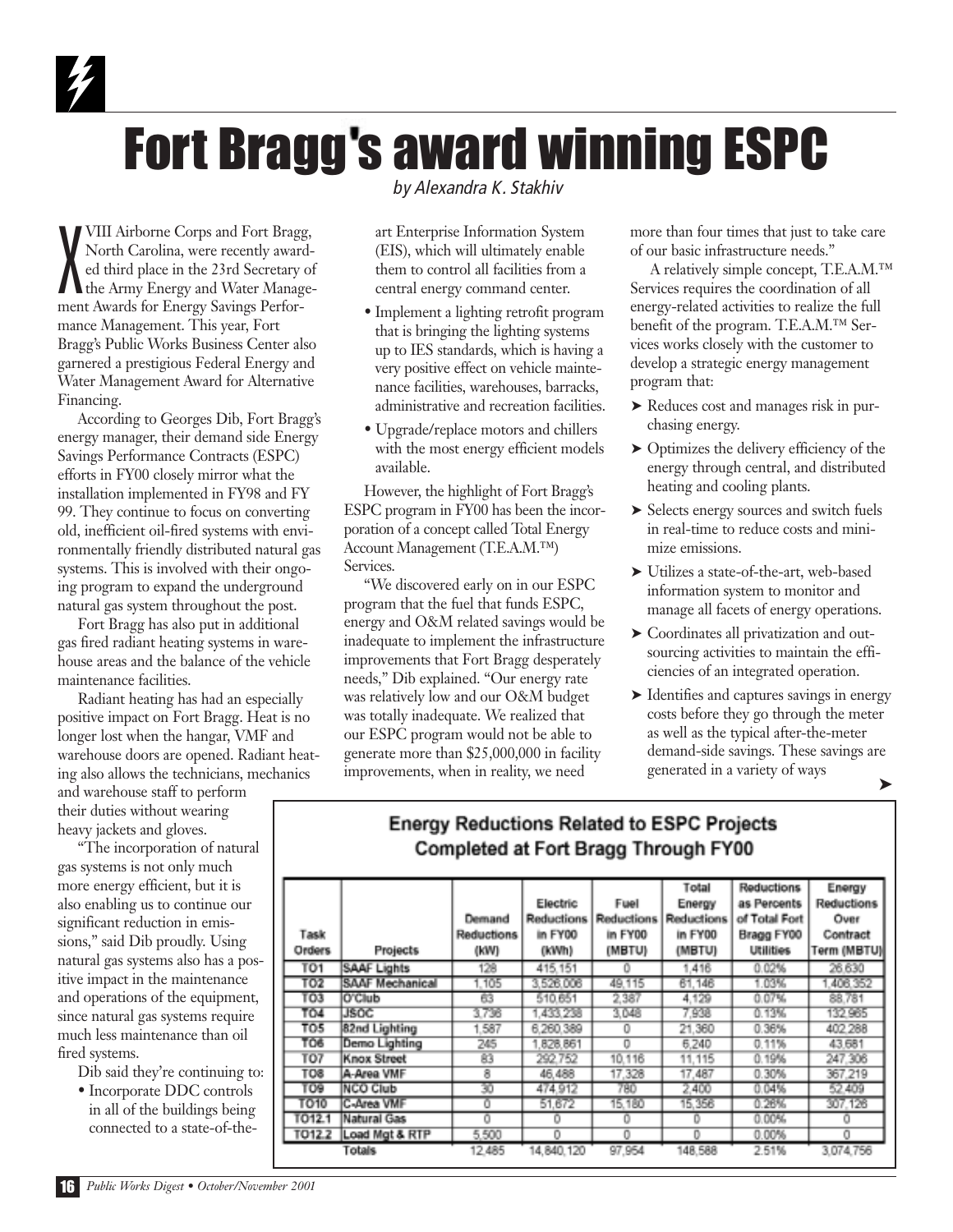### Fort Belvoir replaces/upgrades aging infrastructure

Since 1998, Fort Belvoir has been<br>
actively engaged in one of the most<br>
aggressive and comprehensive energy<br>
Leonservation programs, Directorate of ince 1998, Fort Belvoir has been actively engaged in one of the most aggressive and comprehensive energy Installation Support officials said.

In June 1999, Fort Belvoir and the Military District of Washington finished an 18-month procurement for the largest Energy Savings Performance Contract awarded to date. The MDW-wide contract, valued at \$220 million, will allow Belvoir to upgrade a dozen different Energy Conservation measures. Directorate of Installation Support officials estimated that these ECM will save Belvoir more than \$2.5 million annually in energy costs.

- Lighting efficiency retrofit which could save up to \$804,000 annually.
- Water conservation rehabilitation of Fort Belvoir's central steam plant with annual savings of nearly \$120,000.
- Central boiler plant modernization involving the moderation of the 1960 vintage fuel-oil boilers, chiller replacement and its 50 cooling units, which is estimated to save more than \$237,000 a year.

The plan also calls for the replacement and upgrading of aging infrastructure.

"The benefits of this contract will greatly increase the reliability of energy

#### *(continued from page 16)*

including rate re-negotiation, procuring energy on the open market, Real Time Pricing, selecting different rate structures, load shedding and peak shaving. All savings are then captured to fund customer infrastructure improvements.

Fort Bragg has also implemented a load management program that incorporates the 249th Battalion's emergency generators. Dib said they are competing their natural gas procurement from several different vendors and the open market, having negotiated substantially lower commercial rates from the local utility.



*(l to r) Brendan Owens, Wayne Spencer, Doug Martin and Patrick McLaughlin form the winning team that garnered third place in this year's Secretary of the Army Energy Awards for Energy Savings Performance Management.*

systems throughout the post," said Brendon Owens, an energy engineer contractor with SpecPro Inc., which supports Fort Belvoir's environmental and natural resources division.

"Some of these systems have been operating since 1965, the technology we're replacing these systems with are improving Belvoir's energy cost and efficiency tremendously," he said.

Directorate of Installation Support officials stated that the environmental benefits of the ESPC will have a positive effect by reducing green-house gas emissions by more than 3,000 metric tons.

"With this money, we can build something more efficient and divert the money formerly paid to the utility company," he continued. "I can now invest in infrastructure improvements with no extra cost."

To ensure the maximum possible benefit, Fort Bragg formed a leadership team to manage and direct the ESPC Program. The Strategic Integrated Solutions Team (IST) provides direction, sets priorities, resolves conflicts and essentially acts as a board of directors for the ESPC program and its related activities. It is co-chaired by the Garrison Commander, COL Addison Davis and the Director of the Public Works Business Center (PWBC), COL Robert Shirron. Other members include

Fort Belvoir was presented its award last June after the on-site evaluation. The site evaluation team ranks installations based on criteria outlined in Army Regulation 11-27, Chapter 8, Appendix C, and information provided in the original nomination package, said Jeffrey Hager, energy program manager at the U.S. Army Logistics Integration Agency.

"Basically, what it comes down to is we're saving a great deal of money by upgrading or replacing out-of-date equipment," Owens said.

#### *(Extracted from an article in the Belvoir Eagle.)* PWD

the Deputy Director of PWBC, Chiefs from the Business Office, Facility Maintenance and Construction Office, Energy Manager, Legal and Contracts as well as representatives form the Army Corps of Engineers and Honeywell.

T.E.A.M.™ Services is revolutionizing Fort Bragg's ability to maximize the effectiveness of the ESPC program. They are developing this approach with their ESCO and energy partner, Honeywell, enabling the post to capture supplyside savings and apply them towards traditional demand side projects.

*POC is Georges Dib, Energy Manager, Fort Bragg, e-mail: dibg@bragg.army.mil*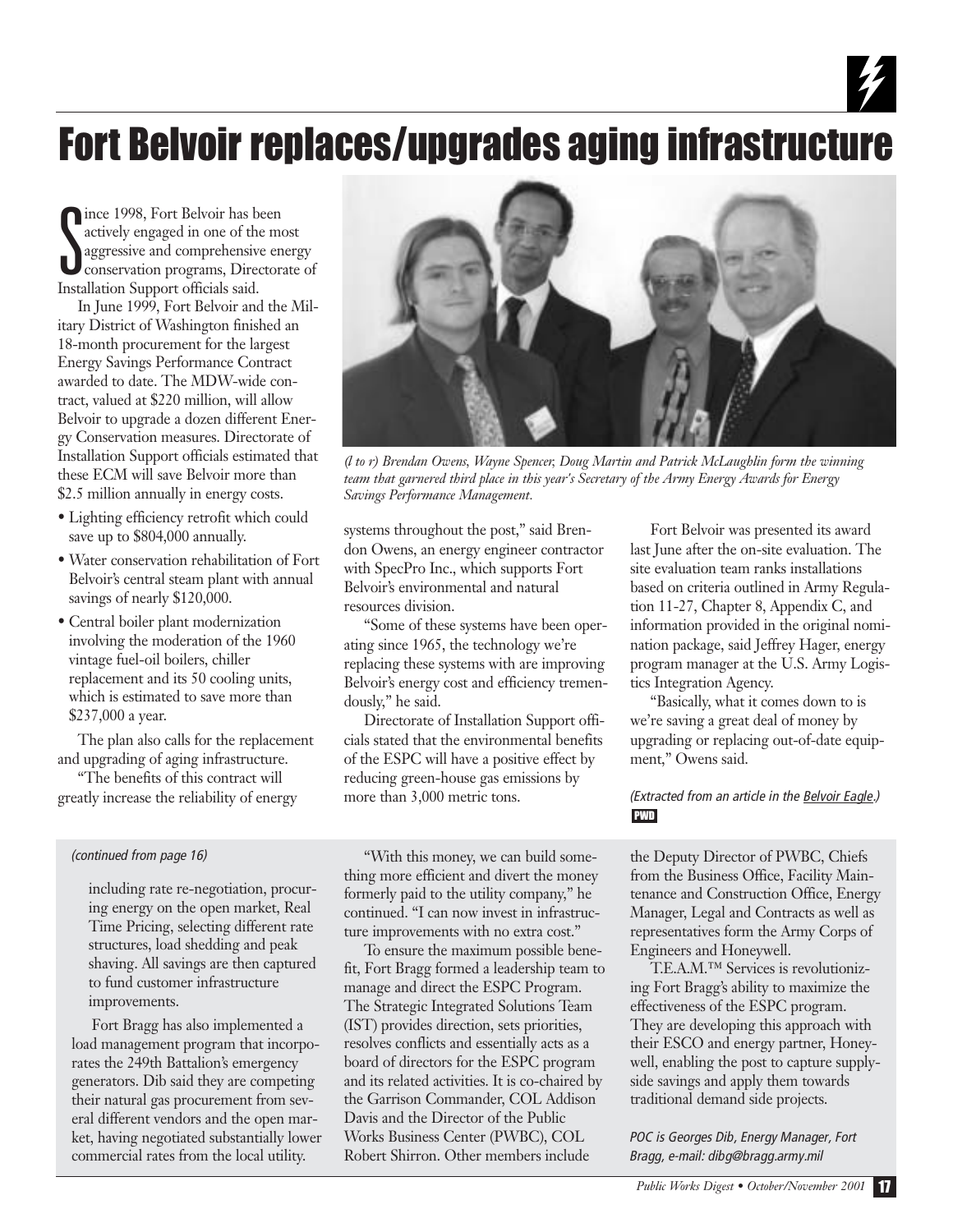### President orders agencies to purchase energy-efficient devices

P resident Bush signed Executive Order 13221 last month, directing agencies to purchase products that consume no more than one watt when they are in "standby power" mode.

The order applies to commercially available, off-the-shelf devices that use either external standby power, or contain an internal standby power function, such as cell phones and computer equipment.

Before signing the order, Bush stated, "One of the ways that our nation wastes energy is through what they call vampire devices. These will be a battery charger, cell phone chargers, computer systems that we really think we're not using energy when plugged in but, in fact, are. And so we've set what we call a one-watt standard throughout the federal government, that we expect our agencies to be ridding themselves of the vampires and using energy conservation devices."

E.O. 13221, President Bush said, is part of the Administration's effort to have federal agencies lead the way in energy conservation.

Under the new order, if a product is not available with a standby mode of one watt, agencies are instructed to purchase products with the lowest standby power

wattage. Additionally, agencies are not required to adhere to the one-watt standard if it would compromise the usefulness or performance of the device.

By the end of this year, and annually thereafter, the Department of Energy (DOE) will consult with the Department of Defense and the General Services Administration to compile a preliminary list of products to be subject to the new requirements. The list will be finalized by DOE.

The Executive Order can be found in the August 2nd Federal Register, Vol. 66, No. 149, pp. 40569-40571. PWD

### Energy use cut back at Fort Irwin *by Chuck Mueller*

Thergy consciousnes<br>the temperatures :<br>desert Army base. nergy consciousness is skyrocketing like the temperatures at this sun-baked

Soldiers turn the lights off early in their barracks. Families limit the use of electrical appliances. And many street lights on the post are solar powered.

"We shut off the lights at our soccer and softball fields when games are over, turn off illuminated billboards and ask residents not to leave their porch lights on," said MAJ Rob Ali, spokesman for the Army's National Training Center at Fort Irwin.

The power-saving measures seem to be paying off: Fort Irwin's electrical demand dropped 4 percent in July compared to the same time last year. In June, the base used 2 percent less electricity than in June 2000.

"Our postwide campaign to encourage ... (saving) electricity has been very successful," Ali said. "Our progress in saving energy is being watched by the Department of Defense and is being used as a model for other military installations."

Army officials came up with ways to save energy.

"We've asked residents in family housing to turn off porch lights by 9 p.m.," Ali said. "And we've encouraged them to use appliances, such as dishwashers and clothes dryers, during off-peak hours. Everyone is very cooperative."

In many buildings at the fort, thermostats are set at 78 degrees to shave electric costs.

Fort Irwin uses energy-efficient heating and cooling units in newer family housing on the military post.

"The demolition of older buildings also resulted in a big savings in energy," said Rene Quinones, the fort's energy manager. "They are less efficient to heat and cool than newer structures."

Some of the demolished buildings were more than 60 years old, dating to when Fort Irwin opened at the start of World War II.

The fort is not jeopardizing safety by conserving energy, said Ali.

"We're keeping the lights on in parking lots and on streets," he said.

The 640,000-acre fort is the Army's premier training center and one of the largest employers in San Bernardino County. Home to 4,800 soldiers and 5,000 family members, it has more than 3,300 civilian employees and contractors.

When troops from across the nation arrive for month-long maneuvers, the fort's population increases to 16,000. Ten brigade-level training exercises are conducted annually.

*(This article originally appeared in The Sun, a San Berbardino, CA, newspaper.)* PWD

For an electronic copy of the latest Digest, go to http://www.hq.usace.army.mil/isd/ For back issues, click on publications.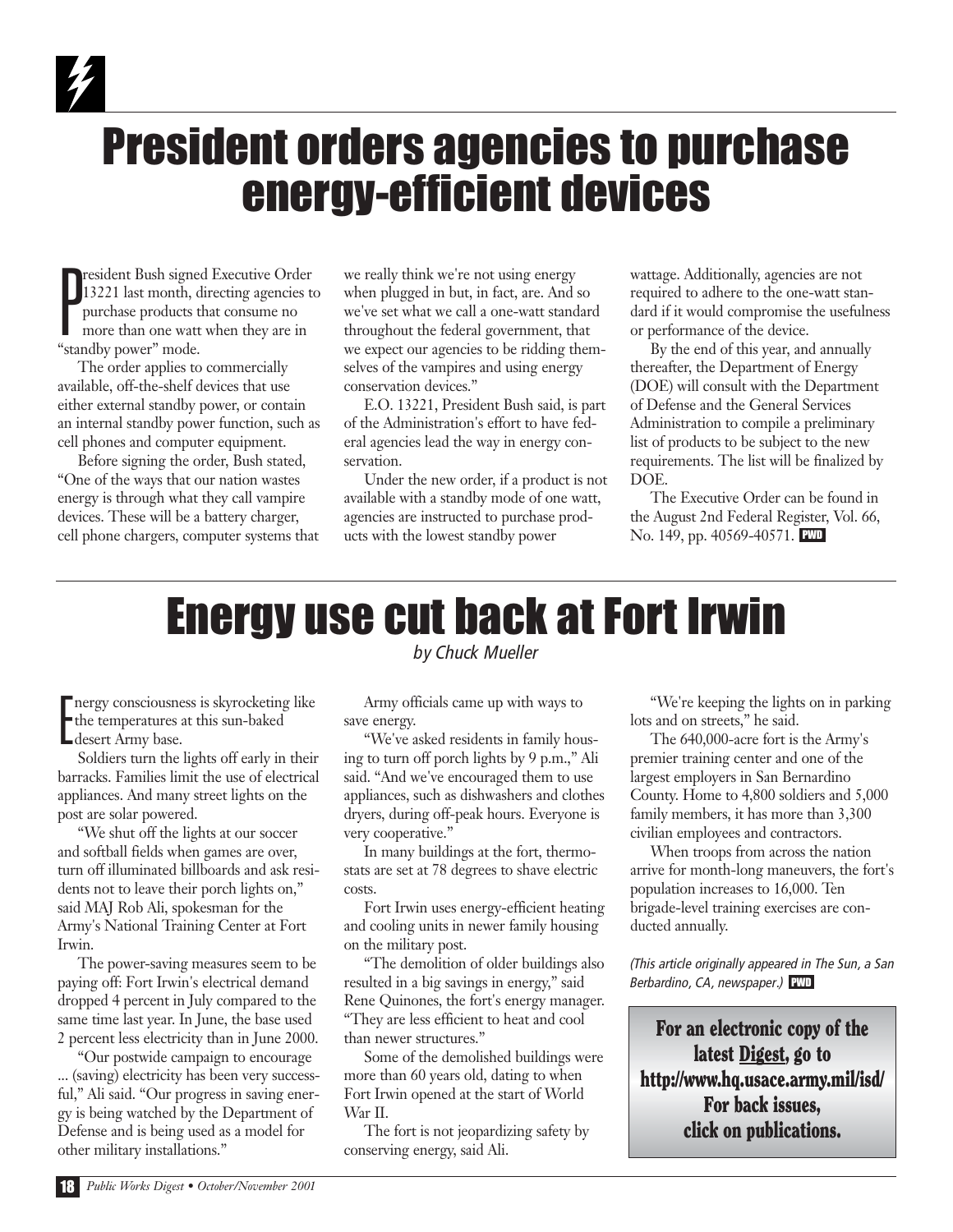### Fort Irwin DPW fights energy bills and terrorism

A s a result of electric deregulation, summer electric bills at Fort Irwin, California, have risen from \$1,000,000 a month to \$1,700,000 a month. Fort Irwin's Directorate of Public Works (DPW) personnel have found a way to fight both the high-energy bills and terrorism at the same time. They plan to install security solar reflective window film across their post.

The solar film will reduce both heat gain and protect fabrics from ultra-violet light.

Installation of this film will also help support the installation's Force Protection Program by protecting occupants from glass shards by making the windows fragment resistant in the event of breakage.

The program will encompass all barracks on the west side, the chapel complex, Burger King, PX, Commissary,

*by Rene Quinones*

medical/dental facilities, military police station and the clubs.

Building managers will be contacted as soon as a schedule is established for installation. Occupants will be required to move furniture away from their windows, and the contractor will remove and replace the window drapes and blinds. The

DPW expects to begin installing the solar reflective window film in the cantonment area.

Funding for this project was included in the FY 01 Supplemental Appropriation for DOD. As part of that action, Fort Irwin has received \$280,000 for the energy efficient solar window film.



The project has an estimated payback of three years.

4

*For additional information, please contact Mr. Rene Quinones, (760) 380-5048, e-mail: rene.quinones@irwin.army.mil*

*Rene Quinones is the energy manager at Fort Irwin.* PWD

### Alternative energy utilization at South Pacific Division customer installations

T he South Pacific Division (SPD) Installation Support Office is working with the Department of Energy, Corps Labs, Sandia Labs, Lawrence Berkley National Labs, and the Navy Geothermal Program Office to identify alternative energy resources at our customer sites throughout the SPD area.

We are investigating solar, wind and geothermal alternatives for producing power, with the goal of producing and selling energy to the public electricity grids, and generating funds for our Federal Government customers.

Our initial efforts are focused on Sierra Army Depot in Herlong, California, and Hawthorne Army Depot in Hawthorne, Nevada, but later will be extended to other SPD customer installations.

The Navy's Geothermal Program Office (GPO), located at China Lake, California, is tasked with supporting DOD

#### *by Ron Niemi*

entities in researching and developing geothermal resources. GPO developed and manages the Coso geothermal facility located at China Lake. This facility was initially tested by GPO, who then established contracts with private industry to develop the resource, and now oversees the contractor run operation.

The energy contractor (California Energy Company) has funded over \$1 Billion of construction, and, to date, has produced \$1.5 Billion worth of electricity. Since its inception in 1987, the Coso facility has produced over \$130 Million in revenue to the Navy, and an additional \$36 Million in savings/revenue to the China Lake Commander, with the contractor receiving the remaining funds.

GPO is providing a team of investigators to test both Sierra and Hawthorne, with initial studies to take place in September 2001. If testing proves positive, GPO

will then work with ISO, the Army Material Command, and the two installations to establish contracts with industry to develop the resources.

Corps Labs and National Labs are working with us to evaluate both Sierra and Hawthorne for solar and wind resources. They are scheduled to conduct initial studies at the two facilities in September 2001.

Our efforts are directly in line with the HAC August 2001 guidance that states *"The Secretary shall make maximum practicable use of energy efficiency products and services and unconventional and renewable energy resources, consistent with the plan required by subsection (c)."*

*POC is Ron Niemi, (916) 557-7890, e-mail: ron.niemi@usace.army.mil*

*Ron Niemi is the Chief of Installation Support at SPD.* PWD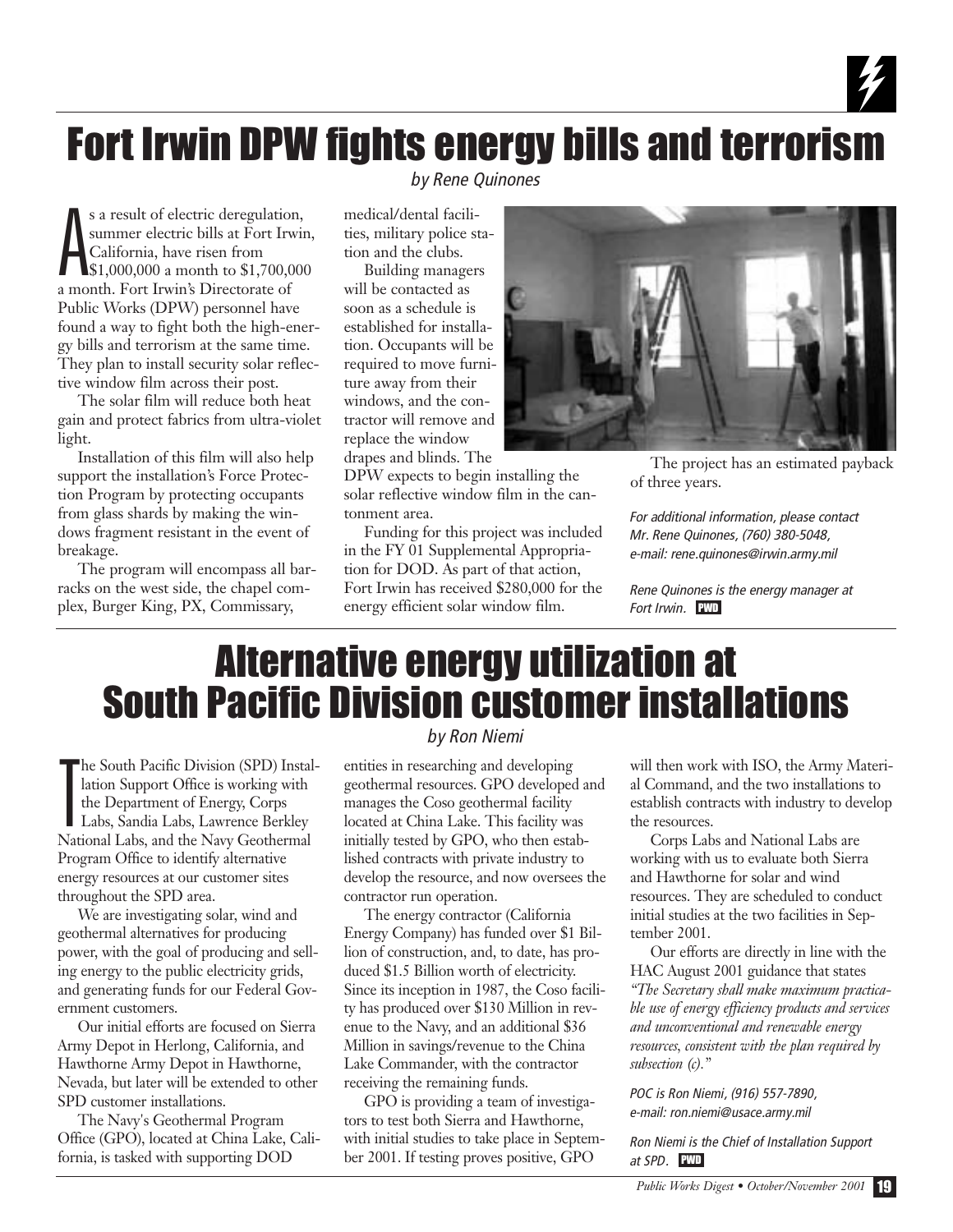*With worldwide trends affecting the U.S. energy supply, the Army has been exploring renewable energy options that will give its installations more sustainable and diverse ways to meet power requirements. The Office of the Assistant Chief of Staff for Installation Management (ACSIM) asked the Construction Engineering Research Laboratory (CERL) to develop guidance that surveys alternatives to fossil fuels. The following article is excerpted from the draft guide, which will be distributed in FY02.*

## Renewable Energy Guide to be published

E xecutive Order 13123 and the most recent National Energy Policy have directed government agencies to increase the use of renewable energy technologies. The Report of the National Energy Policy Development Group, May 2001, fully outlines these directives. It notes that although harnessing these resources requires careful planning and advanced technology, renewable energy supplies are critical to ensuring that America's future generations will have access to the energy they need.

Solar, wind, geothermal heat, and biomass alternatives to conventional systems have not only advanced to become lifecycle cost-effective for Army installations, but are more likely to meet compliance with environmental regulations and reduce dependence on finite fossil fuel resources from foreign suppliers.

Building integrated solar technologies, such as photovoltaic (PV) power systems, solar water heating systems, and transpired solar collectors (solar walls) are specifically promoted for use by federal agencies through the Department of Energy's (DOE) Million Solar Roofs Initiative, part of the Buildings for the 21st Century Program. The Army also uses many off-grid, stand-alone applications of PV power systems on training and test ranges, for lighting, communications, and a wide variety of field equipment.

For large-scale production of electricity, recent advances in turbine and blade design have made windfarms a cost competitive option in many more U.S. electric utility markets. In addition, the new wind turbines begin producing power at lower wind speeds than the first generation turbines, opening up vast regions in the U.S. with enough wind to generate electricity. For smaller scale, off-grid applications, there is a class of small wind turbines that can be used as stand-alone power supplies or com*by Roch Ducey*



bined in a hybrid power system with a PV array and/or conventional engine-driven generators. Efforts to expand the use of wind-generated electricity at federal facilities are encouraged by a DOE program, Wind Powering America.

Several Army facilities have used geothermal heat pumps for many years. There are, however, high-temperature geothermal resources at a number of Army installations in the Western and Southwestern U.S. that have not been fully assessed for possible development. Potentially, these high-tem-

perature resources could be developed as large-scale electric power plants, similar to one that has been operating successfully for over 15 years at the Naval Air Weapons Station, China Lake, California.

The term "biomass" means any plantderived organic matter available on a renewable basis, including dedicated energy crops and trees, agricultural food and feed crops, agricultural crop wastes and residues, wood wastes and residues, aquatic plants, animal wastes, municipal wastes, and other waste materials. Handling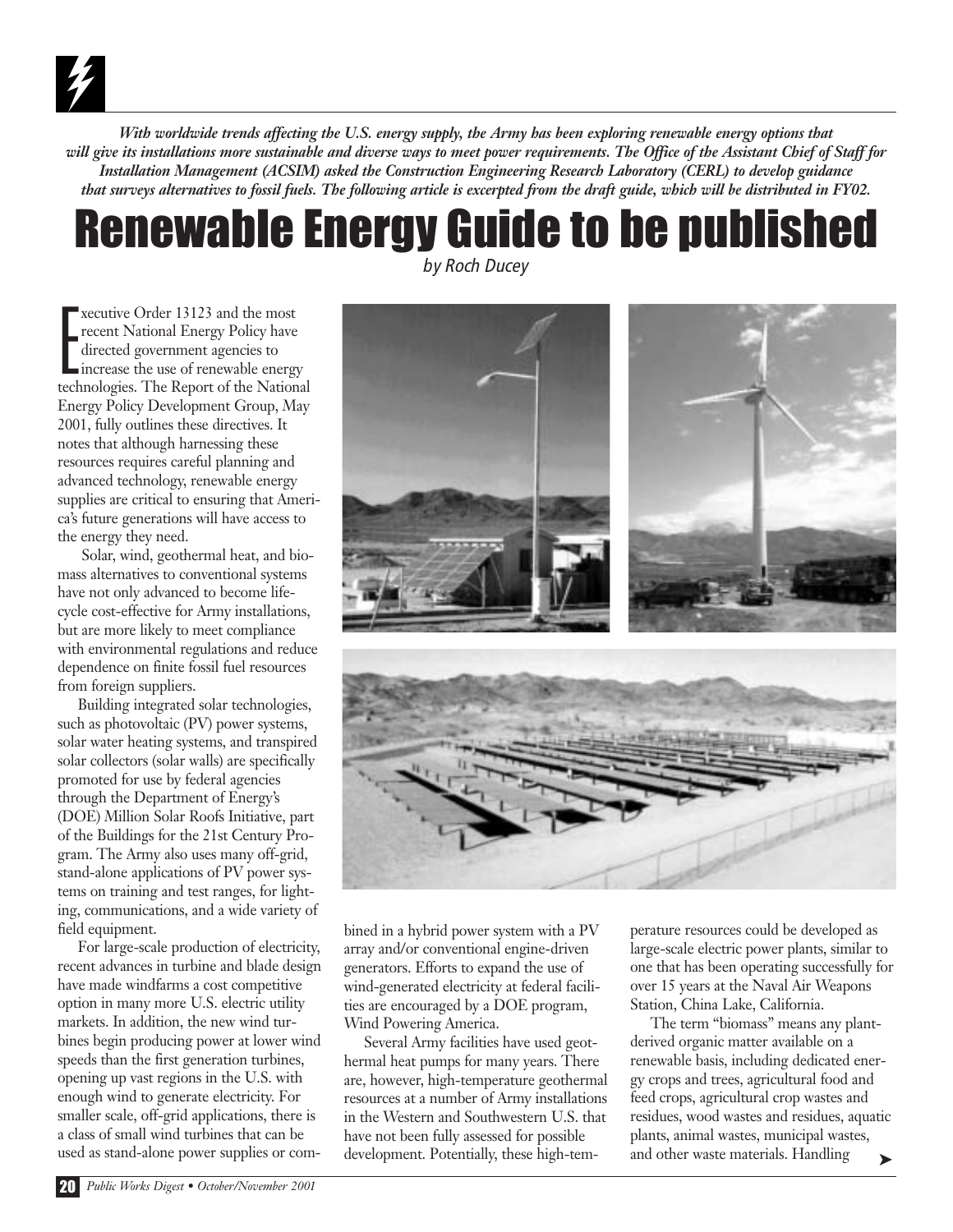

### Take part in EPA Energy Star Internet presentations

W ould you like to explore the financing options for energy efficiency projects? Receive technical assistance on how to improve the energy performance of your buildings? Find out how to bulk purchase ENERGY STAR labeled products? Learn about the process and benefits of benchmarking your portfo-

lio of buildings? And more?

The U.S. Environmental Protection Agency's ENERGY STAR invites you to participate in one or more presentations delivered via conference call and the Internet each month. You can view the slide presentation and participate individually using your own computer and office

phone, or gather interested colleagues together around one phone and computer. During the presentation, you can discuss your questions with energy and financing expert consultants.

There is no cost for your participation. Contact Dr. Marc H. Siegel today at (858) 484-9855, e-mail: siegel@ittn.org PWD

### Energy reporting with WEB HQRADDS

I n January 2000, the U.S. Army Corps of Engineers, Installation Support Division fielded the web Headquarters Revised DUERS Data System (HQRADDS) to energy reporting installations. Currently, utility and/or petroleum data are reported by all active Army, Reserve and National Guard sites using the HQRADDS webbased system.

HQRADDS provides energy consumption and fuel inventory data to a HQRADDS Armywide database accessible to MACOM headquarters and the Department of the Army users.

The most important step in reporting energy data is the preparation.

The energy data is prepared by summing the cost and quantities and converting consumption values to the required units of measure. Separate totals are required for each product for mobility, family housing, process, mobility substitution energy (MSE) and other buildings. Few installations report process or MSE consumption. PCbased spreadsheets should be used for these recurring calculations.

The data must be reported in the specified units-- electricity in megaWatt hours (MWH), natural gas in thousands of standard cubic feet (KSCF), and petroleum in barrels.

To review data inputs, run a Petroleum Details Report for DUERS 1 or Utilities Details Report for DUERS 2.

#### HQRADDS/LIA Energy Bulletin Board

Attention energy reporters! Got a question and need an answer quick? There's no need to wait. The HQRADDS/LIA Bulletin Board is an on-line 24 hours a day, 7 days a week information center.

If you run into a HQRADDS related problem and can't contact the HQRADDS team, use the search function, follow instructions and you could find a solution. If you can't find a solution to your problem, post a question and we'll respond during normal business hours. However, it's always a good practice to review the bulletin board prior to any entries. The HQRADDS team will periodically post



*Andrew Jackson*

important messages for all reporters to read and heed. Also, click on Energy FAQ's, for those items that are common errors.

*For functional support, please contact Andrew Jackson at (202) 761-5849 DSN 763 or e-mail: andrew.m.jackson@hq02.usace.army.mil* PWD

#### *(continued from page 20)*

technologies, collection logistics and infrastructure are important aspects of the biomass resource supply chain. Biomass technologies use these renewable resources to produce an array of energyrelated products including electricity, liquid, solid, and gaseous fuels, heat, chemicals, and other materials.

Biomass technologies rank second (to hydropower) in renewable U.S. primary energy production and account for 3 percent of the primary energy production in the United States. Though biomass energy products are used extensively at Army installations (ethanol fuels, for example), large-scale biomass energy facilities are not typically developed "inside the fence" with at least one exception being the wood-

fired central heat plant at Fort Stewart, GA, which uses wood waste from the local lumbering industry.

For more information on renewable energy sources, please contact Roch Ducey at ERDC-CERL, 800-USA-CERL, ext. 7444, e-mail: roch.ducey@us.army.mil.

*Roch Ducey is a researcher at CERL.* PWD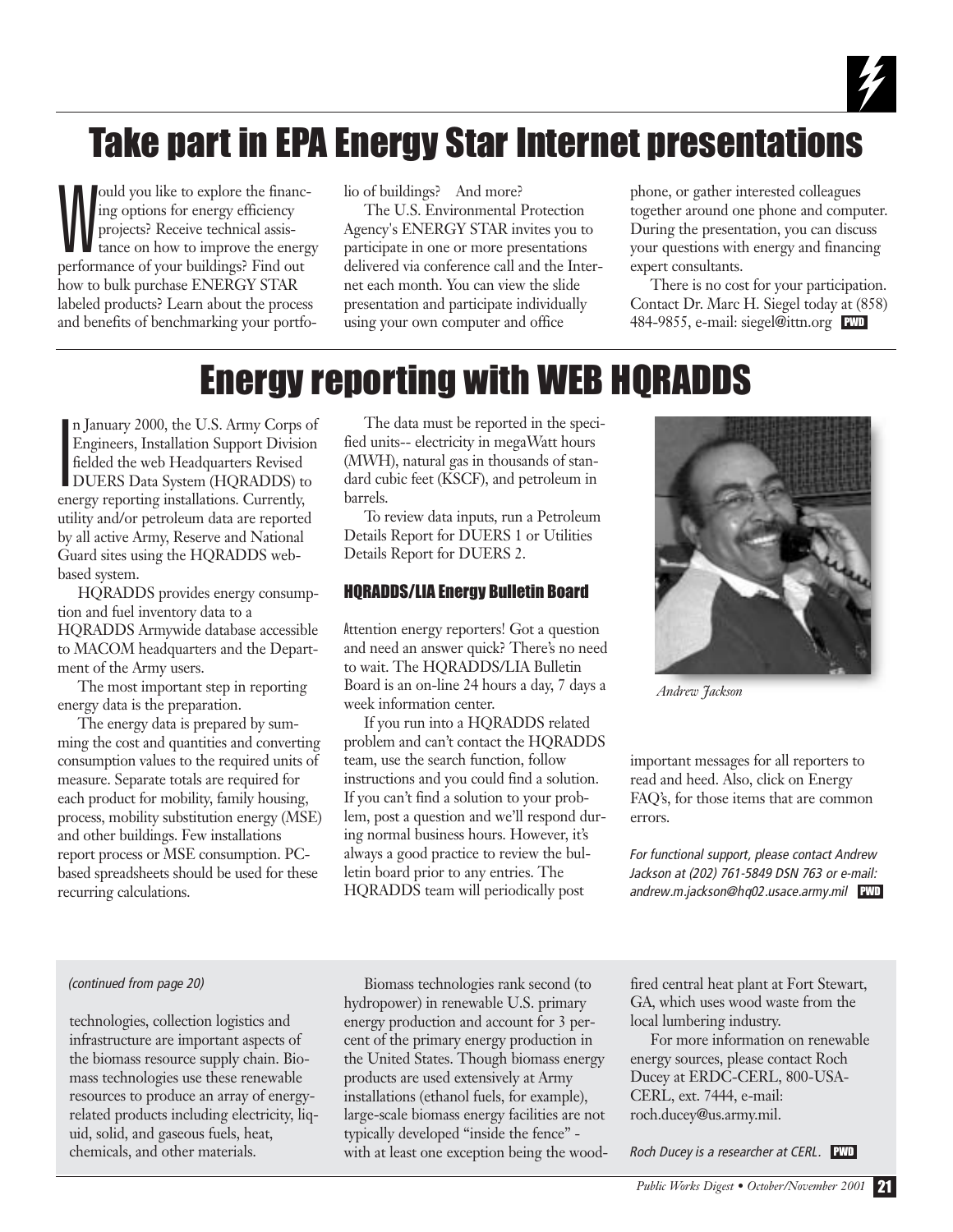



### HeatMap, HEATER show best options for energy supply systems

T wo software tools can take the guesswork out of choosing the best option to deal with DoD's aging steam and hot water distribution systems. They are HeatMap, a commercial product licensed for DoD use, and HEATER, being developed at the Engineer Research and Development Center's Construction Engineering Research Laboratory (ERDC-CERL).

Several options exist for improving energy supply systems. Some installations are choosing to completely abandon their large central heating plants (CHPs) and distribution systems in favor of a "decentralized" system with small gas-fired boilers installed in each building. Others are choosing to keep and modernize all or part of their existing central systems. Many are seeking the assistance of third-party providers through Energy Savings Performance Contracts (ESPCs), operation and maintenance contracts, or privatization.

Making a wrong decision can have consequences for many years. For this reason, it is important to consider all relevant factors and use consistent, engineering-based procedures to ensure that the best alternative is chosen. That's where HeatMap and HEATER come in.

HeatMap models the different upgrade options using several inputs. It uses existing computer-aided design (CAD) maps, digitized drawings, energy cost and usage data, and other information to ensure that the system is properly sized to meet demands and to show the life-cycle cost of each potential replacement or renovation.

HEATER will complement HeatMap by providing standard condition assessment tools, condition prediction models, and maintenance/repair comparisons. HEATER and HeatMap are interfaced so that data about the plant and distribution system only needs to be entered once.

At Fort Lee, Virginia, HeatMap simulations helped decision-makers choose a stand-alone heat plant strategy to replace four deteriorated CHPs. "CERL ran the program based on all the information we



*Aging central heat plants have poor efficiency and reliability. HeatMap and HEATER can show the best way to upgrade them.*

gave them, and it showed that installation of independent hot water boilers in each building is the way to go," said Chaouki "Joe" Baassiri, senior mechanical engineer in Fort Lee's Directorate of Engineering and Logistics.

The analysis showed that this alternative would provide lower total life-cycle cost, and would be more economical and efficient than the central plant. "This project will eliminate and replace old, oversized, and inefficient central energy plants and abandon in-place the existing underground steam and condensate piping," he said.

Further, the HeatMap study, completed during 2000, did not take into account the skyrocketing energy costs of the past year. Replacing the CHPs with high-efficiency boilers and avoiding heat losses through a distribution system will now mean energy costs are minimized at a time when rates have tripled.

"Just from a life-cycle cost alone, the decentralized system was the way to go," Baassiri said. He also noted that their replacement plan will allow a phased

approach, by which buildings can remain occupied as the modular components are installed.

"The stand-alone systems will mean minimal impact on our customers. We won't have to move them to other buildings or provide temporary heat, which drives the project cost up," he said. "The systems will also give us redundancy – if one boiler goes down, one of the others will come online so there will be no disruption in service."

HEATER will be implemented during FY02 at Fort Carson, Colorado, and Adelphi Army Research Laboratory, Maryland. HEATER is scheduled for release in mid-FY02.

*For more information about HeatMap or assistance with modeling alternatives, contact John Vavrin at CERL, 800-USA-CERL, ext. 7570, e-mail: john.vavrin@erdc.usace.army.mil.* 

*POC is Vicki Van Blaricum, (800) USA-CERL, ext. 6771, e-mail: vicki.l.vanblaricum@erdc.usace.army.mil* PWD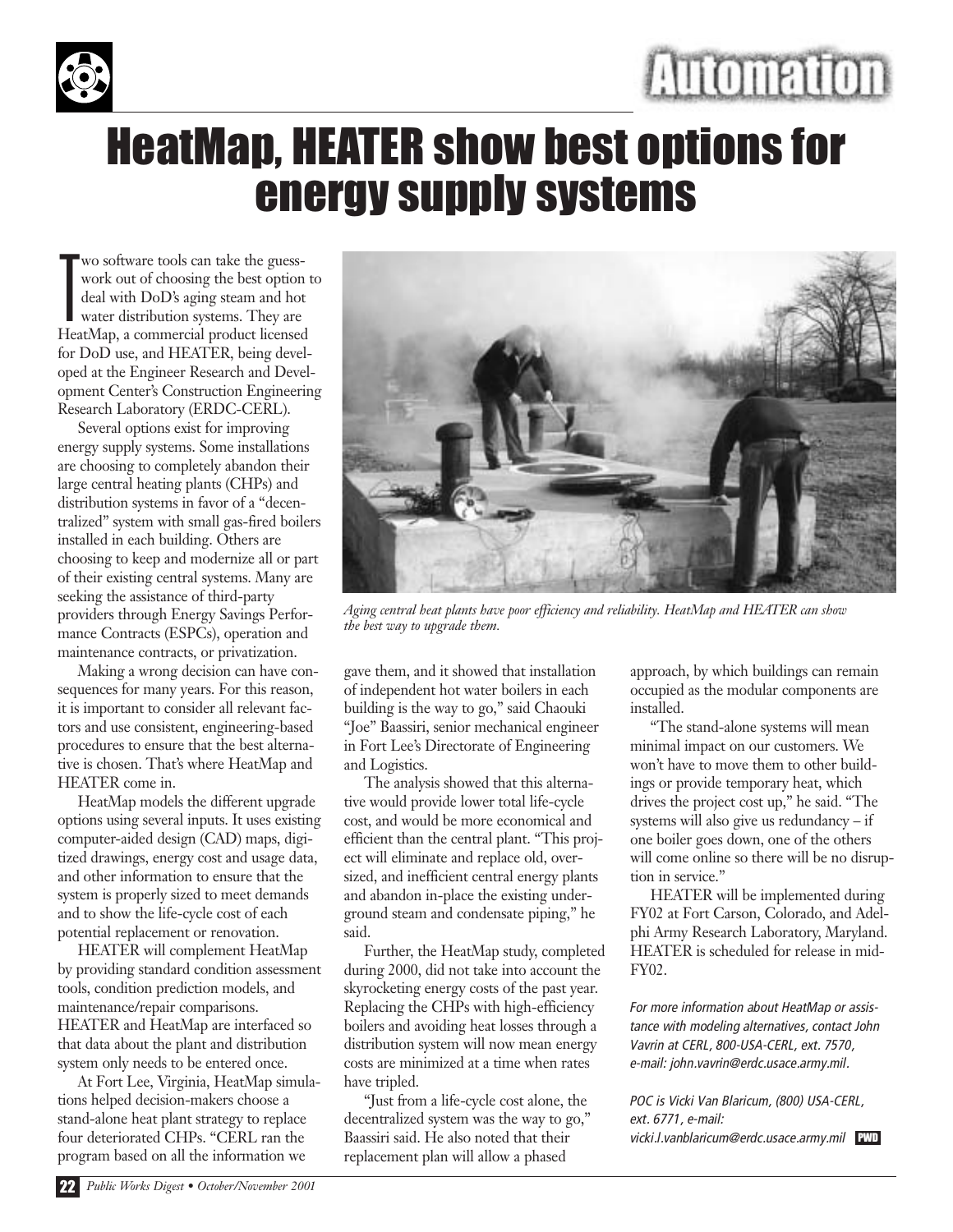

### Latest version of Project Assistant helps energy managers

T he Energy Manager Project Assistant (PA) is a windows-based software tool that allows users to perform quick analyses of energy saving technologies.

PA is an offshoot of the Renewables and Energy Efficiency Program (REEP) tool. The energy and water conservation opportunities in REEP that generate the most savings were modified and included in PA.

ERDC-CERL recently upgraded the PA software program to include 13 additional energy conservation opportunities (ECOs) and water conservation opportunities (WCOs). The latest version of PA also allows the user to prepare a life-cycle cost analysis for doing a project through an Energy Savings Performance Contract (ESPC).

The shortage of special energy funding over the past decade increased the importance of funding those technologies that pay for themselves the quickest. At the same time, staffing is at an all-time low and manpower is not available to collect data and prepare laborious calculations. PA was created to fill this gap by providing a standard template for DD1391 energy project calculations and narratives. This program allows energy managers to quickly and accurately develop information for DD1391 project documentation and supporting economic analyses using a standard method.

While there is a format for DD1391 reports and calculations, the DD1391 includes no template for energy calculations and project narratives. Typically, each energy manager develops an individual method of analysis and narratives and includes them along with the DD1391 submission. Sometimes the analyses are oversimplified or contain factors of unknown origin. Some submissions contain mathematical errors or fundamental flaws in ana*by Elisabeth Jenicek*



*LED exit lighting is one energy conservation opportunity that the new PA software can evaluate.*

lytic methodologies.

The PA tool saves time and ensures consistency in calculating energy and dollar savings by incorporating common assumptions and standard algorithms. Other benefits to the PA program, in addition to quick, accurate, and consistent project preparation, include accurate "what-if" analyses of individual conservation opportunities within a building or set of buildings, and ability to evaluate ESPC proposals for estimated energy/cost savings.

Users provide specific site information to the analysis and add narrative to

describe the project at their installation. PA calculates resource and cost savings and generates DD1391 and supporting life-cycle cost analysis (LCCA) forms, a list of input data and assumptions that can be included as part of the supporting documentation. PA also contains design and application information about each ECO/WCO to help the user make informed choices about the technologies.

Generation of a traditional LCCA form allows economic analysis to request/justify government funding. A second LCCA form allows the user to evaluate ESPC proposals for energy savings and economic viability.

The prototype PA software was created in 1999 and contained three lighting ECOs. The complete list of ECOs/WCOs is: resource-efficient washing machines, faucet aerators, shower heads, flush valves, LED traffic signals, 4-foot fluorescent lighting, compact fluorescent lighting, T-5 fluorescent lighting, energy-efficient motors, refrigeration liquid pressure amplifiers, high-efficiency chillers, high-efficiency gas boilers, direct digital controls and adjustable speed drives.

PA is an offshoot of the Renewables and Energy Efficiency Program (REEP). The energy and water conser-

vation opportunities in REEP that generate the most savings were modified and included in PA. PA software is available on the Strategic Energy Planning web site at http://owww.cecer.army.mil/SEP/pa.htm.

*For more information, please contact Elisabeth Jenicek at CERL, 800-USA-CERL, ext. 7238, e-mail: elisabeth.m.jenicek@erdc.usace.army.mil*

*Elisabeth Jenicek is a researcher in ERDC-CERL's Energy Branch.* PWD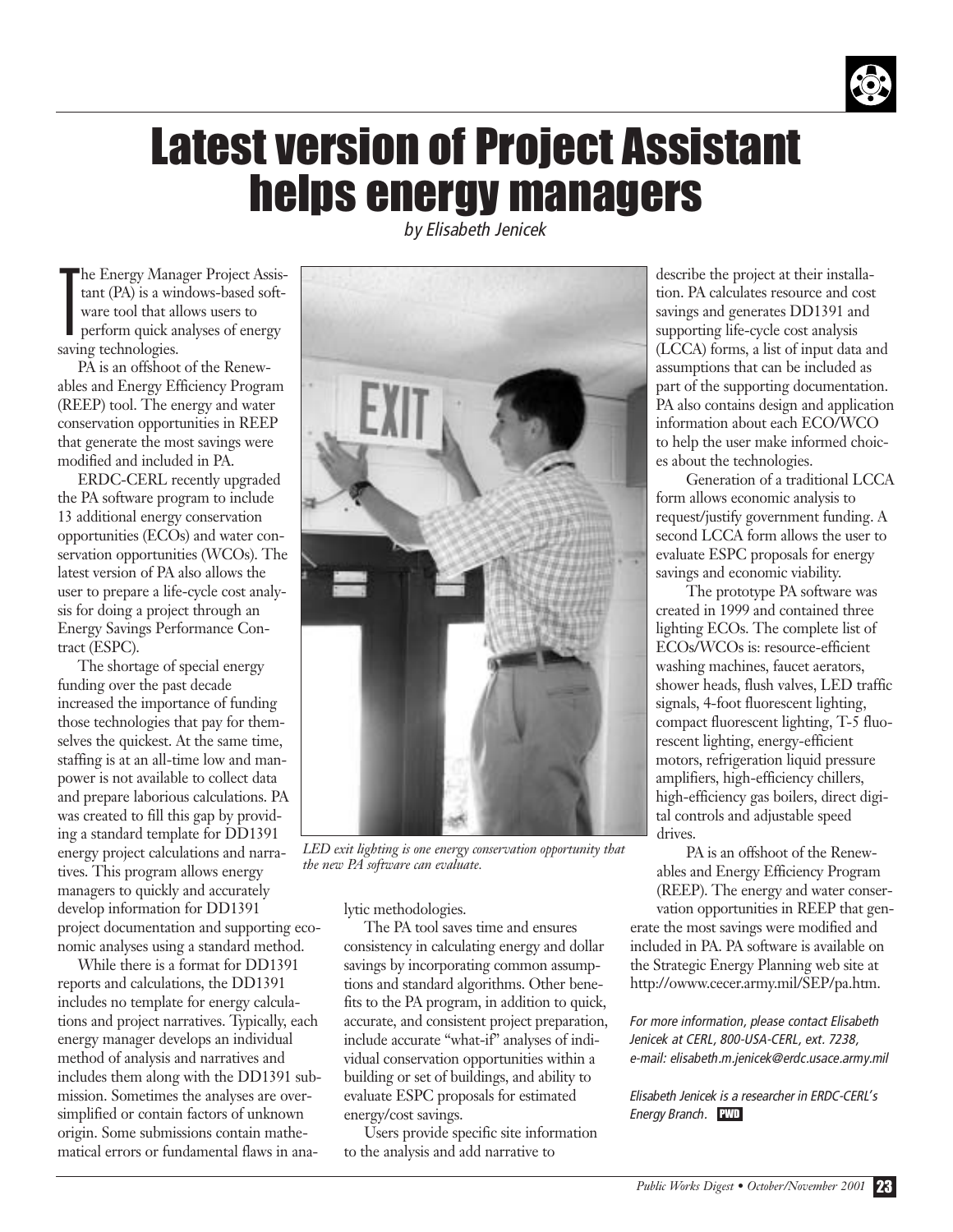

### Fort Hood links digital controls to one interface

W hen Darrell Cimbanin takes a heating or cooling related trouble call, he has to pack up his laptop, drive to the customer's building, and plug into the control system to diagnose the problem. Then he either makes adjustments or goes back to supply for parts to repair whatever has gone wrong with the heating, ventilating, and air-conditioning (HVAC) system.

That's beginning to change as new tools to integrate Fort Hood's direct digital control (DDC) systems go online. The Engineer Research and Development Center's Construction Engineering Research Laboratory (CERL) is helping the DPW exploit sophisticated "open systems" computer technology that will allow different types of DDC units to "talk" to each other.

"The direction we've been trying to go for the past couple of years is toward a base-wide system that can talk to all your controls," said Cimbanin, {Controls Technician} in Fort Hood's DPW. "Having a single system will cut downtime, allow us to respond faster to our customers, and give us a way to perform troubleshooting remotely."

Fort Hood has over 5,000 buildings and many of them use DDC systems to control the HVAC equipment. Because of the government's competitive procurement process, over the years these systems have been purchased from many different manufacturers. "With very few exceptions, each DDC system uses the vendor's proprietary means of communicating its operating data," said David Schwenk, CERL researcher for the project. "That makes it very difficult to put energy management strategies in place and control HVAC equipment operations."

The controls at Fort Hood will be linked together using a product called Niagra FrameworkTM TridiumTM. According to Richard Strohl, {Supervisor of the Controls Section} in the DPW, "This is basically a type of operating system that

*by Dana Finney*

includes some special hardware and software. It allows DDC manufacturers to develop drivers that will translate their communication protocol into an 'open' or standard protocol."

The open language required for Fort Hood's building-level systems is LonTalk-TM. CERL is developing master plans that call for any future DDC purchases to be "LonMark Certified," said Schwenk. "As a transitional feature, the Tridium system supports other protocols including BACnet and about 75 different proprietary protocols. This helps Fort Hood to migrate from their legacy systems." This open communication feature has virtually limitless possibilities for tying together management systems on an installation. Anything from electric meters to wastewater discharge to detecting chlorine levels in swimming pools could be integrated into this open network.

The Corps of Engineers Fort Worth District has been instrumental in helping procure and put this system in place. The work at Fort Hood is part of a Military Construction, Army (MCA) project for a General Instruction Building (GIB). In effect a small college, initially all the GIB's controls systems will be integrated. After the MCA project is complete, Fort Hood plans to link existing controls on the post to the Tridium workstation. A recent meeting at the Fort Hood DPW with the Huntsville Engineering Support Center (Mandatory Center of Expertise for UMCS), CERL, Fort Worth District, the Fort Hood DOIM Office, served as a kickoff meeting for this multi-year open-systems integration effort.

In addition to having a central operator workstation, the system is web-based, with varying levels of access given users as needed. In some cases, building occupants will be able to control their temperature by logging on to the web. Passwords and permissions will be assigned to maintain system security. According to Cimbanin,



*Shawn Bodkins (left) and Darrell Cimbanin in Fort Hood's DPW work on multiple workstations for HVAC controls that will all be tied to a single workstation.*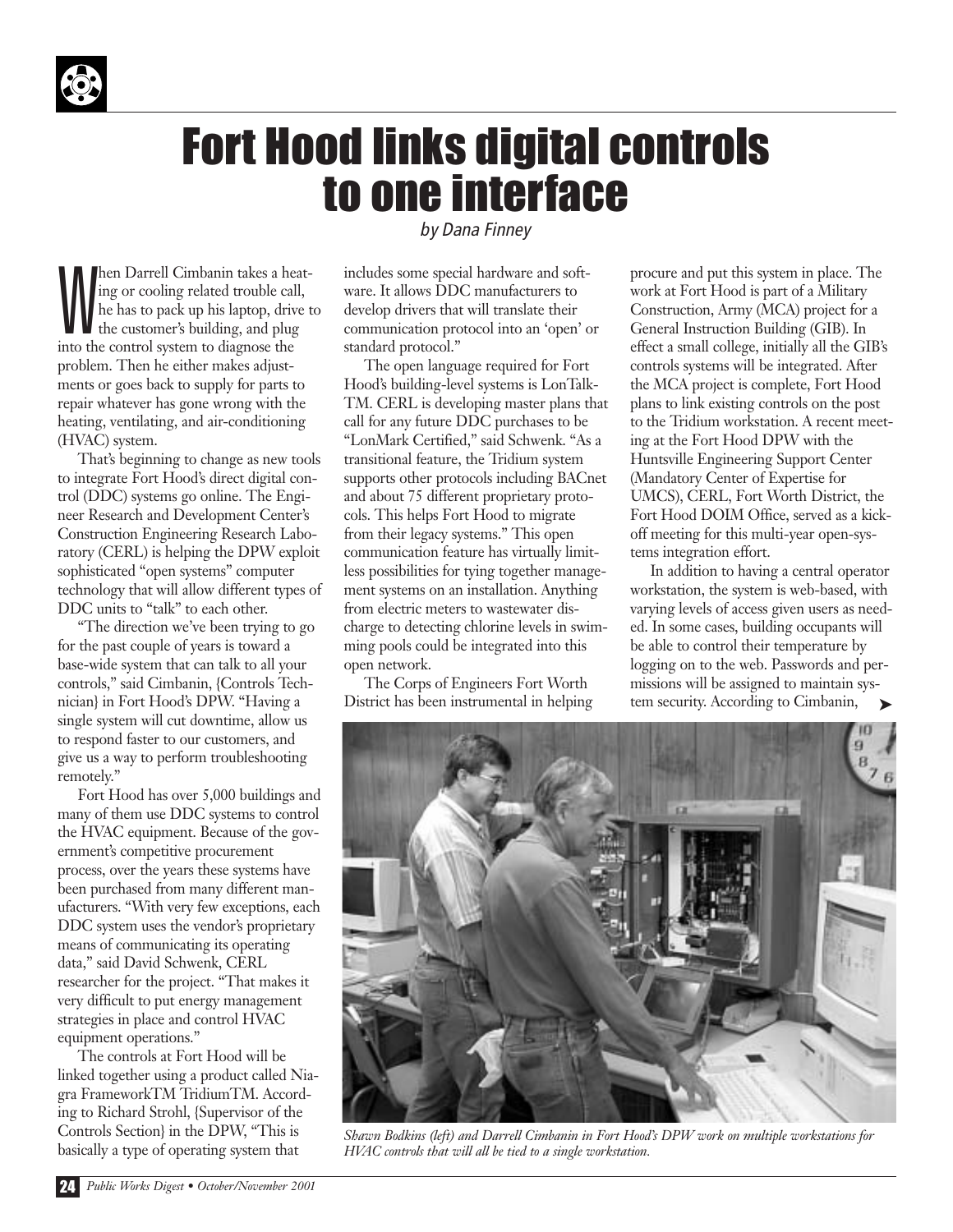

### All must register in Army Knowledge Online

*by LTG Peter M. Cuviello*

O n 8 August 2001, the Secretary of the Army and the Chief of Staff issued guidance relative to achieving our Army Knowledge Management vision. One specific directive is that all active duty military, civilians, National Guard, and Reserve individuals register for an account on our enterprise integrated portal, Army Knowledge Online (AKO).

AKO, in its current evolving form provides a capability to move the Army toward a network-centric, knowledge-based force. As such, your AKO account will initially provide these types of capabilities:

- Universal e-mail addressing scheme (first.lastname@US.ARMY.MIL).
- Army-wide directory service through the ability to automatically forward AKO mail to your primary unit email address. (This allows you to retain a single e-mail address throughout your career and provides the Army with a global directory from which information can be disseminated. For this directory to be effective, you MUST forward your AKO e-mail to your primary account, if AKO is not your primary account).
- Several powerful search engines.

#### *(continued from page 24)*

the integrated platform provides a powerful tool for both maintenance and management.

"Now when we get trouble calls, we send people all over the post to make repairs," he said. "The Tridium workstation will let us immediately call up the DDC system at any building, find out what's going on -- for example, with the water temperature, chiller or boiler status, or so on -- and then potentially make changes to correct it. Or I can call the mechanics and tell them what part to take out to the building for repairs."

As a management tool, Strohl said the system integration will make alarming, logging, trending, and reporting

- Access to over 2700 web page links.
- Access to various Army Knowledge Centers and functional pages (depending on your privileges).

Coming in the near future, the following capabilities will be available:

- Secure instant messaging and chat.
- News feeds.
- New, improved White Pages.
- Content Management of functional pages by the functional proponent.
- A directory of and access to all Army personnel.
- PKI/CAC compatibility.
- Portal of portals.
- Rich web e-mail.
- Personalized (individual and unit) information access.
- Enterprise and functional information collaboration and access.
- Group calendaring.

In short, you will soon become POR-TAL CENTRIC to conduct your business, whether it be collaboration, e-mail, calendaring, or data/information access. This is

easier and more accurate. It will also enable better post-wide control over energy use. For example, when units deploy and only two or three living quarters are left occupied in a housing block, the DPW can turn off heat or cooling to all but those rooms being used.

With worldwide web access, users with proper passwords can access information about a building's HVAC system anywhere, 24 hours a day. That means Cimbanin can potentially fix a problem from his home without driving back to the post in the middle of the night. "I could be in Illinois and check the web to be certain that the CG's office is comfortable," he said.

HQ USACE will use lessons learned from Fort Hood's research project to update two Corps of Engineers Guide

an evolving capability, so stay tuned as it matures.

Full accounts are authorized for all Army (Active, Guard, Reserve, Individual Ready Reserve, Retired and Medically Retired) and DA Civilians. Contractors, Local, National, and Non-Appropriated Fund (NAF) employees supporting Army missions can be sponsored by an authorized account holder to receive a guest account. PWD

#### Submit your articles and photographs to the "Public Works Digest"

Department of the Army US Army Corps of Engineers, Office of the Deputy Commanding General for Military Programs, Installation Support Division ATTN: Editor, *Public Works Digest,* CEMP-IS 441 G Street, NW Washington, DC 20314-1000 Phone: (202) 761-5778 DSN 763 FAX: (202) 761-8895 e-mail: alex.k.stakhiv@hq02.usace.army.mil

Specifications (CEGS) and a Technical Instruction (TI): CEGS-15951, Direct Digital Control for HVAC, CEGS-13801, Utility Control Systems, and TI 810-11, HVAC Control Systems.

For more information about integrated DDC systems or any HVAC-related question, contact David Schwenk at CERL, 800-USA-CERL, ext.7241, david.m.schwenk@erdc.usace.army.mil.

*Dana Finney is the public affairs officer at ERDC-CERL, Champaign, Ill.* 

*(Disclaimer: Mention of any vendor or product name does not imply endorsement by the U.S. Army Corps of Engineers.)* PWD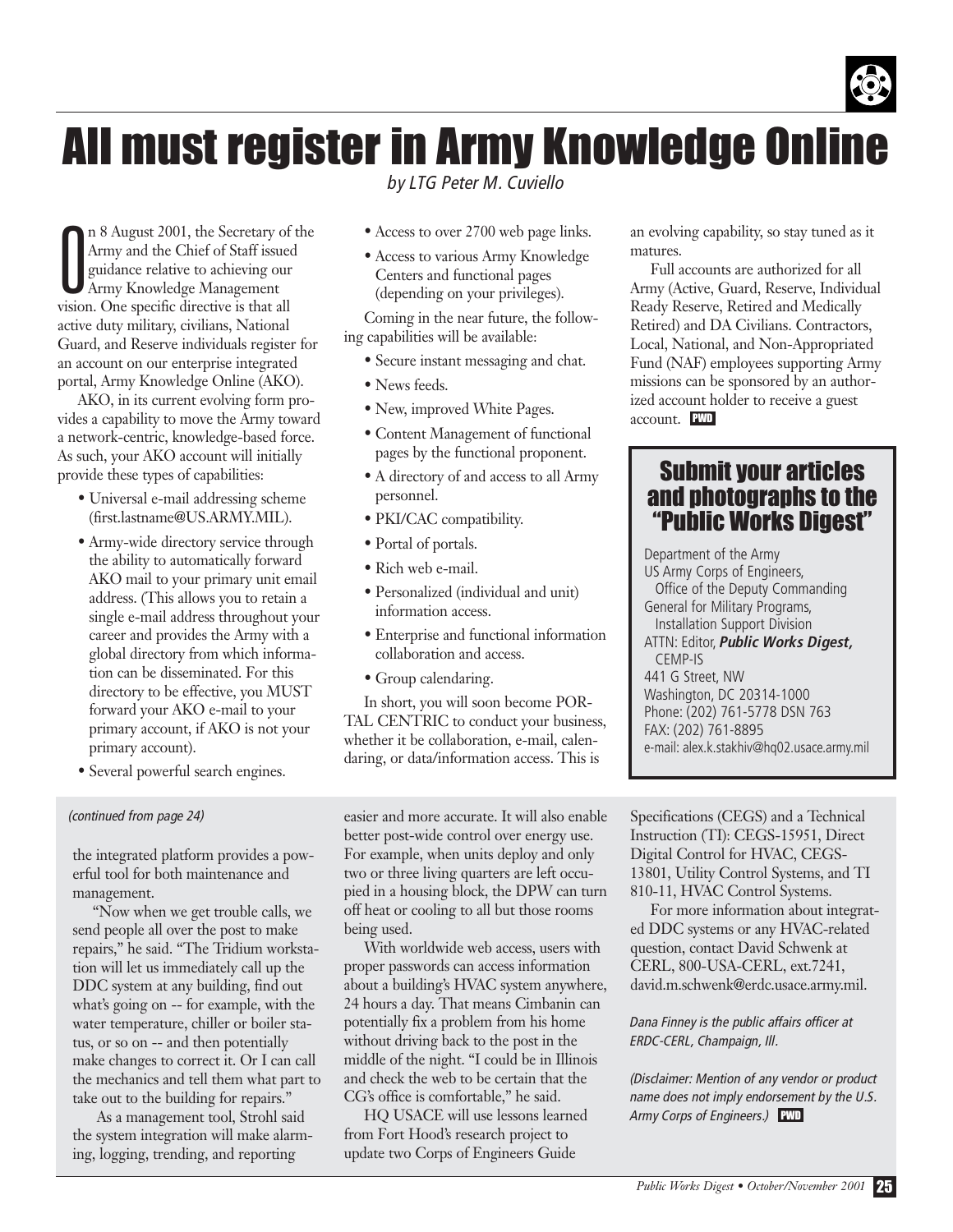



### Energy Savings Performance Contracting Program provides environmental benefits

*by Jean Pavlov*

T he original intent of the Energy Savings Performance Contracting (ESPC) program was to reduce energy demand, and thus save federal dollars at government facilities; but the program's goals have resulted in an additional benefit. Reducing energy demand also reduces environmental contaminants.

The ESPC program is a process in which a contractor funds and provides infrastructure improvements and energy-saving equipment and maintains them in exchange for a portion of the energy savings generated.

The ESPC program helps the federal customer meet congressionally imposed energy regulations, again without significant investment in dollars. Probably, the single most important factor is that the ESPC contractor is paid from actual savings his actions generate.

#### Environmental Benefits

Environmental savings are the direct result of reductions on the demand side of the energy usage being abated. If the demand for the energy is reduced, the requirement to produce that same amount of energy is also reduced. Therefore, there are significant reductions in the environmental pollution associated with the production of energy that is now no longer needed. The greater the demand reduction, the greater the associated environmental pollution reduction.

The ESPC program utilizes the Renewables and Energy Efficiency Planning (REEP) model to analyze the economic potential for investment in energy efficiency and renewable energy technologies.

REEP determines the amount of air pollution offset by implementing each

conservation project. The amount of pollution not created by saving energy is a function of several factors: the annual energy savings, how the energy is consumed (e.g., the combustion efficiency of a piece of equipment), and if electricity is involved, how the electricity is generated.

The REEP program is a stand-alone energy-management software developed by the U.S. Army Construction Engineering Research Laboratories (CERL). The REEP software and documentation is obtained directly from CERL. The need for a tool such as REEP continues as Department of Defense (DoD) energy, water, and pollution reduction targets continue and increase.

REEP was developed in 1992 to provide national DoD energy reduction targets and cost estimates to congress. Motivation for the DoD to address energy conservation originated from the recognition that significant dollar savings could be achieved though the improved operations, maintenance, and energy savings retrofits to existing facilities. A method of identifying potential energy saving candidates had to be developed before a strategy for investment in energy conservation retrofits could be implemented.

Roch Ducey, Principal Investigator, Energy Branch at CERL states, "The figures Huntsville currently has concerning their total environmental savings are calculated by the REEP program by using a series of algorithms in conjunction with installation specific data on energy conservation potential." Of significant interest is the carbon dioxide savings. This is a major greenhouse gas and atmospheric carbon is of key interest when determining overall environmental savings.

"The savings associated with Energy

Savings and Performance Contracting are usually measured in MMBTUs and dollars," said Sally Parsons, Huntsville Center's ESPC Progam Manager. "Measurement and verification guidelines published by the Department of Energy are used to determine the actual energy saved as a result of ESPC projects." The particular method used for specific projects depends on the type of technology used in the ESPC project.

The ESPC program is a tremendous success both in the area of energy dollars saved and reduction of environmental pollutants avoided due to the installation of more energy efficient equipment. The customer shares in these savings with the contractor, and both can operate on a win-win basis.

#### Total Environmental Savings for the ESPC effort at the Huntsville Center

| Sulfur Oxides  1,105 Tons    |
|------------------------------|
| Nitrogen Oxides  399 Tons    |
| Carbon Dioxide  111,612 Tons |
|                              |
|                              |

Chart shows environmental savings at Huntsville from initiation of REEP program in 1992 to February 2001.

*POC is Sally Parsons, Program Manager for ESPC, (256) 895-8233, e-mail: sally.b.parsons@usace.army.mil* 

*Jean Pavlov is a public affairs specialist in the Public Affairs Office at Huntsville.* PWD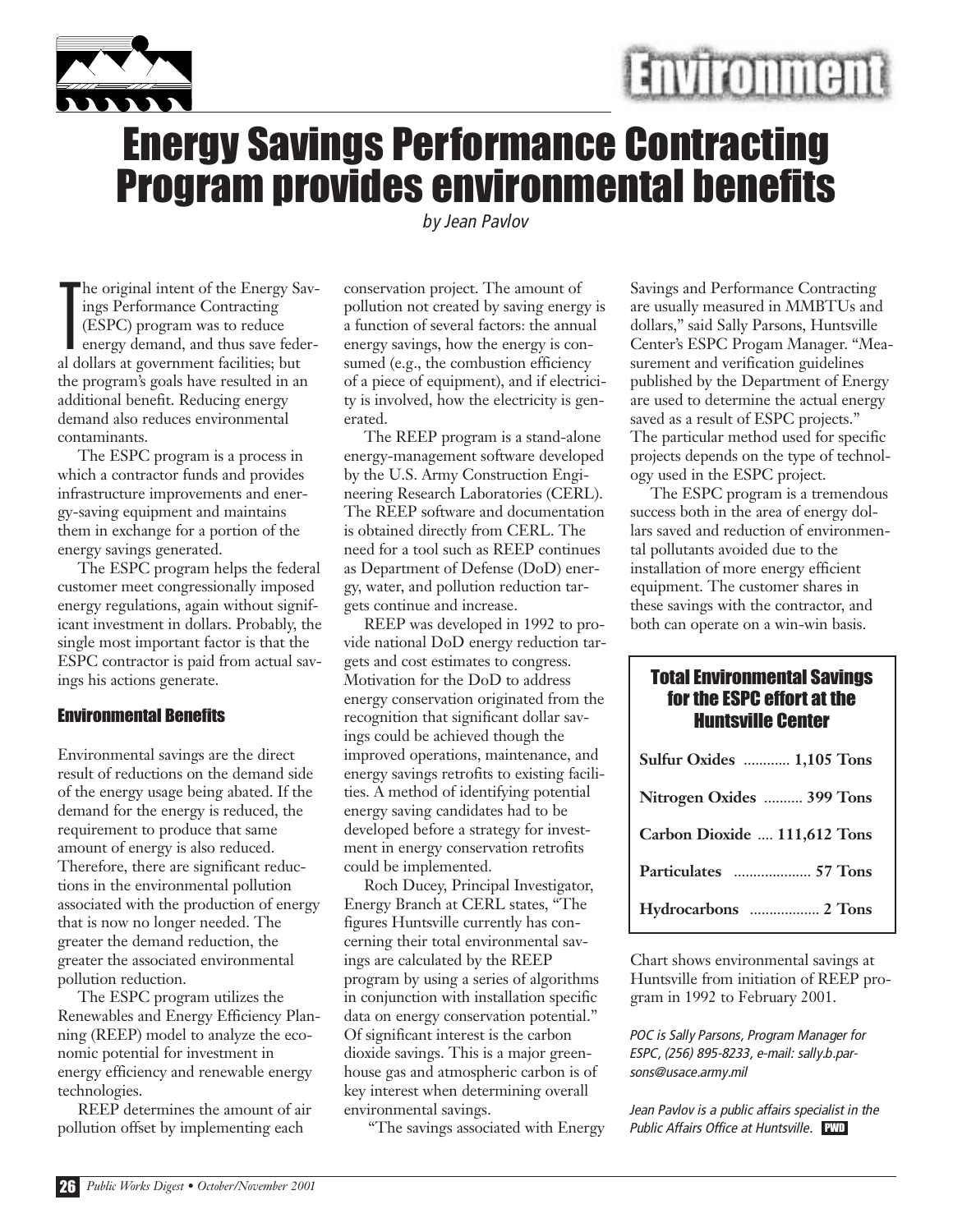

### Fort Bragg sets goals for water conservation, reuse

*by KrisTina Wilson*

ater consumption on Fort Bragg<br>increased about 72 percent between<br>1992 and 2000 – without an increase<br>in population. Currently, eight milater consumption on Fort Bragg increased about 72 percent between 1992 and 2000 – without an increase lion gallons of water per day is taken from the Little River, Fort Bragg's main source of drinking water, to meet the needs of the installation.

Upstream from Fort Bragg, in the rapidly growing community of Raleigh-Durham-Chapel Hill, the population has more than doubled since 1970. It now also must take water from the same basin as Fort Bragg to support urban growth.

Water conservation isn't just vital to Fort Bragg-- it's crucial to the long-term welfare of the region. For sustainability planners, when limited resources threaten the vitality of the surrounding communities, readiness can be affected.

"We realized our water source could be jeopardized upstream," said Christine Hull, the Long-Term Sustainability Planner for Fort Bragg. "And of course, we are upstream of someone else."

The installation gathered representatives from across the region to find ways to meet the goals for water conservation established at the Environmental Sustainability Executive Conference in April. The water supply goal, revised since April, is to reduce the amount of water taken from the Little River by 70 percent by 2025.

Planners realized that achieving such an aggressive goal would require new thinking – and ideas from atypical sources. On the team with environmental managers, master planners and engineers some new faces appear: a Special Forces soldier, an aviation warrant officer, MWR officials, Air Force representatives, State regulators and community leaders.

"We knew that the community needed to be an integral part of our planning process so they would have a vested interest in the goals," said Paul Wirt, Chief of Fort Bragg's Environmental Compliance Branch. "I am impressed with the knowledge and level of interest our stakeholders have shown. These guys jumped right in

on this goal and have a true concern in reducing our water consumption. The diversity of this group only makes it stronger."

Meeting at least monthly since the group was formed, the "Water Supply" team already has established objectives to be met within the next five years.

Meeting the early benchmarks will make the 25-year goal more attainable, Hull said. "What we've done is lay the groundwork for our ability to conserve water in the out years," she said.

The team identified modification of the Installation Design Guide as the first step toward achieving conservation goals. "We need to keep conservation in mind when we build new structures – both in the interior and exterior designs of the building," Hull said.

Interior design features identified by the team include low-flow toilets, aerated showerheads and faucets, and automatic shut-off sensors. Exterior changes include use of drought-resistant plantings and better systems for collection of rainwater.

"There are a lot of options. Maybe we need to change the way we evaluate what we consider 'nice landscaping' for a building. Instead of how bright the pansies are, we can evaluate it based on how often it needs watering or maintenance," she said.

"When you mention 'xeriscaping' many people automatically think "zero-scaping", but that is not really the case. You can have drought-tolerant and low maintenance landscaping without compromising the aesthetics."

Many of the sustainability teams are finding the true essence of the planning initiative while defining goals: achieving their goal is dependent on others meeting their goals and vice versa. While many of the water supply goals are dependent on the water quality team, they have found that their initiatives can benefit other teams as well.

"Our landscaping plans will mean not running a lawnmower as much – so we help out the air goal as well," Hull said.

"Also, decreased water usage equates to decreased energy spent treating and pumping water."

Going for the large targets first, the water supply team plans to study water usage at two sets of barracks. Conservation experts estimate that 40 percent of water consumption occurs in the barracks areas.

The study will attempt to delineate consumption according to use (showers, sinks, irrigation). The first set of barracks was designed without conservation efforts. The second set of barracks in the study will have low-flow fixtures and other technologies designed to reduce water consumption.

Monitoring is another step toward the conservation goal. Team members hope to someday hold people accountable for their usage – not necessarily with a water bill but at least with a water report showing consumption and the real costs associated with water usage and management.

"In any organization or facility where the end user doesn't have visibility of costs, they are not concerned about it. Accountability triggers that concern," Hull said.

Another long-term goal of the team is to reclaim water from the wastewater treatment plant for irrigation use. A feasibility study already is underway to determine if golf courses and parade fields could use reclaimed water.

The engineering study will determine how much water Bragg has available for reuse, what the irrigation needs are, what cost savings may exist and how the program can be implemented, said Lynn Vaughan, Fort Bragg's Clean Water Act program manager.

Because Fort Bragg's water and wastewater treatment plants also serve Pope Air Force Base, irrigation needs at the base also will be examined. Pope AFB is the first likely candidate for implementation of reuse measures because it currently uses drinking water for irrigation. Fort Bragg golf courses draw from wells.

"We expect it to be expensive to initiate, but it should save money in the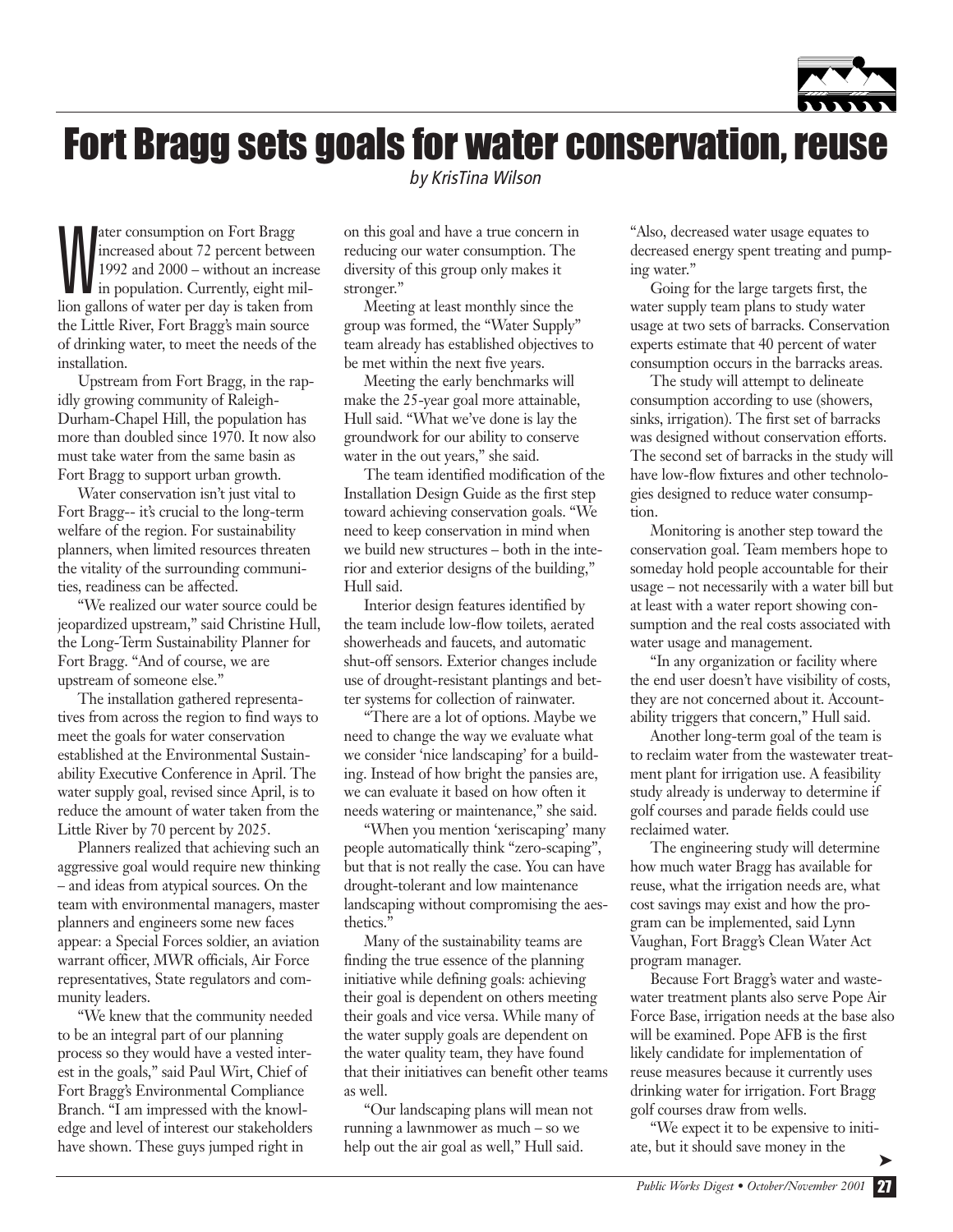

### Fort Huachuca proposes water conservation easements

*by Tanja M. Linton* 

Easements to reduce groundwater pumping near the San Pedro Riparian National Conservation Area in southern Arizona will be purchased under a proposed project announced by Fort Huachuca officials August 24, 2001.

The purchase of conservation easements is a new initiative for Fort Huachuca to support the installation's Water Resource Management Plan and to help meet the Army's obligations under the Endangered Species Act, as outlined in a biological opinion signed in 1999. The announcement came during an update on the fort's progress on its 10-year water

management plan. Other federal agencies in the region, such as the Bureau of Land Management, have purchased conservation easements in the area.

"Fort Huachuca has developed proactive management practices that have gone well beyond our minimum compliance responsibilities. We're the first in the Army to purchase actual conservation easements," said MG John D. Thomas, Jr., commanding general of the U.S. Army Intelligence Center and Fort Huachuca. "This new project is a critical step in our continuing efforts to be good stewards of the environment and good neighbors in the Upper San Pedro Valley." "Preserving this unique riparian resource is

#### *(Fort Bragg, continued from page 27)*

long run," Vaughan said. "And it's worth it. We don't have any more water. Let's reuse this water if we can."

Projects that help Fort Bragg understand what their water supply looks like, what their water needs are and how much their watershed can offer will be vital to the success of the team. While such studies are underway, the team hopes to make progress with education efforts and design changes.

"Water has always been seen as a

not only vital to our ability to perform our mission now and in the future, but also ensures that the San Pedro continues to provide critical habitat to a variety of endangered species," said Thomas.

Under the proposed action, The Nature Conservancy will purchase selected parcels of land for conservation easements within five miles of the San Pedro River from willing sellers using federal funds. The Army will be one of the federal agencies funding these easements.

A conservation easement is a legal, perpetual agreement that contains permanent restrictions on the use or development of land in order to protect its conservation value. Each agreement is somewhat different.

"Depending on the willingness of private property owners to sell applicable land rights, this project could reduce the impact on the region's groundwater aquifer up to 4,000 acre-feet per year," said Tom Cochran, Fort Huachuca's Environmental Division Chief, in today's presentation.

"Conservation easements are a positive step to reduce the water pumping [rate] near the river in a meaningful way," said Cochran, "while still preserving property rights and the traditional ranching lifestyle that is so important within the region."

To determine the impacts of the pro-

renewable resource – which for a lot of people meant unlimited," Hull said. "After a 72 percent increase in consumption without a population increase, we should all raise our eyebrows and look closer at how we use water."

For more information, contact the Long-Term Sustainability Planner at 396- 3341, ext. 351.

*KrisTina Wilson is the Pollution Prevention Planner for Fort Bragg, NC, (910) 396-3341, ext. 266.* PWD

posal, Fort Huachuca in cooperation with The Nature Conservancy and the Bureau of Land Management, developed an environmental assessment to analyze the purchase, transfer and management of conservation easements in the southern Upper San Pedro Basin.

The process begins with The Nature Conservancy purchasing property from a willing seller with the intent to resell the property after the deed restrictions are in place; or, a willing seller could negotiate for the conservation easement without the property transfer. Typically, the property will include irrigated agriculture.

After The Nature Conservancy has filed the deed restrictions, the Bureau of Land Management will manage those restrictions for compliance.

The easements will allow for cattle and other livestock grazing, some division of property, homesteads, and commercial activity if it is low water use. Agricultural irrigation and subdivision into small lots are among desired rights targeted for conservation easement purchases.

Fort Huachuca, the U.S. Fish and Wildlife Service, and The Nature Conservancy will determine the water credit in acre-feet of pumping that is reduced. The Army will receive those credits to go towards their total goal for reducing water pumping. An acre-foot is the quantity of water that would cover one acre to a depth of one foot. One acre-foot equals about 326,000 gallons of water.

As the role model for conservation and environmental stewardship in the southwest, Fort Huachuca continues to save water on the installation through aggressive conservation, reuse and recharge (or replacement) projects.

*POC is Tanja M. Linton, (520) 533-1287, FAX: (520) 533-1280.*

*Tanja M. Linton is a public affairs specialist in the Fort Huachuca Public Affairs Office.* PWD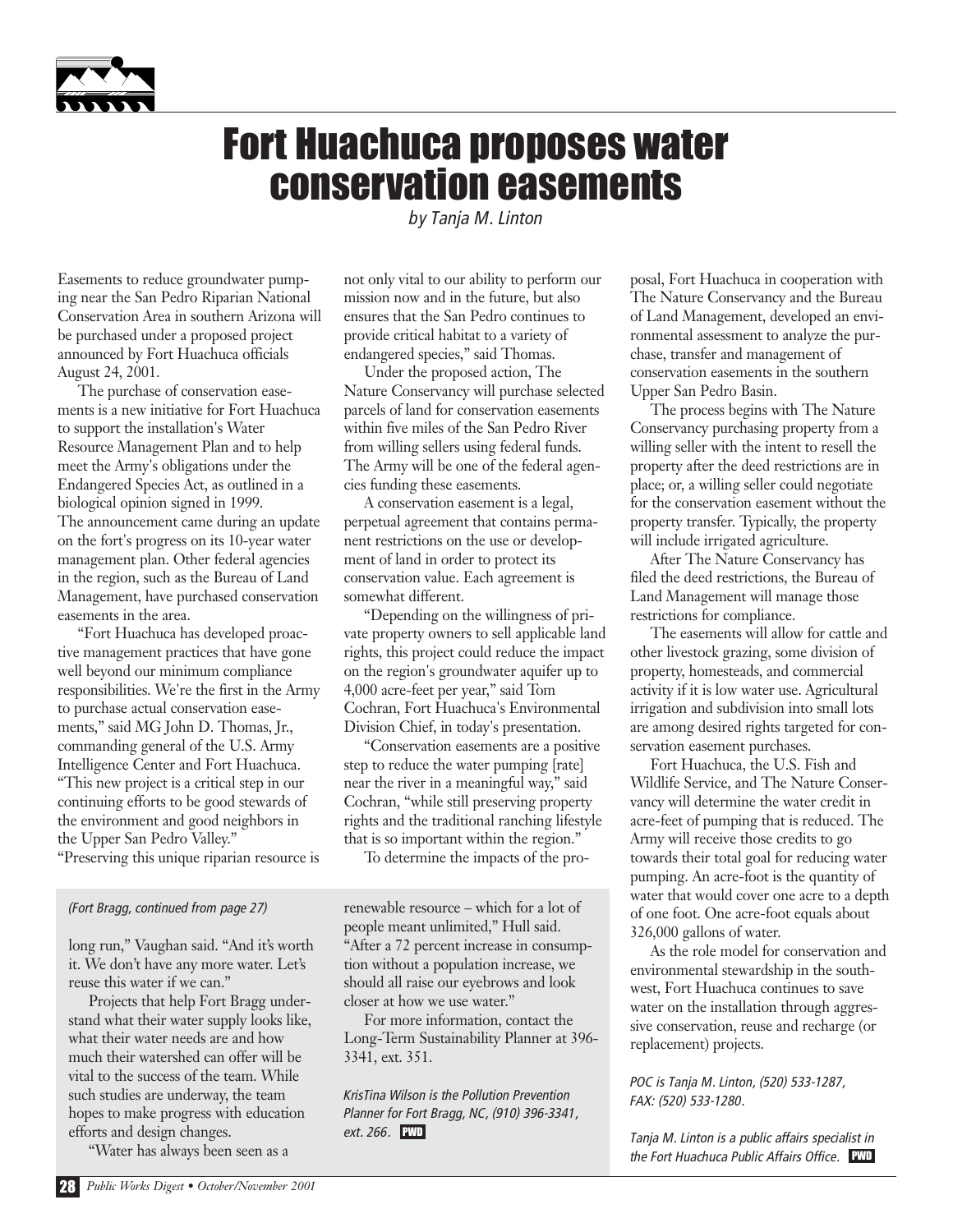

### Fort Drum holds Pollution Prevention Opportunity Assessment Workshop

T he Pollution Prevention Act of 1990 established pollution prevention (P2) as the nation's preferred approach to environmental protection and waste management. Prior to 1990, waste management practices often only involved waste after generation as opposed to new pollution prevention initiatives that eliminate waste generation and prevent environmental releases. Emphasis is now placed on waste reduction at the source, reuse and recycling, and minimization of waste storage and disposal.

The Army and Fort Drum are also committed to environmental stewardship as an integral part of the Army mission. According to Army Regulation (AR) 200-1, the strategy "is to focus efforts on pollution prevention where and when possible to reduce or eliminate pollution at the source. Conserve and preserve natural and cultural resources so they will be available for present and future generations to use. Give priority to sustained compliance with all applicable environmental laws. Continue to restore previously contaminated sites deemed as a threat to human health and the environment."

In short, all Army personnel, both military and civilian, have an obligation to reduce adverse environmental impacts.

To help equip personnel on Fort Drum with the knowledge needed to develop P2 processes on post, Fort Drum's Environmental Division hosted a hands-on workshop on performing pollution prevention opportunity assessments (PPOA). During the workshop, Army personnel were taught how to identify ways to reduce or eliminate waste and adverse environmental impacts, and then assess, develop and implement a strategic pollution prevention plan for their facility that does not compromise the Army mission.

GBK Partnership, an environmental, health and safety (EHS) consulting firm based in Oklahoma City, conducted the workshop. The curriculum was designed specifically for those individuals responsible *by Karen J. Freeman*



*Army personnel at a hands-on workshop performing PPOA.*

for implementation of pollution prevention strategies at their facilities, such as line and shop level personnel.

"This course outlined how to brainstorm a potential problem and the best solution," said Mark Lane, Hazardous Waste Program Manager at Fort Drum. "Workers at the shop level can identify and provide the best solution within their shop and this course emphasized confidence in knowledge."

Hands-on exercises, such as the use of different colored Play-doh, and fake money, allowed class members see firsthand the chain of events and understand the costs incurred form handling certain materials.

"During the Play-doh, exercise, we established fake companies with a supervisor, quality control, laborers and a hazardous waste coordinator," said Tony Rambone, P2 Environmental Technician at Fort Drum. " We were then able to evaluate cost, handling regulations and the potential for fines. It demonstrated how all aspects are affected."

After a few hands-on exercises, the class actively underwent the systematic, eightstep PPOA process, outlined below, at prearranged industrial activities on post.

1. *Select a process* by targeting a specific area for reduction in waste and adverse environmental impact.

- 2. *Build an assessment team* comprised of people who work directly with the process or materials of concern.
- 3. *Examine the process* by visiting the facility to see firsthand the day-to-day operations. Photographs can provide an accurate depiction of the process. Interviewing shop workers is important since they can offer information about the processes based on personal experience and they will have to implement any changes recommended. Reviewing operation logs will provide insight on work patterns within the facility.
- 4. *Establish a baseline* by compiling and organizing all information gathered.
- 5. After a baseline is established, hold brainstorming sessions to help *identify potential solutions*. Any workable opportunities should be compared to the existing process for possible implementation.
- 6. *Evaluate and rank opportunities* in terms of how they reduce, re-circulate, segregate, dispose of or eliminate pollution.
- 7. Once it is fully developed and deemed feasible, *implement the solution* quickly and accurately so that production can continue without interruption.
- 8. Lastly, after the new process has been in place for a measurable amount of time, it is important to *review the results* periodically to ensure that it is working properly.

Additionally, there are four key points to keep in mind when assessing a process, said Greene. First, it is easier to reduce or eliminate waste at the beginning of the process as opposed to treating or cleaning contaminated material. Second, cross-contamination of waste streams will make treatment more difficult. Third, dilution is not the solution to pollution. Dilution can make some treatment methods less efficient. And fourth, do not simply switch the pollution from one media to another. The ultimate goal is the overall reduction of pollution in the environment.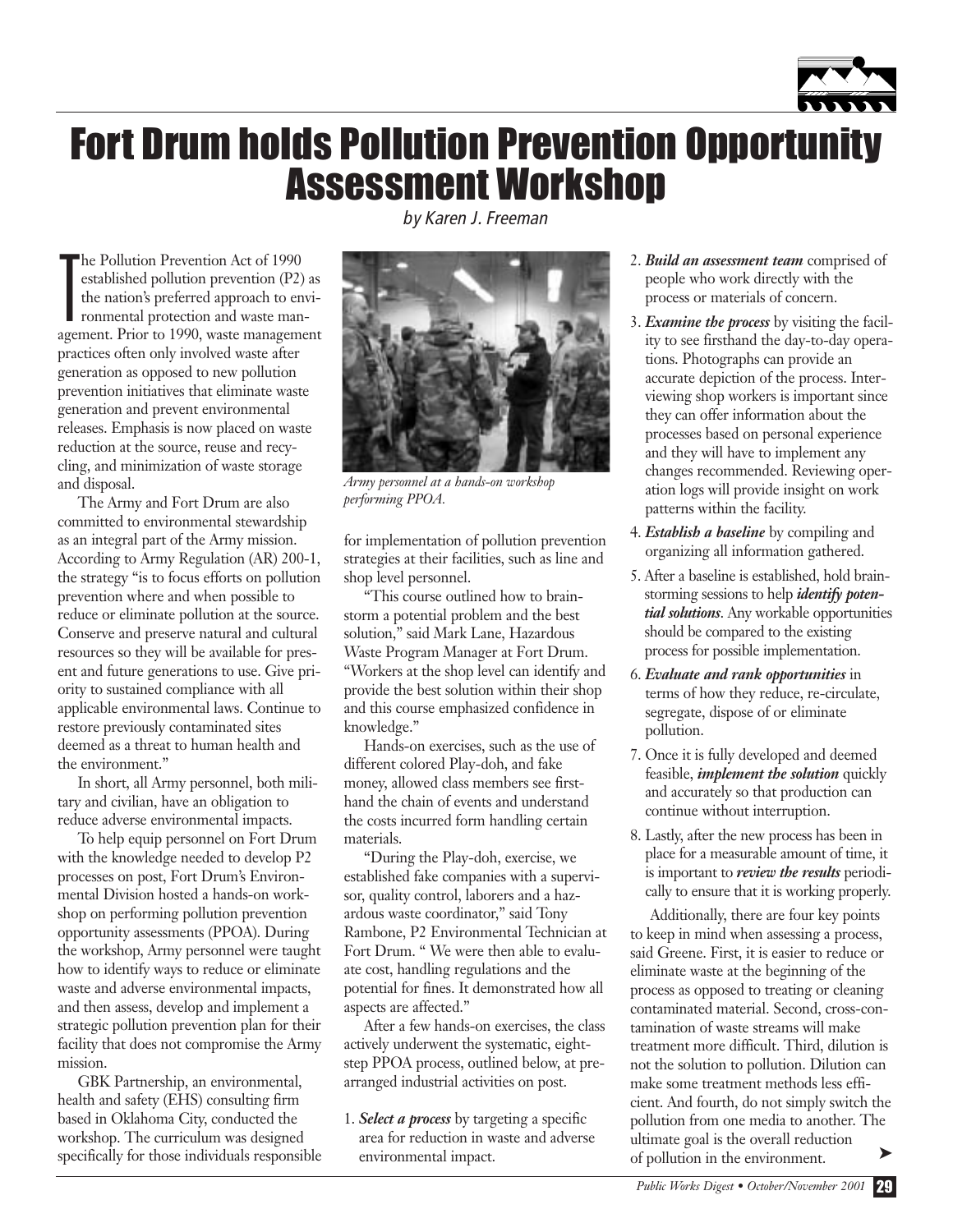

*by Deborah Elliott*

T he Army world changed forever in 1992, but it wasn't a new enemy, doctrine or weapon that marked the difference – it was a law.

Before 1992, laws that protect the environment – air, land, water, endangered plants and animals – were primarily enforced on industry. The Federal Facilities Compliance Act, however, focused the environmental laws on the military and laid the public's rising concern about natural resources at the Army's doorstep.

Since then, the application of environmental laws has seriously threatened – and in some cases terminated – the Army's ability to train realistically on its installations. With increased realistic training at the heart of its transformation plans, finding a way to ensure readiness AND meet its environmental stewardship obligations is one of the Army's highest priorities.

#### RAM: On Point for the Mission

The U.S. Army Environmental Center (USAEC), based at Edgewood Area of Aberdeen Proving Ground, has the mission of integrating the Army's readiness goals and environmental stewardship obligations. Finding common ground for the Army and various military, regulatory and private organizations is a critical part of this mission. The center's Range and Munitions (RAM) Division is the point

#### *(Fort Drum continued from page 29)*

"This class really opened my eyes to being more observant and the process of management, cost saving techniques, and the importance of awareness and education at all levels," SFC Eric Hawks, C 3/314 Artillery Regiment. "We do annual training with regional National Guard units and this gives us a perfect opportunity to pass the word on pollution prevention management techniques."

Lane hopes the message is passed along to all facilities on Fort Drum. "Finding out how materials and resources



*Keeping our ranges open for optempo business is just as critical to the soldier's success and survival as the latest equipment and technology.*

organization for this task as it applies to Army training ranges.

"When it comes to finding the right approaches for resolving environmental issues, there are many members of the team," said Dr. Robert York, Acting Chief of the RAM Division. "DOD, EPA, state and local authorities as well as environmental groups and the public all have a stake in the care of natural resources on Army installations. Each stakeholder has a somewhat differing view about what constitutes good stewardship of our natural resources. If we can't sit down and come to decisions

are used and then assessing how to prevent pollution and minimize waste production on your post not only makes sense, it is an obligation to do the right thing."

*(Note: Special thanks to The GBK Partnership, LLC, for contributing to this article.)*

*POC is Karen J. Freeman, (315) 772-9143.*

*Karen J. Freeman is a Community Relations Specialist in the Environmental Division, Public Works, at Fort Drum, NY.* PWD

together, our ranges are in trouble."

#### RAM Mission Elements

The key to finding common ground for all of the Army's stakeholders is first to determine the boundaries. In terms of training ranges, the questions that have to be answered are: how many ranges do we have, and how has our training impacted the environment on these ranges, if at all?

"The Army range inventory will give us a firm handle on the Army's training land assets," said Joe Murphy, Acting Chief of RAM's Range Response Branch. "The inventory results will give the Army the ability to make an accurate prediction of the potential cost of UXO clean-up. We're being proactive in taking the right steps to build a logical program and establish priorities."

The range inventory is part of a larger program to maximize the capability, availability and accessibility of ranges and training land to support training and testing. This "sustainable range management" program includes range design, management and use as well as inventory.

Sustainable range management is one of three RAM objectives. The division also has a munitions management program that addresses regulatory, operational and ➤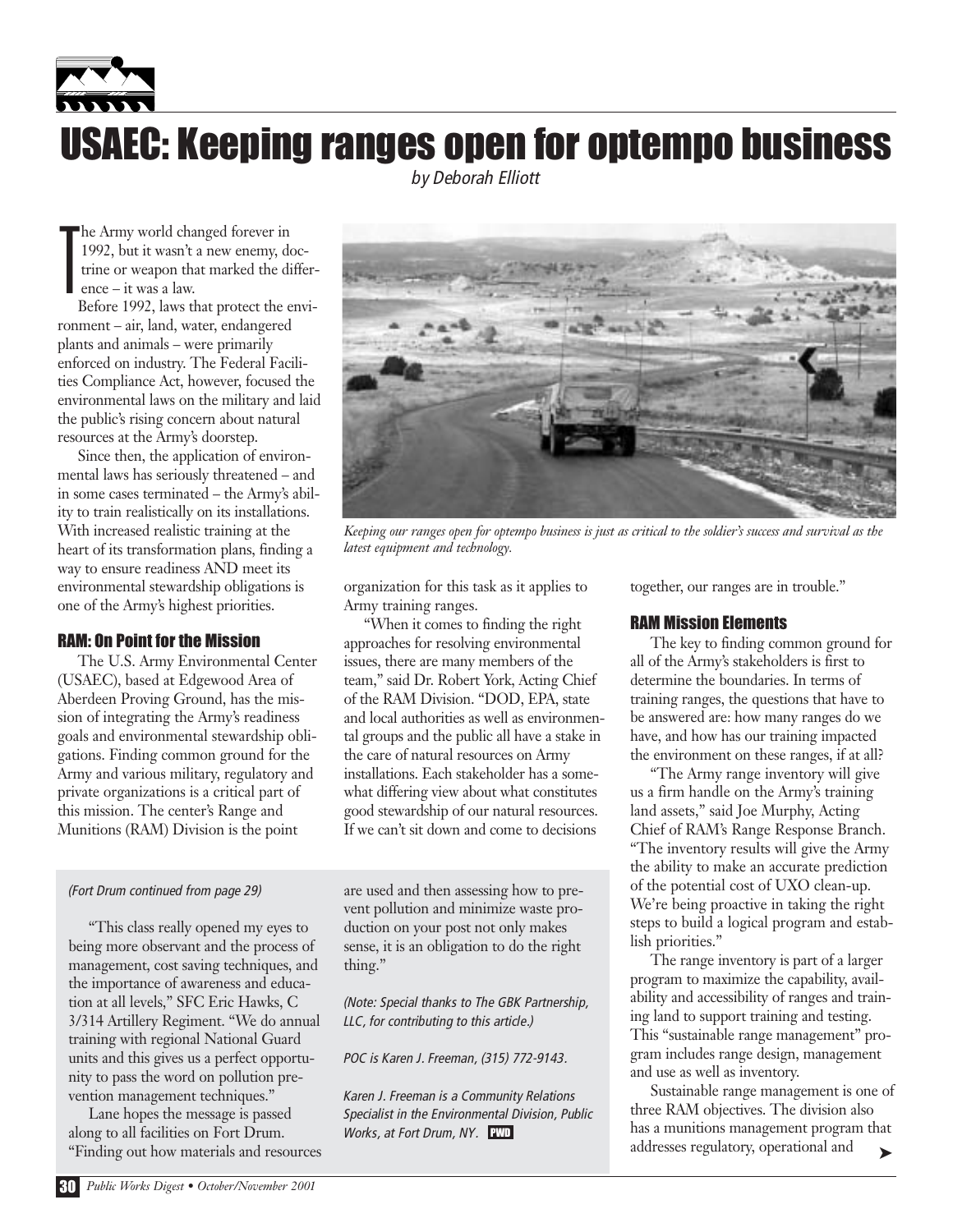

### Proposed WCPOC expansion will not affect environment

L ast September, BG James A. Marks, commanding general of the U.S. Army Intelligence Center and Fort Huachuca, after fully considering comments received during the 30-day comment period for a Finding of No Significant Impact, determined that expanding the West Civilian Personnel Operations Center (WCPOC) would not significantly affect the quality of the environment.

Fort Huachuca has accepted the mission to support the expansion of WCPOC. The WCPOC will now proceed with plans to hire the required additional personnel and to accept the additional work on a phased plan through March 2002.

The post released an environmental assessment for the proposed action in mid-August.

Fort Huachuca published a Finding of No Significant Impact in the local newspa*by Tanja M. Linton* 

per to announce that the Environmental Assessment concluded that expanding the WCPOC would not significantly affect the environment and invited public comments on the proposed expansion.

To mitigate WCPOC's direct, indirect, interrelated, interdependent and cumulative water usage impacts, the Civilian Personnel Operations Center Management Agency has provided \$75,000 to Fort Huachuca to install conservation technology, fund work on various water mitigation projects on Fort Huachuca, and to purchase conservation easements off-post, near the San Pedro River. This mitigation fee should mitigate approximately 50 acre-feet.

What this means is that the WCPOC will more than offset their water usage associated with their employees and family members. This will help Fort Huachuca in its goal to fulfill its vital national defense

mission and continue to reduce its water usage in the region.

The WCPOC currently manages personnel records for almost 18,000 Department of the Army employees throughout the western United States. The WCPOC expansion would increase support to more than 34,000 personnel files. To manage this increase, the WCPOC will increase the number of civilian employees by 102. The local Civilian Personnel Advisory Center would increase by four employees. Approximately 56 of the new employees would come from Fort Huachuca and the nearby communities, with the remaining 50 employees coming from outside the region.

*POC is Tanja M. Linton, (520) 533-1287, FAX:(520) 533-1280.* PWD

#### Save money without sacrificing comfort

Y ou can save as much as 10% a year on your heating and cooling bills by simply turning your thermostat back 10 to 15% for 8 hours. You can do this automatically without sacrificing comfort by installing an automatic setback or programmable thermostat. Using a programmable thermostat, you can adjust the times you turn on the heating or air-conditioning according to a pre-set schedule, saving erergy and money while you're asleep or at work. Programmable thermostats can store and repeat multiple daily settings that you can manually override without affecting the rest of the daily or weekly program.

#### Reduce energy bills with landscaping

Id you know that carefully placed trees can save up to 25%<br>a typical household's energy used for heating and cooling?<br>Deciduous trees—trees that lose their leaves in the fall—ca<br>be especially effective, providing protectio id you know that carefully placed trees can save up to 25% of a typical household's energy used for heating and cooling? Deciduous trees—trees that lose their leaves in the fall—can mer sun but permitting winter sunlight to reach and warm the house. The height, growth rate, branch spread, and shape are all factors to consider when choosing trees. Evergreen trees and shrubs can be placed to deflect north and west winds during the winter, and south and west winds during the summer. PWD

#### *(continued from page 30)*

technology requirements for munitions lifecycles; and a munitions response program for response at closed ranges to make them available for other uses.

#### RAM Mission Goal

"From the soldier's perspective the RAM Division's mission may not sound very glamorous, but keeping our ranges open for optempo business is just as critical to the soldier's success and survival as the latest equipment and technology," said LTC Thomas M. Frendak, RAM Division Range Operations Support Branch.

USAEC has been involved in range and munitions programs for the Army for many years. However, the efforts have been scattered among separate divisions. As range issues have increasingly gained in importance to the Army's future goals, the

Range and Munitions Division at USAEC was created by consolidating these programs during the recent reorganization in June to coordinate and give the appropriate emphasis to the Army's range initiatives.

*POC is Deborah Elliott, (410) 436-1272, email: deborah.elliott@aec.apgea.army.mil*

*Deborah Elliott is a public affairs specialist at USAEC.* PWD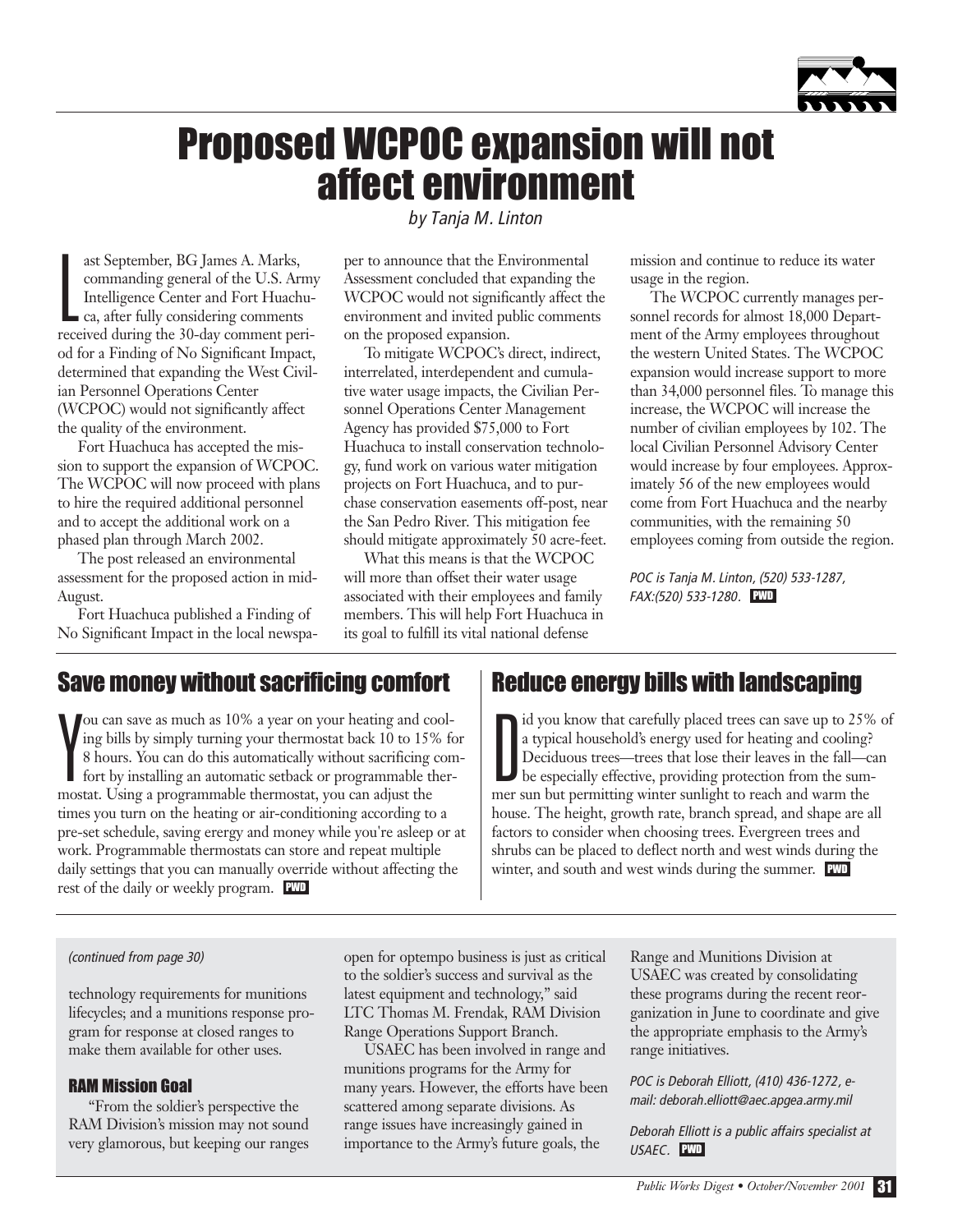

### Lab reflects on cold-climate ground-coupled heat pump technology

F or many years researchers at the Cold Regions Research and Engineering Laboratory (CRREL), one of seven laboratories of the U.S. Army Engineer Research and Development Center, have been working on solutions to heating and cooling of Army facilities. The problems associated with efficient heating and cooling not only include energy implications, but also includes maintenance and occupant comfort, areas that the Army continually strives to improve. CRREL works with the Army to provide answers to all Army problems with special emphasis on coldrelated problems.

Cold Regions researcher Dr. Gary Phetteplace and his team early on identified water-source heat pumps as the only viable alternative for cold climates. They recognized the ground-coupled heat pump (GCHP) system as a sound concept and demonstrated the systems applicability at the CRREL laboratory in Hanover, New Hampshire.

After full-scale testing at CRREL, this ground-coupling concept was submitted for inclusion in the Army's Facilities Engineering Applications Program (FEAP) and was accepted. A call for demonstration sites was established and Army officials at Fort Polk enthusiastically responded.

The basic concept of GCHPs (also known as geothermal or ground source heat pumps) is that these heat pumps exchange heat with the earth using buried plastic piping. This allows the earth to act as a heat source for meeting building heating requirements and dually, a heat sink for building cooling.

In an attempt to gain an in-depth understanding of GCHPs performance under actual military family housing conditions, CRREL researchers conducted two demonstration projects at Fort Polk located in Louisiana. A total of 15 GCHPs, as well as 11 air source heat pumps for comparison purposes, were installed and their performance was closely monitored for four years.

The results, in terms of documented

*by Marie Darling*

energy saving (approximately 30%) and practical lessons learned laid the ground work for a shared savings contract that retrofitted all 4,003 of Fort Polk's family housing units with these heating and cooling systems (this is the largest GCHP residential project in existence). This project was accomplished with no out-of-the pocket expense to the Federal Gov-

ernment. The contractor paid all of the approximately \$18million installation/retrofit costs in exchange for approximately 80% of the revenue generated by the energy savings.

In the future, Fort Polk will save nearly \$1M per year in energy and maintenance costs over the 20-year-life of the contract and more than double that after the contract period expires. And a benefit to the Army is occupant comfort which is greatly increased, a "Quality of Life" plus for the Army and it's family housing program. Additionally, the maintenance requirements of the GCHPs are much lower and during the life of the contract the maintenance is the responsibility of the contractor.

Annual environmental savings from the Fort Polk project have been estimated as follows:

- $\blacktriangleright$  57,973 barrels of oil.
- ▶ 19,800 million BTUs of natural gas energy.
- $\triangleright$  38 thousand tons of CO<sub>2</sub> emissions.
- $\blacktriangleright$  100 tons of SO<sub>2</sub> emissions.
- $\triangleright$  90 tons of N0<sub>x</sub> emissions.

And there are yet more benefits to include:

- Reduced electrical demand by 40%.
- Contractor performs all maintenance.
- Lessons learned for other similar projects.
- Template for other similar contracts.

This program was a real teaming up of expertise and organizations. The team effort involved individuals from the Fort Polk DEH; the Cold Regions Laboratory; USA



*A shared savings contract retrofitted all 4,003 of Fort Polk's family housing units with new heating and cooling systems.*

Huntsville ESC; Louisiana State University; and the contractor, Co Energy Group.

The principal investigator of the demonstration projects at Fort Polk, Louisiana, was Dr. Gary Phetteplace and in 1997, he accepted the Hammer Award for the "CRREL Team." The Hammer Award is former Vice President Al Gore's highest award given out in recognition of a team who has contributed three elements in their research – innovation; cost savings; and customer service.

Phetteplace emphasizes that family housing is not the only area where GSHP systems are cost effective. In fact, Phetteplace states that, "the economics are even better for larger buildings where the simple, highly reliable, ground source heat pump systems offer lower installed cost, as well as reduced maintenance and energy costs."

Phetteplace continues efforts in ground-source heat pumps education/awareness presenting at workshops, developing and providing descriptive GCHP information and working with Huntsville Engineering and Support Center to foster the development of guide specifications.

For more information regarding CRREL's continuing role in Ground-Coupled Heat Pump technology, please contact Dr. Gary Phetteplace, (603) 646-4248 or email: gephet@crrel.usace.army.mil

*Marie Darling is a public affairs specialist at CRREL in New Hampshire.* PWD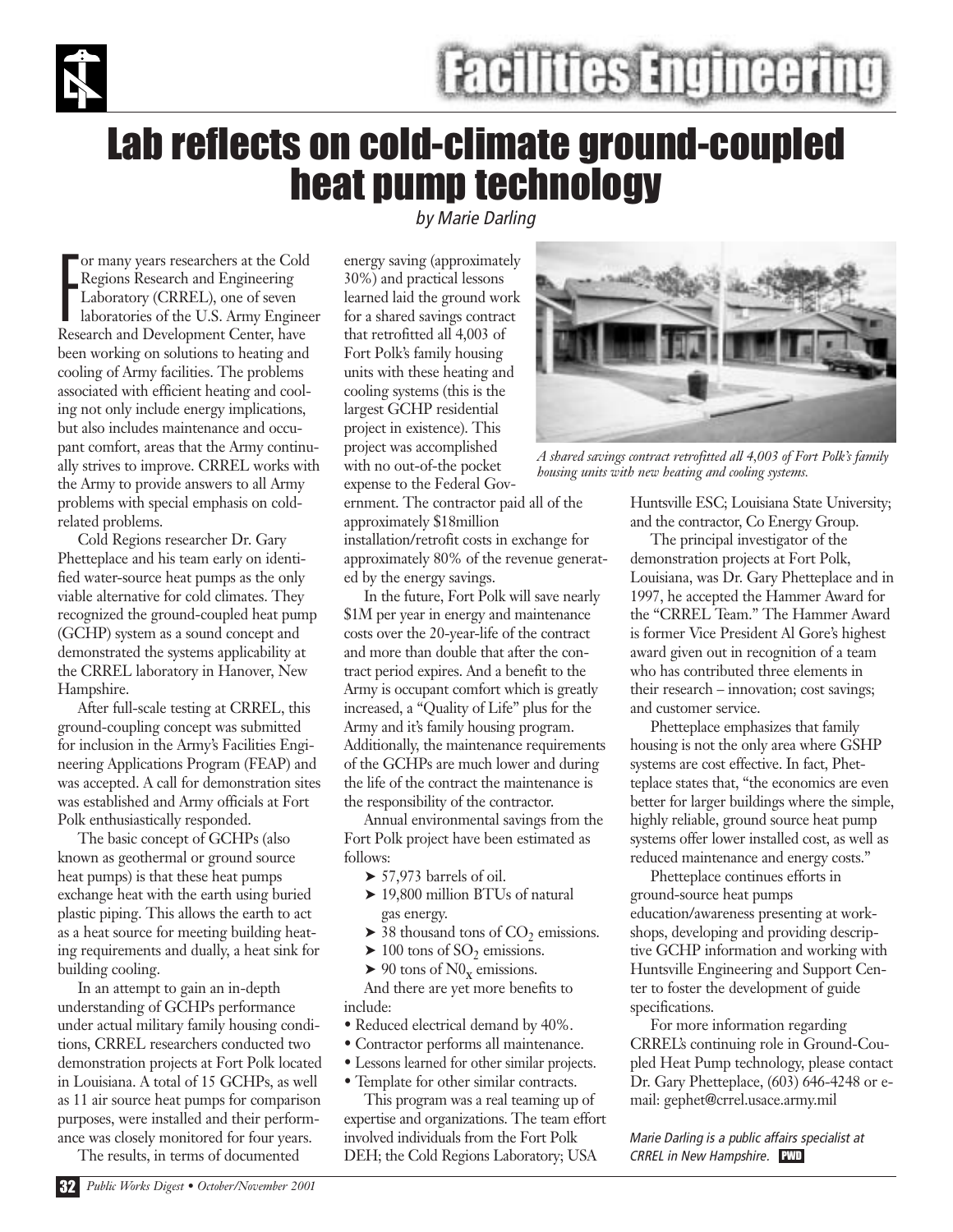

### Minimizing adverse effects of snow and ice on roofs

*by James Buska*

D esigners can provide more functional designs and avoid problems when they consider snow and ice issues as the design of a building evolves. With a little thought during the design phase, the adverse effects of snow drifting on roofs can be minimized.

Drainage is a critical factor in roof design, especially in snow country. Most steep roofs drain over their eaves. Some low-slope roofs also drain to cold eaves. Low-slope roofs that drain to cold eaves are particularly problematic in cold climates.

With a snow cover, heat from the building can melt the bottom of the snow pack. The runoff then re-freezes and forms an "ice dam" when it reaches the cold eaves. A large ice dam prevents drainage and allows water to back up and leak through roofing into the building. Low-slope roofs that drain internally are less likely to experience this kind of icing.

Some rules of thumb to avoid icings on roofs in cold climates include:

- *Pitched roofs:* Use a "cold" roof design with enough ventilation to keep the roof surface colder than 32º F when the outside temperature is about 22º F. When it is warmer outside, icings usually do not grow, and when it is colder outside, less ventilation is needed. Icings at eaves are minimized when roofs are well insulated and ventilated. Use adhered membranes under shingles at the eaves and roof transitions. Creeping, sliding, and falling snow and ice are likely on roofs that drain to cold eaves. To avoid sliding snow from slippery (e.g. metal) roofs, place walkways, parking areas, plantings, etc. 30 ft. from building perimeter; place entries at gables or under covered entrances.
- *Low-sloped roofs:* Use membrane-roofing systems with a minimum slope of ¼ inch/foot to warm internal drains.

Snow drifting is an important factor to consider once ground and roof snow loads are known. Snow can drift into areas

behind vertical building shapes. Figure 2 illustrates how loads from drifts on a lower roof can be much more significant than the load on the low-sloped roof above. Big drifts often form on lower roofs.

A rule of thumb to avoid excessive snow loads on roofs in cold climates is to use an uncluttered, unobstructed roof with minimal changes in levels. For more information on snow loads, refer to ASCE Standard 7, "Minimum Design Loads for Buildings and Other Structures."

The design team can develop a better building design and avoid problems when it considers snow and ice issues early in the design process, as the shape of the building evolves. For smaller buildings, use a wellinsulated "cold" roof design. Simple pitched roofs with asphalt shingles work

fine in cold regions. For larger buildings, a low-sloped membrane roof with internal drains and an uncomplicated profile is a good choice.

Designers should carefully consider these issues early in design process. For more details on the topics mentioned here and other considerations for roofs in cold regions, download the full version of this report at:

http://www.crrel.usace.army.mil/techpub/C RREL\_Reports/reports/MP-01-5663.pdf.

*POC is James Buska, (603) 646-4588, e-mail: james.s.buska@erdc.usace.army.mil*

*James Buska is a Research Civil Engineer at the Engineer Research and Development Center's (ERDC) Cold Regions Research and Engineering Laboratory (CRREL) in New Hampshire.* PWD



*This large ice dam caused this metal roof to leak at its eaves.*



*The peak snow load of this drift was 130 psf. The ground snow load at the time was 20 psf, and the snow load on the upper roof was 15 psf.*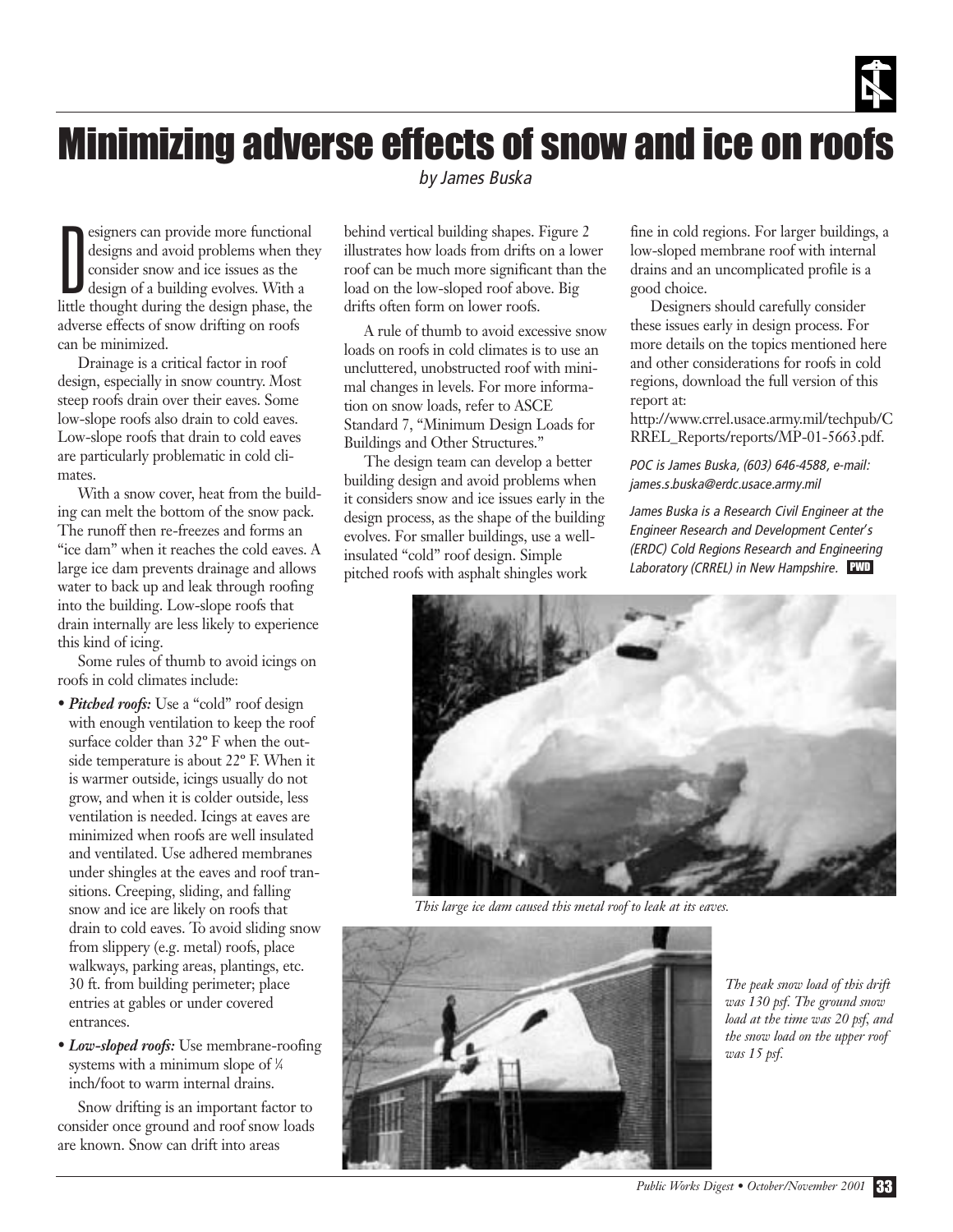### Easy fixes for HVAC mold and mildew

*by James Miller* 

T aking some fairly simple steps in operation and maintenance can greatly improve indoor air quality by preventing mold and mildew growth in heating, ventilating, and air-conditioning (HVAC) systems. The Engineer Research and Development Center's Construction Engineering Research Laboratory (CERL) has developed some guidance for installation energy managers to help identify what conditions may lead to an uncomfortable work environment.

#### Mold and Moisture

Molds and mildews perform a vital service in the ecosystem by feeding on and consuming dead plant and animal matter. However, molds and mildews are bad news inside buildings where instead they feed on and infest a wide variety of building materials (ceiling tiles, insulation, carpeting, concrete, and so on) and contribute to unhealthy indoor environments. Because molds and mildews require a source of moisture to thrive and propagate, avoiding infestations is often as simple as maintaining indoor relative humidity levels at or below 60% and preventing accumulated moisture and water.

During cooling seasons, climates in most locations have high outdoor relative humidity (RH). HVAC systems are supposed to dehumidify the mixed air stream to maintain conditioned spaces at 60% RH or below and remove accumulated condensate by collecting and eliminating it via the condensate drain. If either of these processes fails, an HVAC system can collect moisture and let mold propagate.

#### Common Causes of Moldy Systems

In assessing installation HVAC systems, CERL often finds that they fail to adequately dehumidify the mixed air stream. The most common reasons are:

• Chilled water supply temperature is not cold enough to dehumidify supply air to saturation at 55 oF dry bulb temperature. Typically, the chilled water supply



*Checking the chilled water setpoint is a simple maintenance procedure.*



can reach levels that will result in condensation at cold surfaces in the occupied spaces such as supply air diffusers or surrounding ceiling tiles. Constant volume systems (such as single-zone or multi-zone systems) are most susceptible to this problem since they modulate supply air temperature in response to changes

➤

*Moldy ceiling tile, thanks to a poorly insulated pipe.*

temperature should be about 45 oF to achieve these conditions.

• Excess cooling coil capacity results in cycling of the chilled water valve or expansion valve (direct expansion systems) when the sensible cooling load is low. With the cooling valve closed, unconditioned (i.e., humid) outdoor air is mixed with the return air, delivering excessively humid supply air to the building. Humidity levels in the building in the sensible load.

• Air handler operates during unoccupied periods. This situation is basically the same as the previous condition - excess cooling capacity for the reduced sensible cooling load. As a result, the cooling coil fails to remove moisture from the mixed air stream, causing moisture buildup within the building.

Another contributing factor is low occupied space thermostat settings.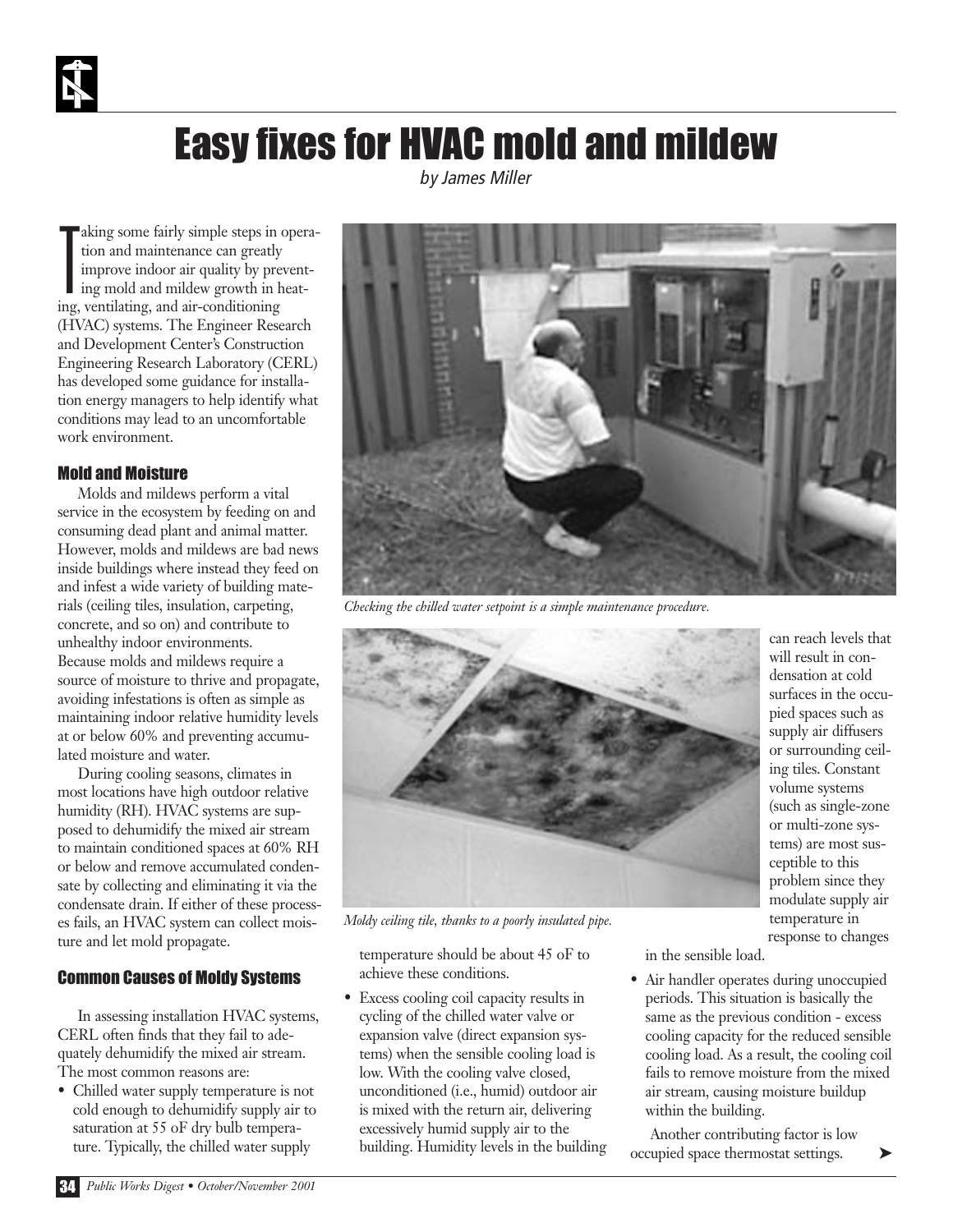

#### *(continued from page 34)*

CERL's researchers have noted cooling season space temperatures being maintained as low as 67 oF. Even at this level, the occupants were complaining that they felt "sticky." No wonder --at this temperature, the space relative humidity was nearly 80% and the space dewpoint temperature was dangerously close to the supply air temperature. As a result, it's likely that moisture was condensating on supply air diffusers and surrounding ceiling tiles. The occupants actually might have been more comfortable at a setpoint of about 74 oF because the space relative humidity would have been closer to 60%. This would have also saved energy and avoided risk of condensation on cold surfaces.

Uncontrolled infiltration of outdoor air into the building also compromises air quality. A common source of infiltration is caused when the air handler operates with

### Lighten up your energy bill with fluorescent lamps

If you replace 25% of your lights in high-use areas with fluorescents, you can save about 50% of your lighting energy bill. Fluorescent lamps are more expensive than incandescents, but they more than pay for themselves because they save energy and last 6 to 10 times longer. Compact fluorescent lamps (CFLs) can be used inn portable table and floor lamps; consider carefully the size and fit of CFLs when you select them. Exterior lighting is one of the best places to use CFLs because of their long life.

the outdoor air dampers closed and exhaust fans operating. Under these conditions, the building becomes negatively pressurized so that unconditioned outdoor air leaks into the building wherever it finds a crack or crevice. Outdoor air dampers should be (at least) at their proper minimum position settings when air handlers are operating to avoid negative pressurization problems.

#### Maintenance Tips

Condensate drain pans should be checked to make sure that they are clean and slope to the condensate drain. There should be no "puddling" in the condensate drain pan. Condensate drains should be maintained to avoid plugs. Air filters should be maintained to prevent dirt accumulation on the cooling coil. Dirt buildup on the coil reduces its ability to dehumidify



Carbon dioxide (CO2) is an odorless and colorless gas. Small amounts of CO2 can make you sick and even exposure can lead to death. The very young, the elderly, people with heart disease and those under the influence of alcohol, drugs or medication are particularly suscepible.

CO2 can form if one of your appliances or your furnace is not vented properly. It could also form if your venting system becomes plugged by something as common as a bird's nest. This could cause CO2 to spill into your living space.

Common indicators of the presence of CO2 are:

- 1. Chronic headaches, nausea, or eye irritation when indoors.
- 2. An unidentified chronic odor inside the building.
- 3. Dying house plants.
- 4. Condensation on cool indoor surfaces.
- 5. Discoloration or soot buildup at warm air outlets of the heating system.

CO2 detectors are commercially available and may aid in detecting the presence of CO2.

and could become a substrate for mold growth. Avoiding mold growth in the air handler unit is especially important because of the risk of distributing mold spores throughout the building through the supply air distribution system.

Supply air ducts and chilled water and condensate drain piping should be properly insulated and sealed with a vapor barrier. Special attention to the details of insulating and applying vapor barriers to valves, strainers, pipe hangers and other system elements will minimize condensation on cold pipe and duct surfaces, prevent insulation failure, and reduce the risk of mold propagation.

*POC is James Miller, (800) 875-2375 (ext. 7302).*

*James Miller is a research engineer at ERDC-CERL.* PWD



Water heating is a home's third largest energy expense, but there are ways to reduce its cost. Use less water by repairing leaky faucets promptly and installing nonaerating, low-flow faucets and showerheads. Lower the thermostat on your water heater to 115 degrees, and insulate your hot-water storage tank and pipes. (Do not cover the thermostat, and for gas or oil units, do not cover the heater's top, bottom, or burner compartment.) Finally, buy an energy-efficient water heater. While it may cost more initially than a standard water heater, the energy savings will continue during the lifetime of the appliance.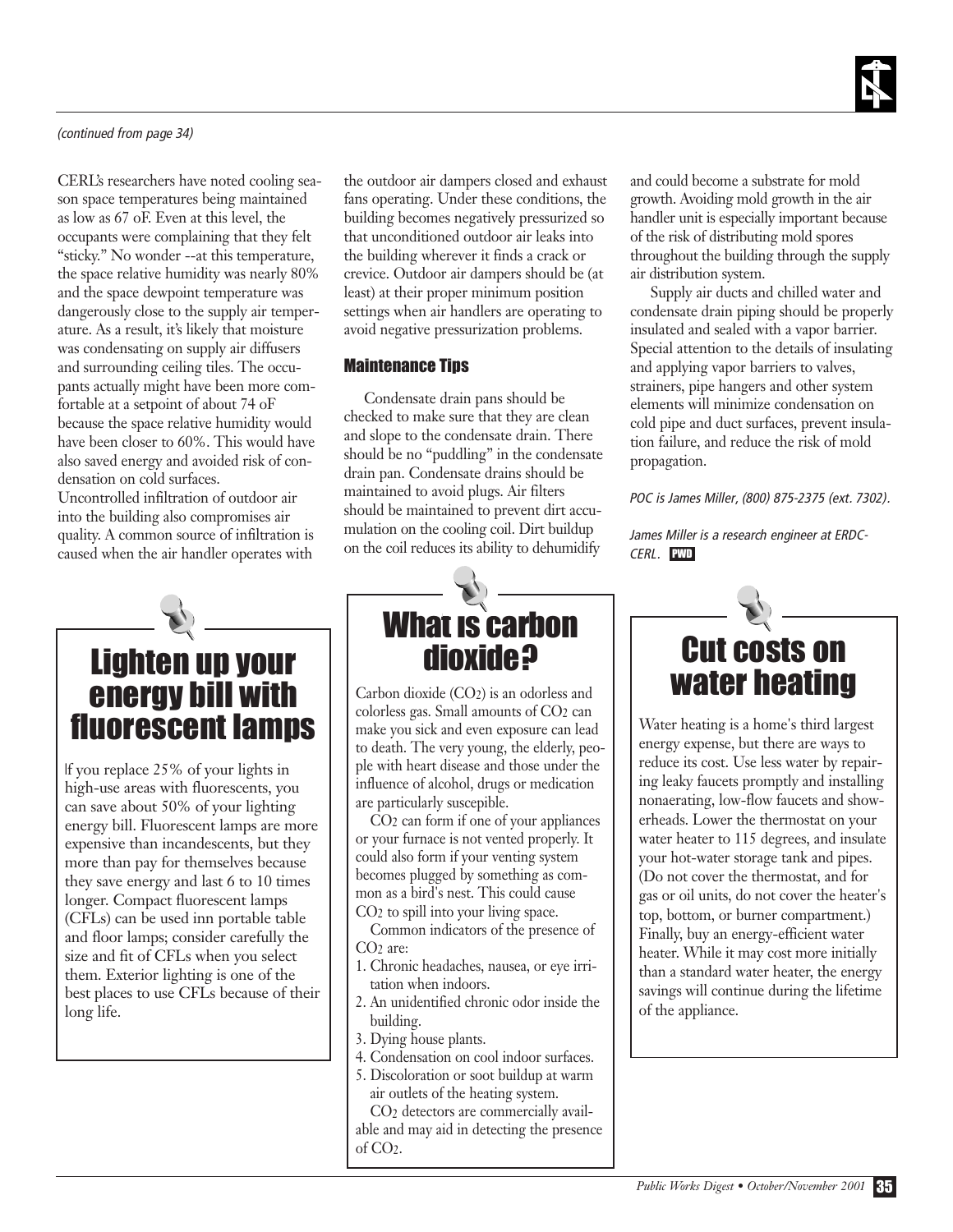

### Omaha District offers anti-terrorism and force protection engineering support

*by Sheri Hronek*

S eptember 11, 2001 is a date that will be remembered by almost every American who lived through that shocking day of terror and misery.

For those in the U.S. Army Corps of Engineers Protective Design Center of Expertise (PDC), it spawned a tornado of activity.

"Our most immediate concern is with security of the assets that we control, such as dams, power generation plants, navigation locks and the like, " says Dan Sommer, Chief of the PDC, an Omaha District office.

Sommer says division and district teams (several in each division) will be stood up and trained over the next month to accomplish a review of the Corps' most critical civil works project sites. The goal: to identify vulnerabilities and then develop proposals to mitigate them.

A representative will accompany each of these teams from the Protective Design Center (PDC) and the Electronic Security Center (ESC). "We cannot support this level of demand with our in-house staff," says Sommer. "So we are looking at emergency contracting procedures to supplement PDC and ESC staffs and help us tackle a huge impending workload in the short term.

Over the long term, the PDC and ESC have been tasked with developing a detailed set of security engineering criteria and design manuals for the civil works infrastructure, similar to those that the PDC developed for the military, says Sommer.

"Corps leadership is looking for ways that we can contribute to the Homeland Security Initiative. The expertise residing in the PDC (Omaha) and the ESC (Huntsville, Alabama) – along with our extensive experience protecting military installations -- have all been pitched on Capitol Hill as resources that can and should be tapped by the nation," says Sommer.

PDC's work is in two mission areas - security engineering and hardened struc-



*Force protection has been a priority since the destruction of Khobar Towers barracks.*

tures. The first deals with criminal and terrorist threats, the second with military weapons. The district's sister office in Huntsville handles electronic security systems.

"Ours is the brick and mortar side of engineering," said Sommer. The same physics of explosives apply whether the bomb comes from a terrorist or an aircraft. "The hardened structure is a wartime mission, and the force protection is our peacetime mission."

"We write the manuals here for both worlds, so we can coordinate both," said Curt Betts, who does threat and vulnerability assessments and site surveys. Hardened construction is usually massive concrete. In the past, such structures had no windows, only one door, and may have

been underground.

"After Desert Storm, we know a target can be hit from anywhere," said Patrick Lindsey, Chief of Hardened Structures Section. "So we're looking at the effects of smaller conventional weapons on structures."

For the last two years, most of the need has been in anti-terrorism force protection, especially for existing conventional buildings like offices and barracks. That need is predicted to increase in the next 10 years, but it does not detract from another PDC specialty – expeditionary temporary structures for troops deployed to places like Bosnia and Kosovo.

To accomplish these tasks, PDC includes all building disciplines - structural, mechanical, electrical, civil,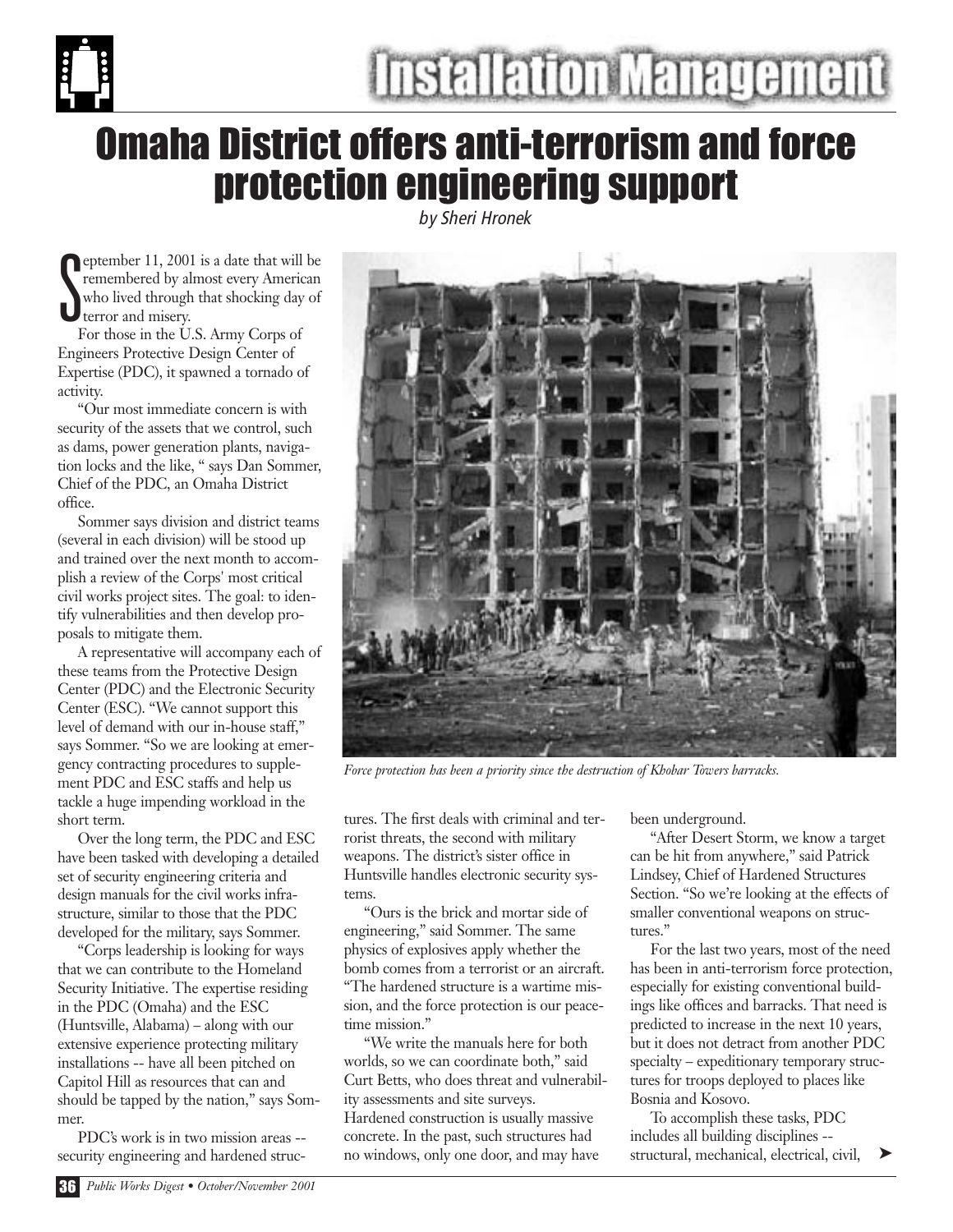

#### *(Omaha, continued from page 35)*

and architectural. "But in security engineering, a lot of times those disciplines seem to disappear because security is an overarching application," Sommer said. "The hardened structure side is obviously pretty serious structural engineering. When you get into anti-terrorism design for, say, car bombs, the two work hand-inhand. You have security engineers who look at the standoff distances and how to protect windows from shattering. They work closely with structural engineers who look at the building to harden it against blast pressures from explosions."

Standoff distance is how near vehicles or individuals are allowed to come to a building. "In installations in the U.S., there's usually some standoff distance," said Betts. "The problems escalate outside the U.S. In Germany, for example, there isn't a lot of land, so often there's little standoff." Standoff is also a problem in densely populated areas like Japan and Korea.

Because DoD has an immense inventory of structures throughout the world, much of PDC's work is retrofitting existing buildings. "In response to a presidential directive, we're in a three-year program to survey all DoD installations," Sommer said. "In that program, there's about 200 surveys. We have one year under our belt, but we haven't done a third of the surveys yet because many of the requests came during the first year."

#### New construction

PDC expertise is also applied to new construction. A Joint Chiefs of Staff committee developed criteria, like standoff distances, for a new DoD construction standard for anti-terrorism force protection. (Betts is co-chair.) An interim version has been in effect for a year; the final version will be released later this year. The new standards address new construction, existing construction, and expeditionary structures.

Those criteria impact the cost of construction. For example, decreasing standoff distance increases cost. "If there's a bomb really close, it's hard to make that building

stand up," Betts said. "Move the bomb away, and the effect is less severe. That's when we talk about minimum standoff. Keep that bomb a minimum distance away, and you can design the building with minimal cost increase."

PDC also works with manufacturers to ensure materials meet criteria. "We're always looking for things that are proven. Anything off the shelf is attractive if it's been tested," Betts said. "Unfortunately, a lot of times a manufacturer claims something works, but they have no real proof. Until it's actually been proven using standard testing techniques, we can't take it seriously. But that's part of what our testing program is doing. They're taking a lot of commercial products and testing them on structures to see how they work." Much of that work is done at the Engineering Research and Development Center labs.

Glass is a major hazard in any blast, and PDC works with research and developwhether we were testing a wall or a window or a column or whatever. I gathered data after the tests."

#### Technology transfer

Technology transfer is another major part of PDC's mission. PDC staff consults with all services, and calls also come from private firms that contract with the military. Betts estimated that about a quarter of each day is spent answering questions by phone or e-mail.

To aid technology transfer, PDC is creating tools to help users understand information. "The complexity is so high, the average engineer just can't stay up with it all," Betts said. "So part of our process is boiling it down to a simple tool (a computer program, or a look-up chart, or something) that helps them make their decisions quickly and get on with the design."

"Our 14-pound manual for designing



*Since glass is a major hazard in any blast, PDC works with R&D organizations to make buildings perform better.*

ment organizations to make office buildings perform better. "If a blast occurs, the majority of injuries (not deaths) occur because of glass," said Ed Conrath, who specializes in blast resistance. "If we can put in better glass and anchor it better at a nominal cost increase, we've gone a long way toward solving the injury problem."

Conrath spent a couple months in Israel testing glass. "They built a full-scale test structure out in the desert. We'd set up the different part of the test in this structure,

conventional systems is much nicer on a CD," Lindsey said. PDC has also put standard information into computer programs. Using an autodesigner, an engineer can select different explosives, weights, and types of munitions, then get an analysis that can be applied to a structure. (This product is still in progress.)

To also help DoD designers, PDC has set up a

web site for the Blast Mitigation Action Group. The web site has commercial products that have been tested, with links to the manufacturers' web sites.

Tele-engineering is another new PDC tool. "Anybody in the field can talk to us by video conference rather than us jumping on a plane to go there," Betts said. "We try to be responsive in as many different ways as possible, but we're stretched. So if we can do that without going there, it saves us time and reduces our customer's cost." ➤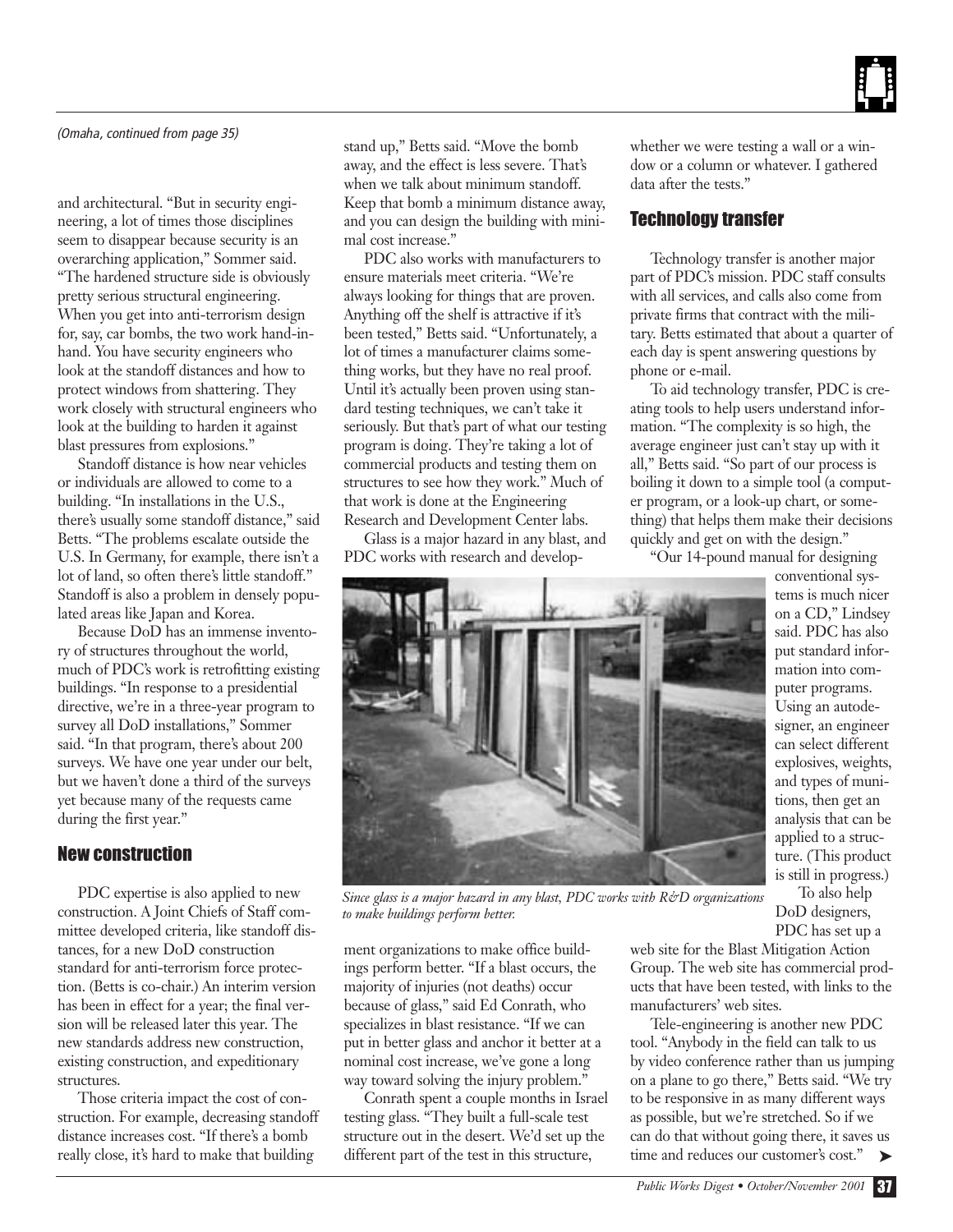Interest in this information waned a little after the Beirut bombing in 1985, but the destruction of the Khobar Towers barracks created new priorities. "Since 1996, we've seen a lot more awareness and a lot more things done that weren't done before," Sommer said. "Structures are being built to standards even as we speak."

#### **Training**

Interest has also grown in security engineering training. "We've taught this class since 1987," said Doug Wehring, Chief of the Security Engineering Section. "Before '96 we tried to have a mix of engineers and security people, but we had a problem getting engineering interest." But since 1996, engineering interest has grown. "We've had installation master planners, and other Army and DoD engineering interests. There's a huge interest, primarily because of top-down emphasis that force protection has received since Khobar Towers."

The minimum construction standards have also increased emphasis on learning about force protection. Four years ago, PDC taught six to eight classes a year. In 2000, there were 21 classes. Two to four classes are taught at Fort Belvoir, Virginia; the rest were taught throughout the world. Contractors are included because they must incorporate the standards into their designs.

"The success of all this is the teamwork between the different players in a project, including engineers, security people, and many others," Betts said. "That's why we teach our classes the way we do. It's imperative for Corps people to understand that they can never work in a vacuum. They have to consult with security people and other installation people."

#### **Assessment**

That teamwork includes assessment. Installation personnel are part of the planning team to help PDC engineers understand their particular requirements. "We



*Since the PDC structure section had designed this hardened aircraft shelter, the U.S. Air Force knew how to blow it up after Saddam Hussein took it over.*

don't set the threat environment," Wehring said. "We approach it from the engineering perspective. They need to know what their threats are and what they want to protect. Do they have to worry about car bombs? We don't know; they have to tell us."

"Doug can help that local commander identify where money needs to be spent to improve force protection," Sommer said. "With that understanding, requirements can be set for projects, and money can be designated for them."

#### In the field

"One unique responsibility we have that other government agencies don't is the expeditionary requirement," Betts said. Compounds are sometimes in the middle of a field in places like Bosnia or Kosovo. "When we build a structure in Nebraska, the design is protective just in case someone attacks us. In Kosovo, you're potentially taking fire every night. One of the highest parts of our mission is to support troops in the field.

"Historically, the Corps' mission has been building fixed facilities, and it's only recently that we started to emphasize troop deployment," Betts said. "We determine what we think the threat will be and how we can mitigate it. One thing we looked at in Kosovo was mortars. We used the same basic principles we'd use for a fixed facility, but we use a lot more improvisation. We

"Curt was standing in front of the task force commander less than 24 hours after they asked us to be there," Wehring said. "That's what it took for us to be effective; get there early and have an opportunity to affect the basic layout."

use things like timber and sandbags and soil. Things you wouldn't use in an office building, but it works perfectly well in the middle of a wheat

field."

**Getting** involved early helps identify issues early. Wehring received the Kosovo call at 4 a.m.; Betts found out when he walked in the office at 9 a.m. He was on a plane by 3 p.m.

The time to get there may be minimal, but time spent in-country can be for extended periods. "We were supposed to be in Kosovo six days; we were there six weeks," Betts said. Betts also spent two months in Bosnia. Conrath spent three weeks in Bosnia and Croatia and a month in Albania. Other PDC team members have similar stories.

On-site work is a broad topic. The Bureau of Alcohol, Tobacco, and Firearms hired PDC to collect data after the Oklahoma City bombing. Conrath was on the UN inspector team in Iraq, and spent three months in Kuwait after the Gulf War to help with rebuilding.

Video teleconferencing will minimize some travel, and increase PDC availability to the other services. But there are times when the team must be on-site. They will continue to work throughout the world, whether it's office buildings and installations in the U.S., hospitals in Korea, dormitories in Greece, facilities in Kuwait or Saudi Arabia, or shelters in the Balkans.

*For more information on the PDC, check out its web site, http://pdcunx.mro.usace.army.mil.*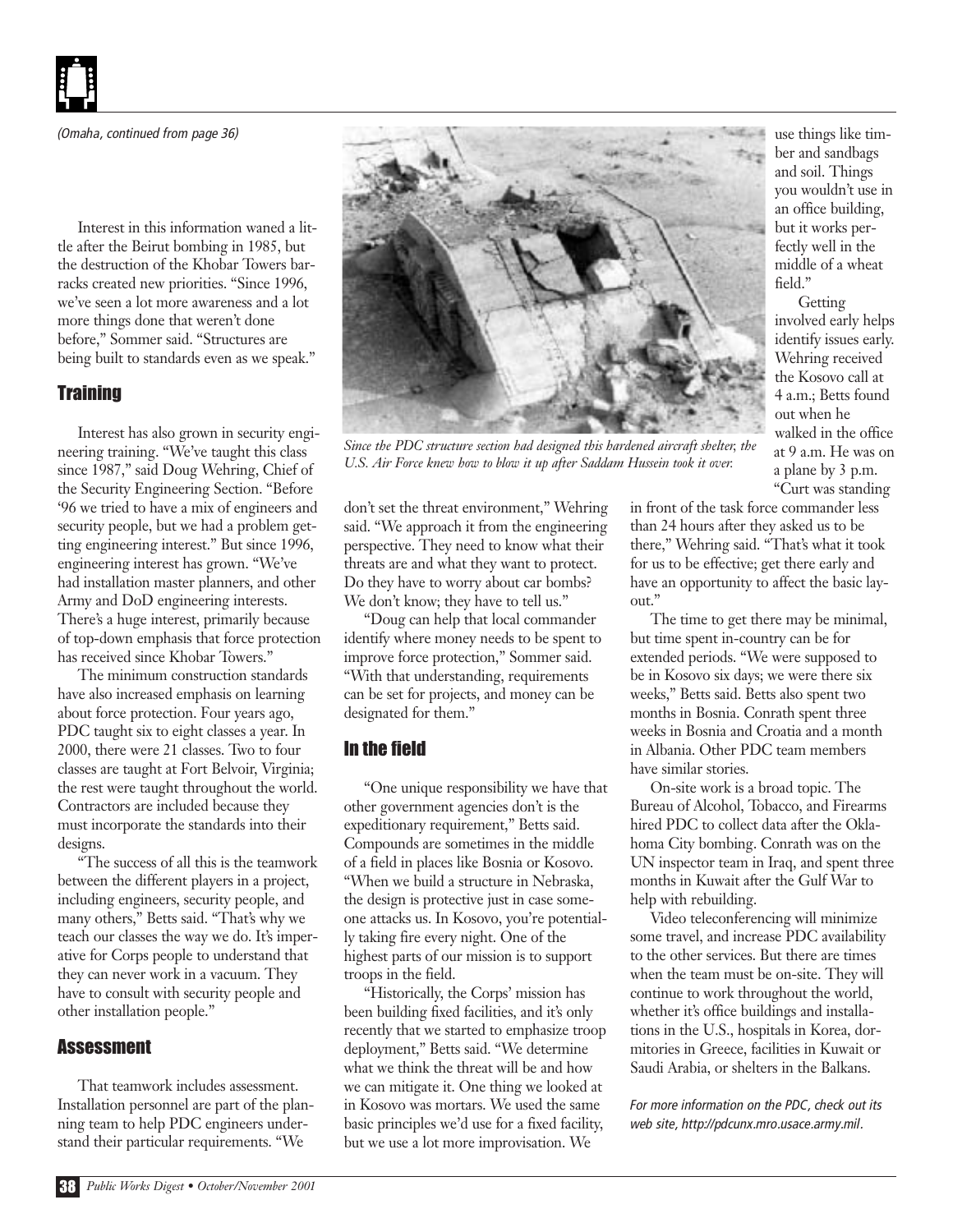

### Omaha offers Rapid Response too

T he Omaha District is the USACE Center of Expertise for Rapid Response and it can be an integral part of contingency planning done by installations and MACOMS. The Omaha rapid response team can be a valuable asset in any contingency planning efforts. Not only can they assist in the development of contingency plans, but they can also implement the plans and resolve environmental problems and issues. The assistance they can provide spans the spectrum from contingency planning to simple tank removal to a sophisticated soil vapor extraction system.

The NWO web site has a link for the team that provides an excellent summary of capabilities, projects, customers, and points of contact. Go to www.nwo.usace.army.mil to Organization to Rapid Response HTRW Program.

For more information on the Rapid Response Program, please call John Kirschbaum at (402) 871-7071 or e-mail him at john.p.kirschbaum@usace.army.mil or An alternate is Mark Herse at (402) 293- 2560 or mark.r.herse@usace.army.mil PWD

#### Submit your articles and photographs to the Public Works Digest

Department of the Army US Army Corps of Engineers, Office of the Deputy Commanding General for Military Programs, Installation Support Division ATTN: Editor, *Public Works Digest,* CEMP-IS 441 G Street, NW Washington, DC 20314-1000 Phone: (202) 761-5778 DSN 763 FAX: (202) 761-8895 e-mail: alex.k.stakhiv@hq02.usace.army.mil

### O-ring sprinkler recall – a life safety issue

*by Robert DiAngelo*

T he U.S. Consumer Product Safety Commission (CPSC) and the Central Sprinkler Company, an affiliate of Tyco Fire Products LP, have announced a voluntary replacement program. The company will provide free parts and labor to replace 35 million Central fire sprinklers that have O-ring seals.

The program also includes a limited number of O-ring models sold by Gem Sprinkler Company and Star Sprinkler, Inc. totaling about 167,000 sprinklers. The replacement program includes two kinds of sprinklers, "wet" and "dry." "Wet" sprinklers are installed in piping filled with water. "Dry" sprinklers are used in areas that may be exposed to freezing temperatures and do not contain water.

Central manufactured 33 million "wet" sprinklers with O-rings from 1989 to 2000 that are covered by the program. Central also manufactured 2 million "dry" sprinklers with O-rings from the mid-1970's to June 2001 that are covered by this program.

The program also covers 167,000 sprinklers with O-rings manufactured by Gem Sprinkler Co. and Star Sprinkler, Inc. from 1995 to 2001. A listing of all the models covered under this replacement program is in the recall websites listed below.

Central initiated this action because it discovered the performance of these Orings can degrade over time. These sprinklers can corrode or minerals, salts, and other contaminants in water can affect the rubber O-ring seals. These factors could cause the sprinklers not to activate in a fire.

See the following websites for specific details:

http://www.cpsc.gov/cpscpub/prerel/prhtm l01/01201.html

http://www.sprinklerreplacement.com/VR P/enterVRP.php3

This is the second recall by the Central Sprinkler Company. In 1997, their Omega model sprinklers were recalled. These sprinklers were also equipped with o-rings. As a consequence of this recall, the Corps sprinkler guide specifications were modi-

fied by notice change to prohibit any sprinkler with O-rings.

In addition, other O-ring type sprinklers have been reported, that are not included in the recall, such as the Model JN and Model GS sprinklers manufactured by the Globe Sprinkler Company, which exhibit leakage and corrosion problems and a potential for failure. For those sprinklers that are not part of the recall, Underwriters Laboratories, Inc. (UL) will test the O-ring sprinklers at no charge. Please contact Mr. Cary Bell of UL at 847-664-2629 to initiate this free testing.

Corps of Engineers sprinkler guide specifications, i.e., UFGS 13930, UFGS 13935 and UFGS 13945, have prohibited sprinklers with O-rings since 1997. Our construction office have been made aware of the problem and for projects under construction will take steps to replace any sprinkler equipped with an O-ring.

However, for projects that have been turned over to the installation, please advise the installation DPWs that the sprinklers must be surveyed to determine whether or not the sprinklers are part of the recall. If O-ring sprinklers are discovered that are apart of the recall, the installation should take the necessary action to have the sprinklers replaced. The recall procedures are in the websites listed above.

We have asked our district construction offices to assist installation DPWs in this recall, if they have information or knowledge as to the type of sprinklers installed. If O-ring sprinklers are discovered that are not apart of the recall, they can be submitted to UL for free testing.

This is a life safety issue. All installations should take corrective action to prevent any potential failure of these sprinklers.

*POCs are Bob DiAngelo, (202) 761-5543; or Gary Bauer, (202) 761-1228.* 

*Robert DiAngelo, is a Fire Protection Engineer at HQ USACE.* PWD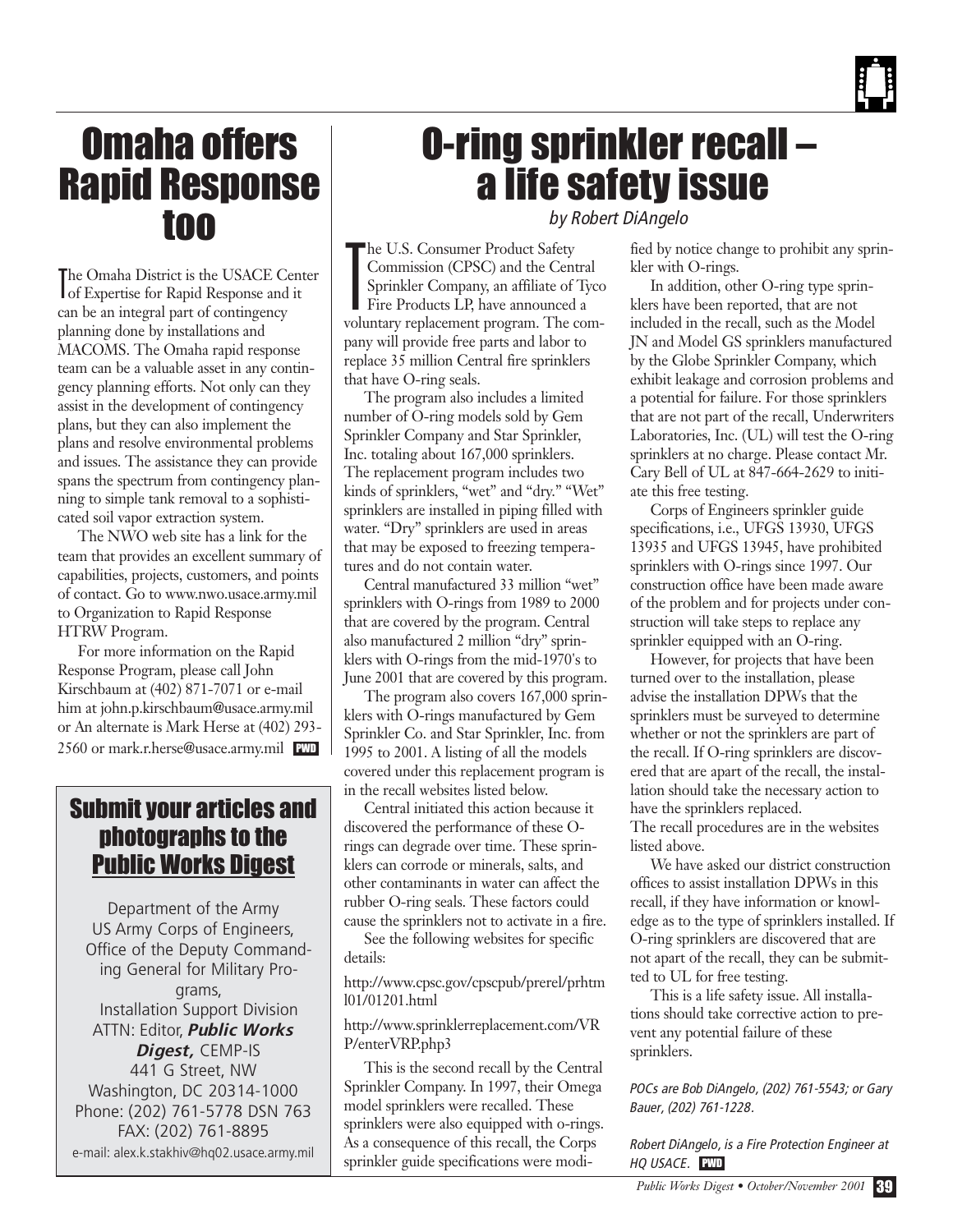### Construction-In-Progress (CIP) requires recording and reporting

*by David N. Purcell*

T he Chief Financial Officers Act (CFOA) requires that the value of Construction-In-Progress (CIP) for capital improvement projects that meet or exceed \$100,000 per facility, be reported on the Army's annual financial statements. On 28 August 2001, the ACSIM signed a memorandum to the MACOM Chiefs of Staff that provides implementing instructions for the financial reporting of CIP costs associated with in-house capital improvement projects.

In addition, it was requested that the procedures be disseminated to both Engineering and Resource Management activities.

In general, ongoing expenses will be captured and reported as CIP for each capital improvement project that meets the \$100,000 threshold per facility. These expenses include in-house direct labor, indirect labor, overhead, equipment, materials, engineering design, supervision and inspection.

For contracted projects, include all progress payments made on all



#### Definition of terms:

**In-house project:** project initiated and paid for by the installation that meets the \$100,000 threshold per facility (includes all means of accomplishment such as in-house workforce, commercial contract, troop construction, U. S. Army Corps of Engineers (USACE)).

#### **Capital Improvements:** *Examples of capital improvements include:*

- (a) Making an improvement to an existing facility which materially increases its size, efficiency, or useful life.
- (b) A project executed to improve or expand the efficiency of an asset that was otherwise in good working order.

#### *Examples of projects that are not considered a capital improvement:*

- (a) Replacement in kind of any component of an item of real property (e.g., roof, floor, utility lines) when the component has failed, is in the incipient stages of failing or is no longer performing the functions for which it was designated.
- (b) Internal reconfiguration of a building, i.e., moving of partitions or equipment.
- (c) Making an addition, alteration, improvement, rehabilitation, or replacement of fixed assets when they do not materially increase the capacity or operating efficiency of an asset.

ongoing minor construction projects. For troop construction projects, the project cost is the total funded (materials, TDY, equipment rentals, etc.).

The memorandum and instructions are applicable to the Active Army, U.S. Army Reserves and Army National Guard. All installation public works project officials should review the instructions at http://www.hqda.army.mil/acsimweb/fd/policy/CIPrecording.htm.

The USACE has been reporting CIP for MCA level projects but installations have not satisfactorily met this requirement for their in-house projects. The requirement was established as policy in the revised AR 405-45, Real Property Inventory Management, published 30 June 2000, with some additional guidance provided in the new DA Pam 405-45, Real Property Inventory Management, published 15 September 2000. Although the policy/guidance was established and disseminated, installation reporting of in-house CIP for FY99 and FY00 was ➤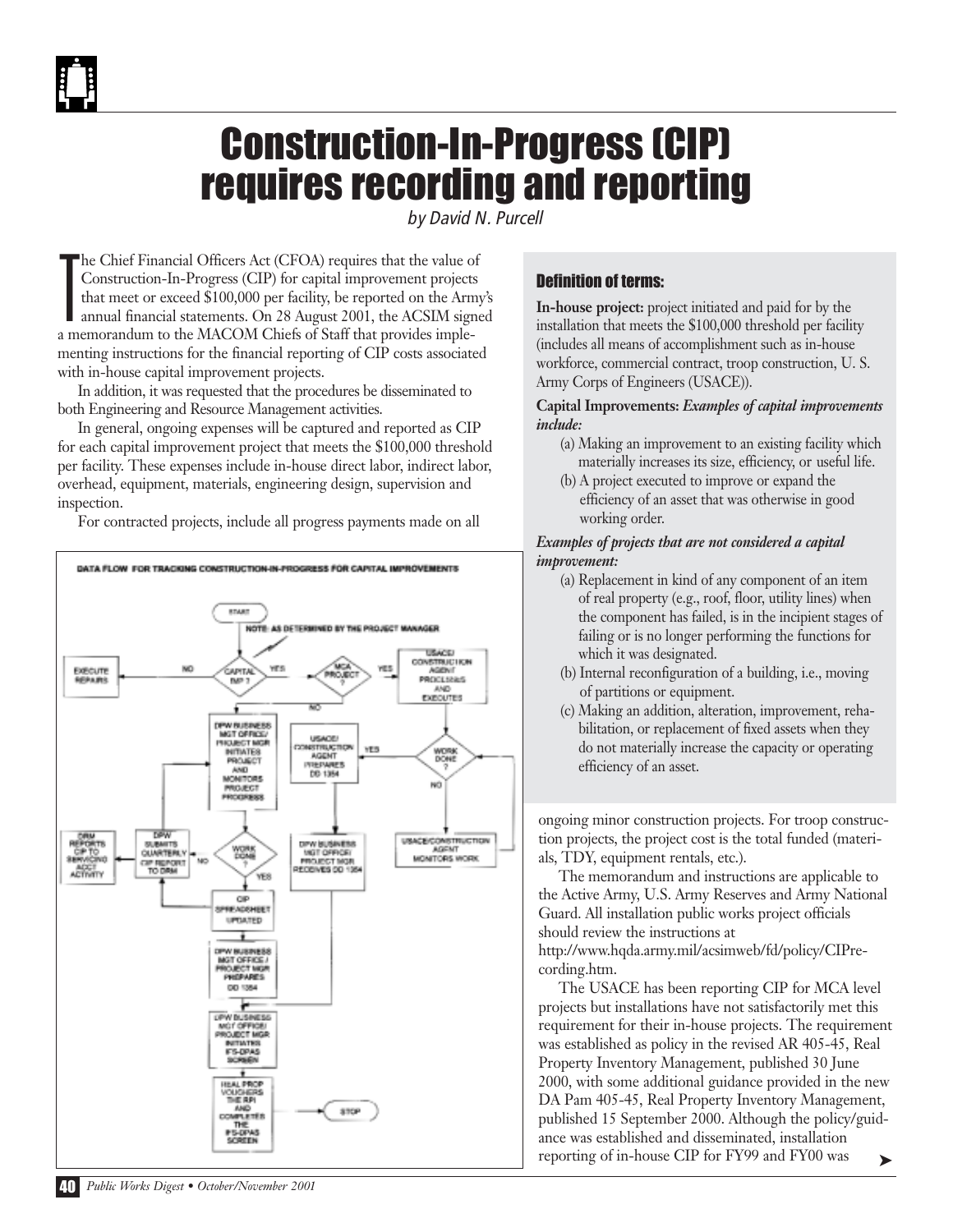### Take my OPAC, please!

*by Fred Reid and Robert Brown* 

I n an effort to find the easiest and most cost-effective method for DPWs to electronically pay for USACE services, Headquarters, U.S. Army Corps of Engineers (HQ USACE) and the USACE Finance Center (UFC) evaluated different methods of transferring funds from customers to the Corps. Regardless of the method adopted, the MIPR (Military Inter-departmental Purchase Request) will still be a part of the process. The MIPR is the agreement used to do the work; it does not transfer funds.

Three options were evaluated, IMPAC (now the Government Purchase Card)), OPAC (On-line Payment and Collection), and Pay.gov.

#### IMPAC

The *IMPAC*, issued to some agencies in 1986, was in general use by 1989. However, procurement using the card did not take off until the Federal Acquisition Streamlining Act was passed in 1994 and Executive Order 12931 on procurement reform was issued. These rulings eased paperwork requirements on procurements under \$2500 and gave contracting and procurement officers greater power to authorize purchases.

One may envision using the IMPAC as you would VISA or MasterCard, but this is not true. The rules for using the IMPAC are different from those using a personal credit card because of the intent of its use, obligation to the Government and the accountability of Government funds.

#### *(continued from page 40)*

poorly represented and was not auditable. These instructions will be added to DA Pam 405-45 when it is updated.

Proper recording and reporting of CIP costs requires a coordinated effort between the public works and resource management activities at every installation and will assist in achieving the Army's goal of obtaining an unqualified audit opinion of the annual financial

The IMPAC process is not the most cost-effective method. IMPAC increases the costs of transactions and processing time. Fees charged by banks are approximately 2.44% of the order issued, \$15 per month for software use, \$0.30 for each transaction, and approximately \$2,000 for equipment.

Also, IMPAC creates additional work in USACE Finance and Accounting offices that increases the processing time and requires additional resources to manage the bank required credit card accounts. All fees in connection with IMPAC have to be passed on to the customer because the Corps cannot legally absorb those costs.

#### OPAC

The *On-line Payment and Collection (OPAC)* is a Department of Treasury system that provides Electronic Funds Transfer (EFT) capability between government agencies. OPAC is a standard system accessible to government agencies. OPAC is the Department of Treasury's preferred method of payment between government agencies.

Using OPAC saves the government money because neither agency pays bank service fees for maintaining or using the accounts required for credit card usage. OPAC does not require any additional work for the UFC, DPW or the USACE activity.

A big advantage of using OPAC is that funds can be received overnight from most

statements. An accurate and consistent reporting process will validate the Army's procedures for reporting CIP as being in compliance with the CFOA and will enhance our credibility with the audit community.

*POC is David N. Purcell, (703) 428-7613 DSN 328, e-mail: david.Purcell@hqda.army.mil* 

*David N. Purcell works in the Facilities Policy Division of the ACSIM.* PWD

agencies. The UFC coordinates the receipt with USACE districts and places the money in the appropriate advance accounts. By using OPAC, DPWs advance-pay USACE for the service, which is similar to using IMPAC. The DPW Finance Office can contact the USACE Finance Center to establish a Trading Partnership Agreement (TPA). Once the TPA is signed, a DPW can push funds to the Corps via OPAC/IPAC or USACE can pull funds once billing occurs. Funds are generally received on the next business day.

Eventually, DPWs will be able to use pay.gov to transfer funds to the Corps, using IMPAC if they wish. This will not eliminate the MIPR, because, as with OPAC, it is only a bill payment mechanism.

#### Pay.gov

*Pay.gov* is a portal and transaction engine created by the U.S. Department of the Treasury's Financial Management Service, offering a package of electronic financial services to assist agencies. It is currently used by the private sector to pay bills owed to the government. The Department of the Treasury will work with the UFC to bring pay.gov on-line for use by government agencies. This will facilitate agency compliance with the Government Paperwork Elimination Act (GPEA) by October 2003.

OPAC appears to be the best alternative, but it does not replace the MIPR. While OPAC is a means by which funds are transferred, it does not eliminate the paperwork that is normally done for reimbursable work. The government order still has to be issued from the requesting agency and USACE will still have a customer order.

DPWs can begin using OPAC with this fiscal year's appropriation. To initiate an OPAC/IPAC TPA, please call Ms. Angela Williams at (901) 874-8412.

*Fred Reid works for the Installation Support Division at Headquarters and Robert Brown works for the Corps' Finance Center.* PWD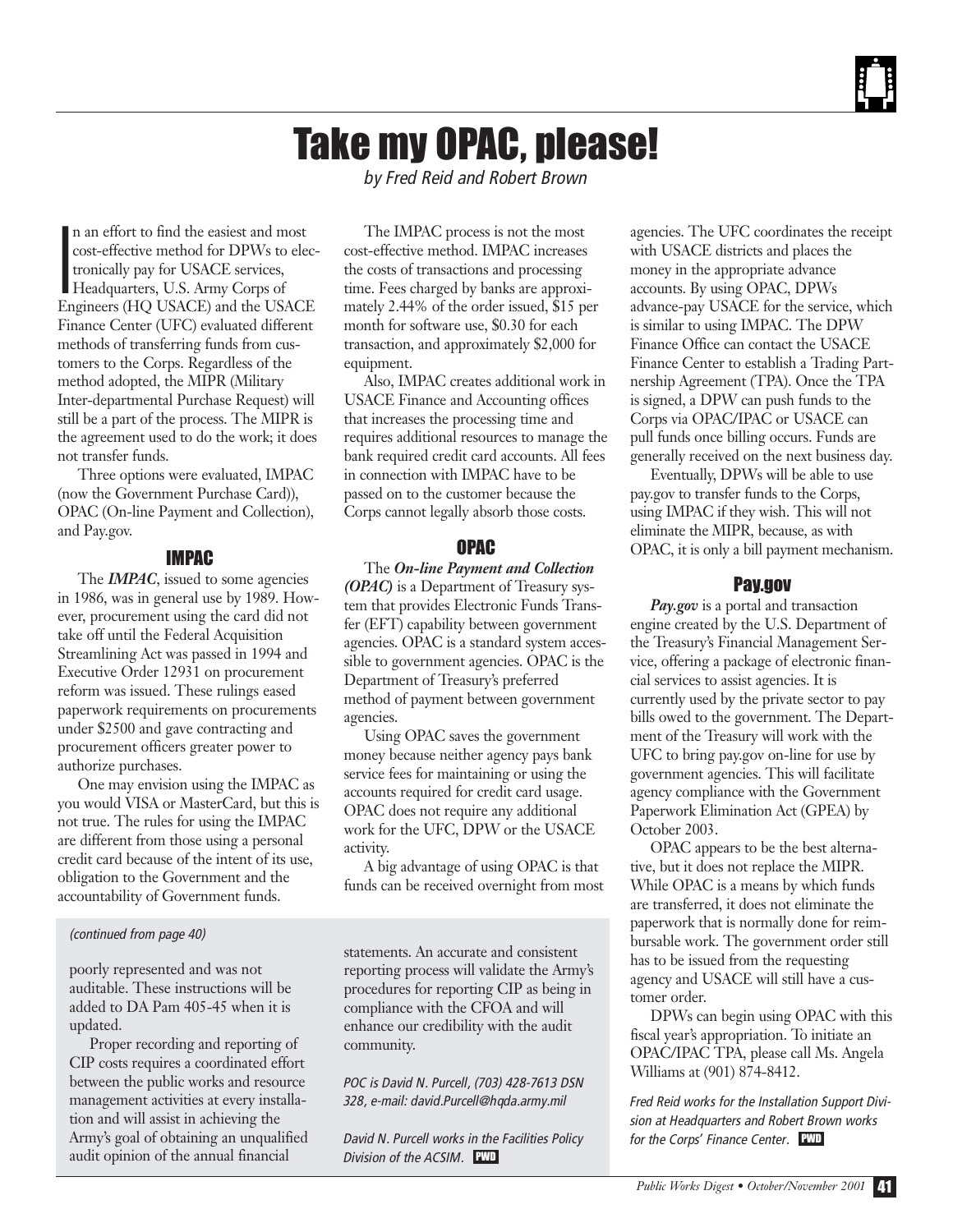

### Location changes for the DPW Worldwide Training Workshop

H Q, U.S. Army Corps of Engineers (HQ USACE) and the Office of the Assistant Chief of Staff for Installation Management (OACSIM) will cosponsor the DPW Worldwide Training Workshop on 11-13 December 2001. Please note that the workshop location has changed for security reasons to the Wyndham Baltimore Hotel in Baltimore, Maryland. A MACOM Engineer Conference will follow on 13-14 December at the same location.

This DPW workshop will be similar in structure and purpose to the DPW workshop segment held under the umbrella of the ENFORCE conference; its focus, however, will be very different. While

ENFORCE concentrates on the military engineering aspects as they interface with regimental issues and concerns such as Transformation, this separate DPW Worldwide Training Workshop will be geared towards the more detailed operations and functions. For example, this year's theme of "Facing DPW Challenges" will cover current and emerging issues on topics such as privatization/outsourcing, environment as well as civilian career planning and best business practices.

We expect to have 300-400 participate in this conference of DPWs and MACOM engineers from Army installations worldwide. Featuring senior Army speakers from the Pentagon and a variety of major commands, the workshop will provide an excellent opportunity to receive and share the latest information and best practices in the DPW service profession. Please mark the dates on your calendars and plan ahead to attend.

Exhibitors from both the private sector and government agencies will also be participating and time will be set aside for visits to the exhibit areas.

For more information or to register, please log on to: www.mhli.org.

*POC is Edmund J. Davis at (202) 761-5770, e-mail: ed.j.davis@hq02.usace.army.mil* PWD

### Installation Management Institute to be held in January

T he first annual Installation Management Institute (IMI) will be held 14-18 January 2002 in Orlando, Florida, at the Wyndham Hotel. The IMI replaces the DPW Combined User's Training Workshop and will follow the ISR Centralized Training of 7-11 January 2002 at the same location.

The purpose of the IMI is to offer centralized training and provide students with the latest information/instruction needed

to accomplish the various DPW missions. This training will be focused classroom instruction presented in a university-style setting with individual attendees responsible for enrolling in their specific courses.

Each training class will be focused on a specific area. Classes will be offered multiple times throughout the week, depending on audience demand and nature of the course.

Individuals may register to attend the IMI via an Online Conference Registration



system. MACOM POCs will be providing specific information and passwords needed to complete the IMI registration.

If you have any questions, please contact the IMI Coordinators: Rebecca Diamond at (703) 697-2892, e-mail: rebecca.diamond@hqda.army.mil or Radonna Parrish at (706) 935-4925, e-mail: parrishr@bah.com PWD

### ISR improvements and training available

T he Installation Status Report (ISR) continues to grow in importance as a major tool for assessing installation readiness and resource requirements.

The tool itself continues to evolve. The FY02 cycle introduces a new, web-based interface for Part I (Infrastructure), along with a new evaluation format and booklets (available now on the ISR website at (http://isr.xservices.com).

ACSIM sponsored centralized ISR Training will be conducted 7-11 January in Orlando, Florida. This training will cover the components of ISR Infrastructure, ISR Environment, ISR Services, Service Based Costing, and the Command Viewer. Emphasis will be on changes over the last data collection cycle and on the process and procedures of data collection, analysis, Quality Assurance/Quality Control, and

use of data.

Attendance for this training will be coordinated between the MACOM and Installation MACOM ISR Points of Contact.

*POC is Anthony Fasolo, ACSIM Plans & Operations, (703) 692-9246, e-mail: anthony.fasolo@hqda.army.mil* PWD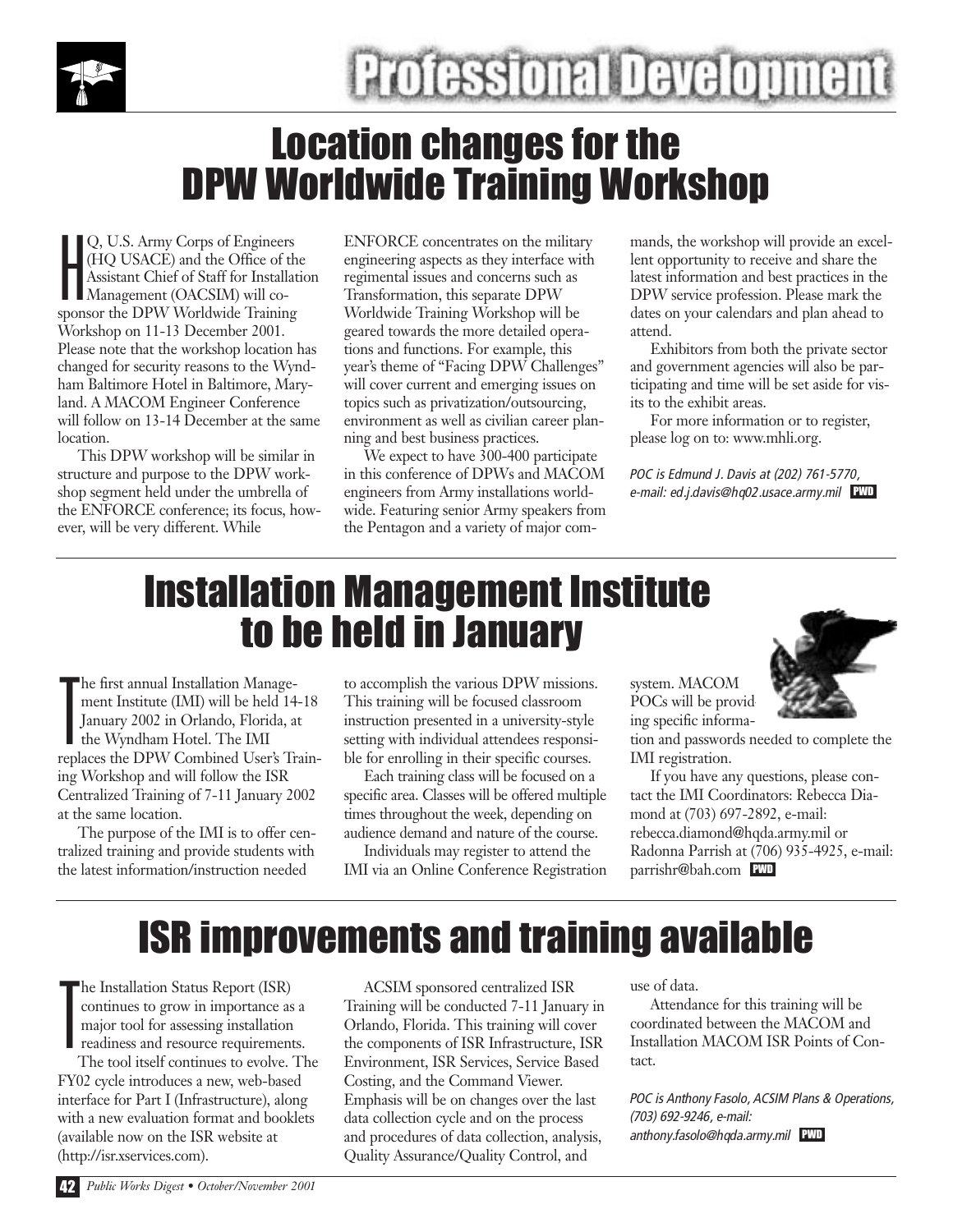

### Register for the DPW Basic Orientation Course

The Installation Support Training Division (ISTD) at Huntsville, Alabar<br>in the following FY 02 Training & Career Development Opportunity: he Installation Support Training Division (ISTD) at Huntsville, Alabama, has vacancies

**CRS # 988 Course Title: DPW PWBOC (DPW Basic Orientation Course) Session: 2002-01 Dates: 14-18 Jan 2002 Location: Huntsville, AL Tuition: \$625.00**

This course provides students with an overview of the Army Installation Management Concepts and Organization and missions, and Directorate of Public Works (DPW) Operations.

The course covers the Real Property requirements planning, acquisition planning, financial and work management systems, and operational evaluation procedures, organization, function and mission of the DPW, and how to integrate real property maintenance activities. Classroom instructions includes lectures and practical exercises.

Nominees should be Department of the Army personnel.

To enroll in this class, please call Ms. Sherry Whitaker, 256-895-7425 or Ms. Tonya Parker, 256-895-7421, in the Registrar Division, Professional Development Support Center, Huntsville, Alabama. A DD Form 1556 or SF 182 can be faxed to: 256-895-7469.

For more information, please contact the Installation Support Training Division (ISTD), Ms. Beverly Carr, Course Manager, (256) 895-7432, FAX: (256) 895-7478, or email: beverly.carr@hnd01.usace.army.mil PWD



# VACNOT system discontinued **—** OPM alternative available

The vacancy notification (VAC<br>tem is no longer operational. he vacancy notification (VACNOT) sys-

The Department of the Army's Directorate of Human Resources did not extend the contract after it expired on 30 September 2001 because the value derived from the system did not justify the modification and maintenance costs required for the number of employees who regularly used it. Other factors contributing to this decision included anticipated changes in DA application procedures and a similar system the Office of Personnel Management provides free of charge.

Department of the Army intends to

migrate to an inventory-based system which eliminates the need to separately announce each job. There is no need to notify applicants of Army jobs posted on the web when most positions won't be individually announced, but filled from open-and-continuous announcements.

The Office of Personnel Management provides, free of charge, an electronic notification system very similar to the VAC-NOT program. It not only provides information on Army vacancies, but vacancies in all federal agencies-- that is an advantage over VACNOT.

You are strongly encouraged to use this

free service. To register, go to www.usajobs.opm.gov and click on Jobs to You by E-mail on the left side of the screen. To register for Real Estate positions, go to the 1170 option under "series" and choose geographic location options.

Once registered, you will receive automatic e-mails of announcements at any federal agency. All agencies are required to post their vacancy announcements on this web site. If you have any questions, please contact your servicing Civilian Personnel Advisory Center. PWD